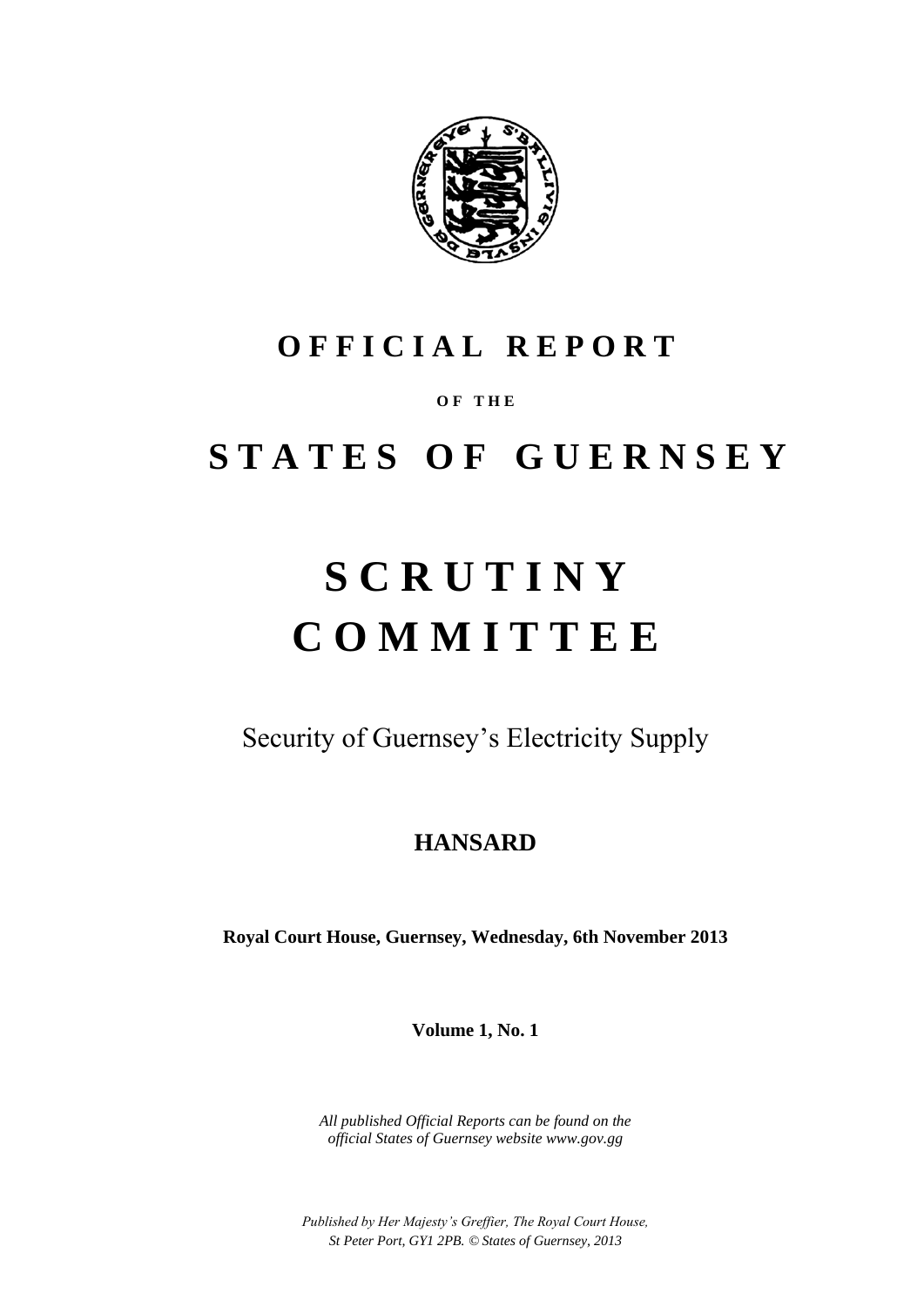## **Members Present:**

*Chairman:* Alderney Representative Paul Arditti Deputy Paul R. Le Pelley Deputy Scott J. Ogier Deputy Barry J. E Paint Deputy Lester C. Queripel

*In attendance:* Mr M. Huntington *(Principal Scrutiny Officer)* Mr Alistair Doherty *(Advisor)*

## **Business transacted**

| EVIDENCE OF Deputy Peter Harwood, Chief Minister; Mr Steve Morris, Energy Policy Advisor;<br>Dr Andy Sloan, States of Guernsey Economist; and Mr Damon Hackley, Strategic Planning Officer, |
|---------------------------------------------------------------------------------------------------------------------------------------------------------------------------------------------|
| The Committee adjourned at 9.47 a.m.                                                                                                                                                        |
| and resumed its sitting at 9.58 a.m.                                                                                                                                                        |
| EVIDENCE OF Executive Directors: Mr A M Bates (Managing); Mrs S A David (Corporate Strategy); Mr<br>R W Beebe (Operations) – Non-Executive Director: Mr I H Beattie (Chairman),             |
| The Committee adjourned at 10.51 a.m.                                                                                                                                                       |
| and resumed its sitting at 2.55 p.m.                                                                                                                                                        |
| EVIDENCE OF Deputy Kevin Stewart, Minister; Mr Jason Moriarty, Chief Officer; and<br>Mr Steve Morris, Energy Policy Advisor,                                                                |
|                                                                                                                                                                                             |
| The Committee adjourned at 3.57 p.m.                                                                                                                                                        |
| and resumed its siting at 4.01 p.m.                                                                                                                                                         |
| <b>EVIDENCE OF Deputy Gavin St Pier, Minister</b>                                                                                                                                           |
|                                                                                                                                                                                             |

*The Committee adjourned at 4.38 p.m.*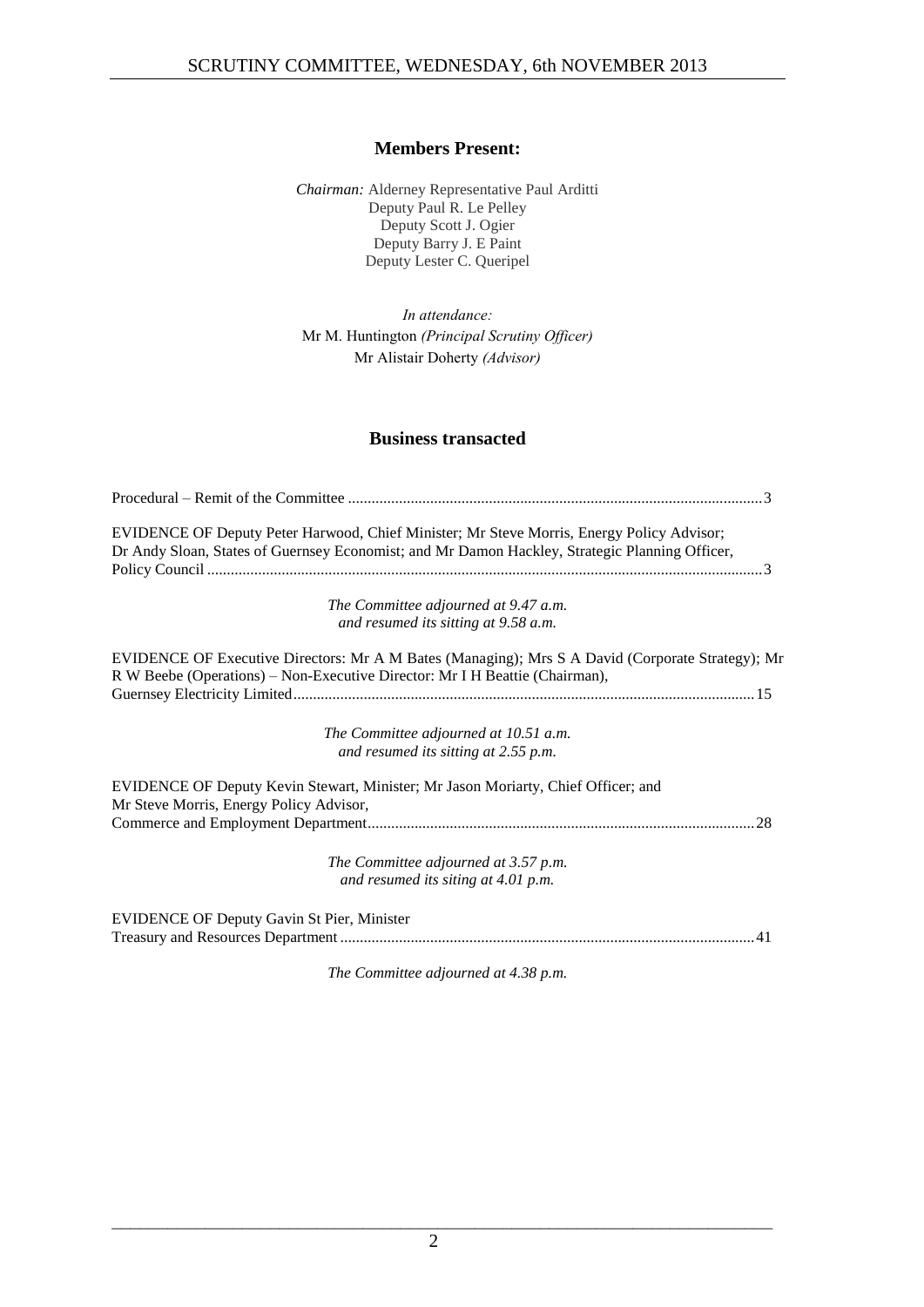## Scrutiny Committee

## Security of Guernsey's Electricity Supply

*The Committee met at 9.00 a.m.in Room 6, Royal Court.*

[ALDERNEY REPRESENTATIVE ARDITTI *in the Chair*]

## **Procedural Remit of the Committee**

**The Chairman (Alderney Representative P Arditti):** Good morning. This is the first public hearing 5 of the Scrutiny Committee's planned business review of the security of electricity supply in Guernsey. The Scrutiny Committee has identified an apparent trilemma in balancing security, affordability and environmental considerations of Guernsey's electricity supply.

The purpose of this hearing is to take evidence from key witnesses about the policy of the States of Guernsey for securing the electricity supply for Guernsey now and in the future; whether it is fit for 10 purpose; how the policy is planned, monitored and reviewed; and who is accountable for the development of the policy, as well as the impact of the policy for household and commercial consumers.

A *Hansard* transcript of today's proceedings will be prepared and it is intended to publish this with the Committee's findings in the early part of the New Year.

It is not our practice to hear prepared statements from witnesses. Similarly, we should be grateful if you 15 will endeavour to provide brief answers to our questions, on the basis that we shall ask you supplemental questions if we need you to expand on any part of your answer. This is a technical subject, but our hope is that we can ensure that these sessions are understandable to the informed lay person. I hope you will keep that in mind in your responses.

However, if you feel there is something that you were unable to say, you will be given the opportunity 20 to do so at the end of the session.

During the session, if a question is directed to one of you and another is better able to reply, please do so. Unless we say otherwise, there is no requirement that a particular witness answers the particular question.

Apart from *Hansard*, no other recording or photography is permitted within this building. I ask 25 everyone to check now that their mobile phones and iPads are switched off.

Today's Review Panel comprises Deputies Barry Paint, Scott Ogier, Paul Le Pelley, Lester Queripel and myself, Alderney Representative Paul Arditti.

30

## **EVIDENCE OF**

## **Deputy Peter Harwood, Chief Minister; Mr Steve Morris, Energy Policy Advisor; Dr Andy Sloan, States of Guernsey Economist; and Mr Damon Hackley, Strategic Planning Officer, Policy Council**

**The Chairman:** Chief Minister, thank you for coming. Briefly, can you explain the role of the Policy Council in the security of Guernsey's electricity supply?

35 *The Chief Minister (Deputy Harwood):* Yes, sir, if I may. Policy Council has an Energy Sub-Group, an Energy Policy Sub-Group, which is made up of Ministers from the Policy Council. That Sub-Group, since May last year, has been acting as a co-ordinating group within Policy Council.

That Sub-Group comprises the Minister for Commerce and Employment, the Treasury and Resources Minister, Environment Minister, the Public Services Department Minister and myself. We act as a co-40 ordinating… We recognise, actually, the primary responsibility for security, in accordance with the

 $\mathcal{L}_\text{max} = \mathcal{L}_\text{max} = \mathcal{L}_\text{max} = \mathcal{L}_\text{max} = \mathcal{L}_\text{max} = \mathcal{L}_\text{max} = \mathcal{L}_\text{max} = \mathcal{L}_\text{max} = \mathcal{L}_\text{max} = \mathcal{L}_\text{max} = \mathcal{L}_\text{max} = \mathcal{L}_\text{max} = \mathcal{L}_\text{max} = \mathcal{L}_\text{max} = \mathcal{L}_\text{max} = \mathcal{L}_\text{max} = \mathcal{L}_\text{max} = \mathcal{L}_\text{max} = \mathcal{$ 3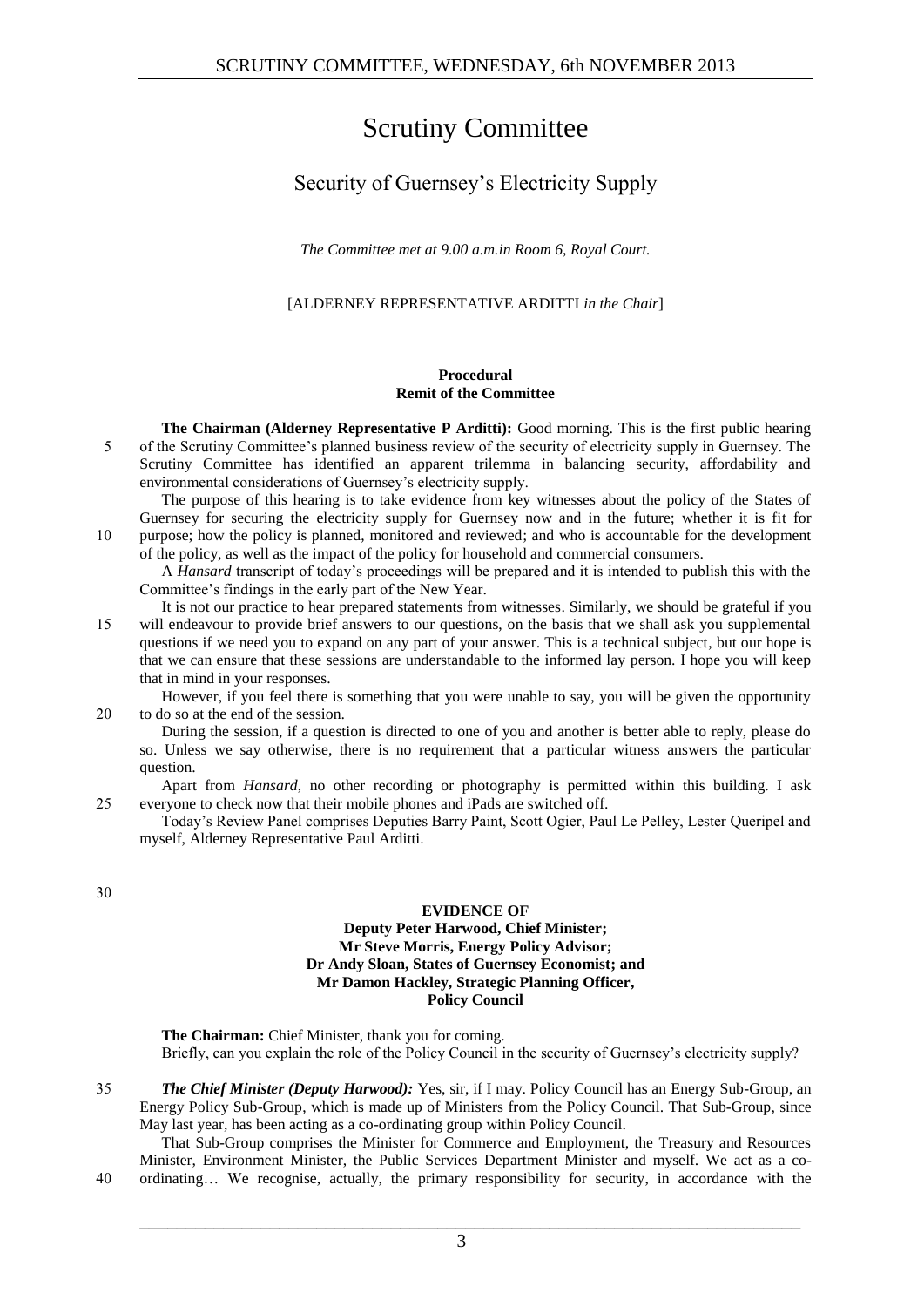objectives and the policy set down by the States of Guernsey rest with Commerce and Employment and Treasury and Resources in their different capacities.

**The Chairman:** Thank you.

45 Deputy Barry Paint.

**Deputy Paint:** Good morning, gentlemen. What is understood to be Guernsey's security of electricity supply policy?

- 50 *The Chief Minister:* There are two arms of that policy. In 2001, the States of Guernsey resolved, at the time of the connection with Jersey, through till the parliament was created, that Guernsey should retain onisland generation sufficient to meet the demands. The second objective was set in 2005, which was when Commerce and Employment brought to the States of Guernsey a proposal that really codified what was then existing practice, which is the so-called 'n - 2' policy, which in broad terms – and I am not a technician 55 –means that we have to be able to demonstrate that there is sufficient generating capacity to cover a
- situation if two of the principal, major supplies of energy fail. It could be two generators or a cable and a generator.

**Deputy Paint:** Could you explain the policy in detail and what it actually means in practice?

60

**The Chief Minister:** Well, as I say, the first arm of that policy, which is the one dating from 2001, requires that we would have available on-Island generation sufficient to cover the capacity. The second aspect, as I said, really, is that we need to be able to demonstrate that we can continue to meet demand, notwithstanding the failure of two key components of the generating capacity – either generating or

65 importing capacity.

**Deputy Paint:** What is an 'n - 2' policy? Where is an 'n - 2' policy documented?

*The Chief Minister:* That is documented in a report that was brought to the States of Guernsey in 2005 70 by the Commerce and Employment Department. So, it is a resolution of the States and the n - 2, as I say, is normal generation capacity… if you knock out two of those particular parts of that generating capacity, we can still continue to meet demand.

**Deputy Paint:** Does the States of Guernsey have any other policies in place to assist the security of our 75 electricity supply?

*The Chief Minister:* Well, the States of Guernsey, in 2011 or 2012, adopted the Guernsey Energy Resource Plan. Part of that Plan does actually talk about, in general terms, the energy resource, if I can quote:

80

'The Energy Resource Plan recognizes that:

- Energy has become an essential commodity for the economic and social wellbeing of the Island and we need to *provide* affordable security and resilience of our energy supplies.'
- 85 **Deputy Paint:** Does the Policy Council claim any part in determining or approving the routes of subsea cables?

*The Chief Minister:* That is within the realms of operational control of Guernsey Electricity.

90 **Deputy Paint:** So it does not do it?

*The Chief Minister:* Policy Council itself has no particular mandate in that regard. I think it is an operational matter which you need to discuss with Guernsey Electricity.

## 95 **Deputy Paint:** Thank you.

Do you liaise or does anybody liaise, in determining and approving the routes, with shipping companies, fishing associations?

*The Chief Minister:* That, again, is an area of operation which you need to discuss with Guernsey 100 Electricity.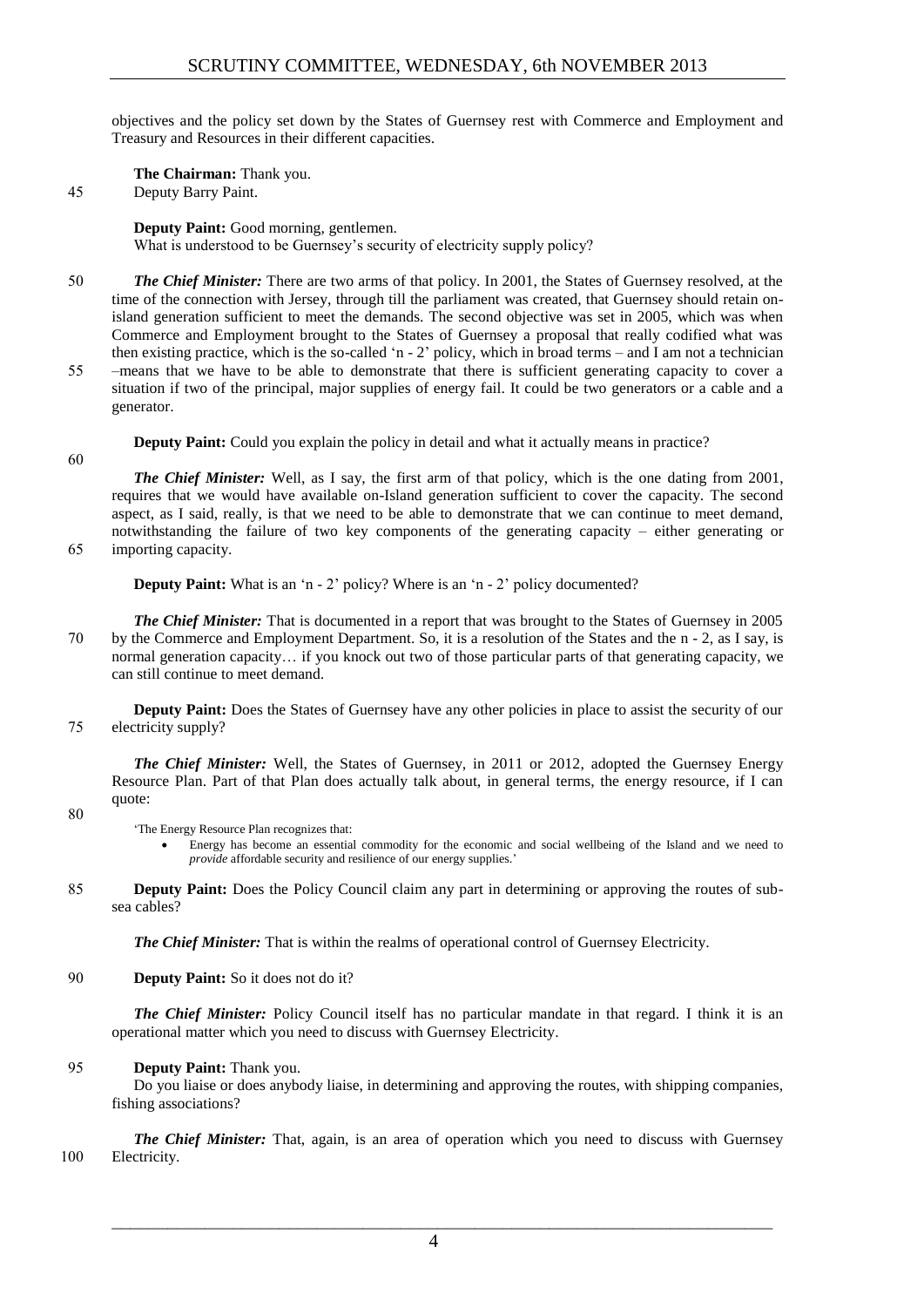**Deputy Paint:** Does the Policy Council liaise with the French Government over the sub-sea cables?

*The Chief Minister:* Policy Council has, from time to time, through the External Relations Group, 105 primarily, held conversations with colleagues in La Basse Normandie and La Manche. We were due to have a meeting in December, where we were actually going to take somebody from Guernsey Electricity, to open up negotiations with the relevant French authorities for the possibility of a new cable.

**Deputy Paint:** Are there plans of the seabed? Are plans of the sea bed used at all?

*The Chief Minister:* I do not have that information. Again, I think that is a matter, really, for operational…

**The Chairman:** Deputy Paint, does Mr Morris have an answer to that question?

115

110

*Mr Morris:* I could answer it, yes sir.

**The Chairman:** Please do.

120 *Mr Morris:* The answer is they do use seabed surveys, which are extremely detailed, in planning where a cable should be laid.

**The Chairman:** And, perhaps, just going back to a previous question of Deputy Paint. Mr Morris, what consultation takes place with the shipping and fishing industries in respect of planned cable routes?

125

*Mr Morris:* There are extensive consultations with representatives of all the seabed users, as to the existing uses of the seabed before any cable would be constructed. Clearly, it is particularly important to avoid fishing grounds.

## 130 **The Chairman:** Thank you.

Deputy Paint, you may wish to address some of your questions to Mr Morris, as well as the Chief Minister.

**Deputy Paint:** Yes, thanks. Possibly, it will be Mr Morris, because… Would Mr Morris have any 135 concerns about the areas where cables could be potentially laid?

*Mr Morris:* That is not an easy question to answer. I will tackle it only as so far as the existing cable has been laid on the route which was established with great care. I am sure that any new cables would be similarly laid on routes established with great care. That does mean you have to avoid clear obstacles.

### 140

**Deputy Paint:** So, the plan of where the cables are is only an indication. It is not an actual plan?

*Mr Morris:* They are actually charted very accurately and where the cables run is displayed on a navigational chart.

145

**Deputy Paint:** Yes, but I mean there is a plan in here that we have, where the cables actually run from Jersey to Guernsey and another one, a potential cable plan from the north part of Guernsey to France. Would that be accurate?

150 *Mr Morris:* I am afraid I cannot answer the question, because I do not know which plan you are referring to.

## **The Chairman: Deputy Paint, thank you.**

I am going to move on to Deputy Queripel in just a minute but before I do so, could I just ask any of the 155 witnesses that are able to answer this question: in the Chief Minister's response to the Scrutiny Committee's consultation, the Chief Minister wrote:

'It is essential the parties involved in power system planning, operation and regulation have a detailed common understanding of the meaning of the criterion.'

160

Are you, Chief Minister, and you, Mr Morris; are you happy that there is such a detailed common understanding? Chief Minister first.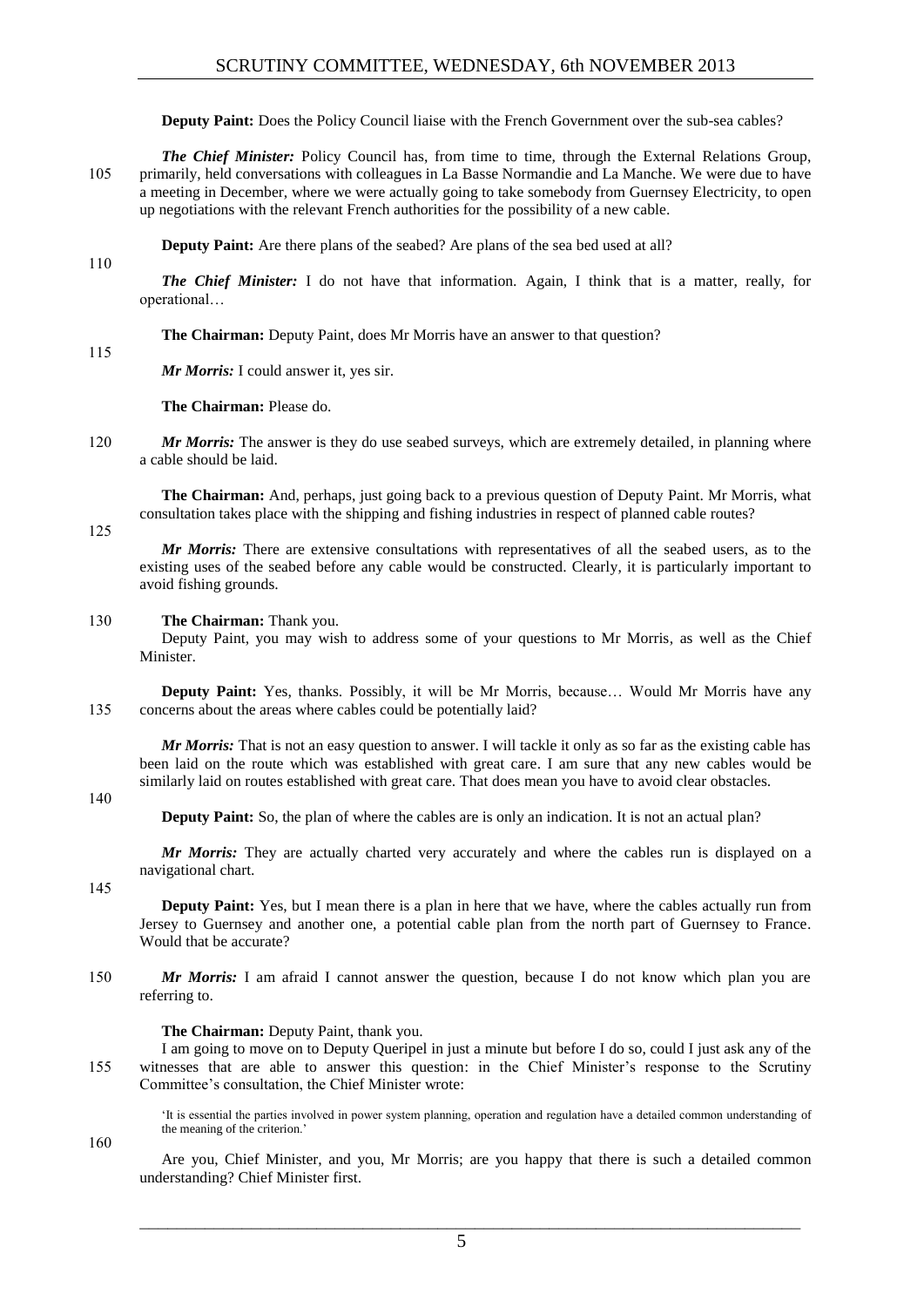*The Chief Minister:* I believe there is, but I am also aware that there is a tension when it comes to 165 CICRA, as to whether or not… the attention that CICRA pays to the policy for security.

**The Chairman:** Mr Morris, are you happy that there is a detailed common understanding of the parties involved in power system planning, operation and regulation?

170 *Mr Morris:* No, I think I echo the Chief Minister's answer, in that regard.

**The Chairman:** Dr Sloan, Mr Hackley…?

*Dr Sloan:* You refer to the n - 2 criterion? I think there is a common understanding, but the views of the 175 legitimacy of that criterion in the past have differed.

If I may I answer part of the supplemental to Deputy Paint's previous question.

**The Chairman:** Please do.

180 *Dr Sloan:* One of the, in practice, consequences of n - 2 is the additional capital cost that the States or Guernsey Electricity therefore have to carry. And given the extra redundancy that one has on Island, one of the issues it to analyse the legitimacy of the n - 2 criterion in any review.

**The Chairman:** Thank you

185 Deputy Queripel.

**Deputy Queripel:** Chief Minister, could you tell me, please, is Guernsey's current security of electricity supply policy adequate?

190 *The Chief Minister:* I believe the adequacy of the policy was tested last year, when we had problems with cable link and there was still sufficient on-Island generation to cover demand.

**Deputy Queripel:** Thank you.

The second question, how was the n - 2 policy decided upon?

195

*The Chief Minister:* I was not party to the original decision. My understanding is that there was an external consultant who was engaged to advise Commerce and Employment and it reported to the States in 2005.

## 200 **Deputy Queripel:** Thank you.

What criteria were used to determine that  $n - 2$  was the most appropriate policy?

*The Chief Minister:* I am not sufficiently close to the original decision on the n - 2. We would need to refer back to the report of Commerce and Employment which was brought to the States in 2005.

205

**The Chairman:** Deputy Queripel, I wonder… Mr Morris, yes, Mr Morris can you…?

*Mr Morris:* In answer to the extent that n - 2 policy has been in existence for a very long time. It has been in existence, to my knowledge, throughout my career with Guernsey Electricity, and it was adopted by 210 the States formally at the time of commercialisation, and for very good reason, because, as the States' Economist earlier pointed out, it does have a significant impact on capital expenditure. It has certainly been in existence for a very long time and the consultants would have duly examined whether it was a reasonable criterion for an island of this type, and the reason this was tested as to what sort of economy you have. Guernsey has an advanced economy: it expects a reliable electricity supply. The two things fit together.

215

**The Chairman:** Is it just used because it was always there?

*Mr Morris:* No, I do not believe so, sir. I think, given that the consultants examined it, I think it was tested and examined at the time and felt to be reasonable in all the circumstances.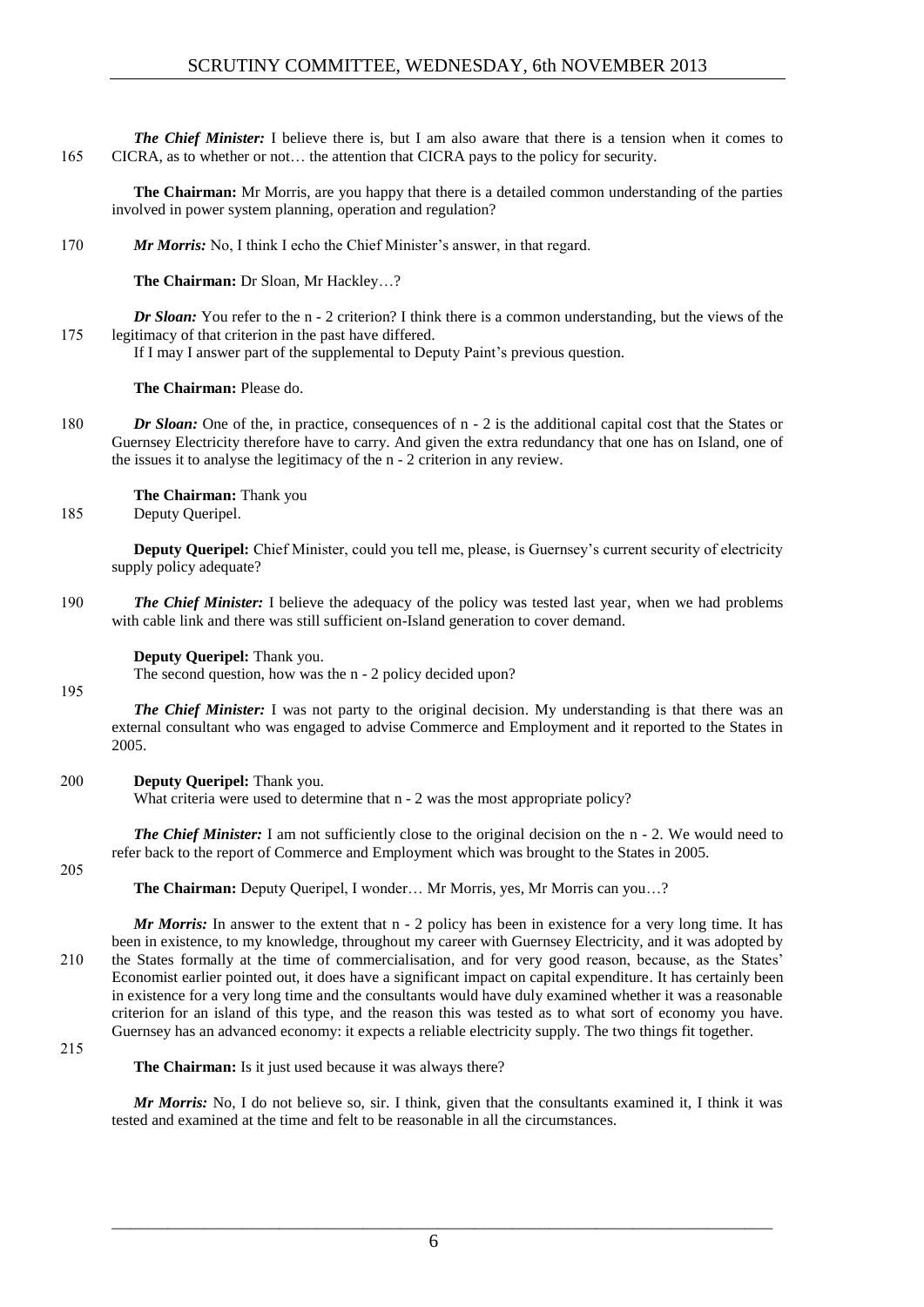## 220 **The Chairman:** And now, has it been re-examined?

*Mr Morris:* Did you wish me to answer that, Chief Minister? I think the correct answer to that would be, there is a programme of investment, which I am sure you will be discussing with Guernsey Electricity later. Those investments will require a re-examination of security of supply policy and it is the intention 225 that there will be a States' report in the early part of next year which will address those questions, amongst others.

> **The Chairman:** Thank you. Deputy Queripel.

#### 230

**Deputy Queripel:** You have possibly answered my next question, but I will put it in anyway, just in case you can expand on it. How is this criterion determined?

**The Chairman:** The  $n - 2$ .

235

*The Chief Minister:* In my earlier response to Deputy Paint, I think I indicated that my understanding of the basis of n - 2 is it is a basic calculation. But perhaps Mr Morris might want to add…

*Mr Morris:* If you examine it, there are a number of ways of trying to achieve correct probability that 240 the power system would be adequate. All your security of supply criterion does is govern the probability that the system will be adequate. N - 2 is very common for small isolated power systems of which Guernsey is one. N - 1 is another one you could use. If you were operating a large system, you would use a fairly complex mathematical probability model to determine your likelihood of success. It is a very common policy, which is why, I would imagine, the consultants who examined it regarded it as reasonable in all the 245 circumstances.

**The Chairman:** Thank you.

**Deputy Queripel:** Could you tell me please, how were the alternatives to n - 2 evaluated?

250

*The Chief Minister:* I think I refer to the answer that Mr Morris has already given. There are a number of different methods of measuring adequacy or probability that are involved in mathematical modelling. Maybe Mr Morris or Dr Sloan…

255 *Dr Sloan:* If I may, Chair?

**The Chairman:** Dr Sloan, yes.

*Dr Sloan:* Hopefully, again in layman's terms, but I have party to the original review. What one does is 260 one takes the assessment of the probability of failure, the assessment of the cost of that failure and weighs that up against the costs of the redundancy required to resist that failure. So, it is a balance in the end, but you balance up the risks against the probabilities and the scale of those risks. Then you come to a rational decision which, at the end of the day, is based on your appetite for risk. If you are risk averse with a closed economy that has very limited options, then you might take a higher risk aversion than you would do in a 265 much larger jurisdiction.

**The Chairman:** And Mr Morris, I think you were about to…?

*Mr Morris:* No, I think that is very helpful.

270

**The Chairman:** No? That is fine. Deputy Queripel.

**Deputy Queripel:** Thank you. My next question: who monitors that  $n - 2$  is still the most appropriate 275 policy for Guernsey?

*The Chief Minister:* The answer to that is Commerce and Employment primarily. As Mr Morris has already said, we plan to bring a report to the States of Guernsey in the early part of next year when the policy will again be submitted for approval of the States. There may be a variation to that policy or there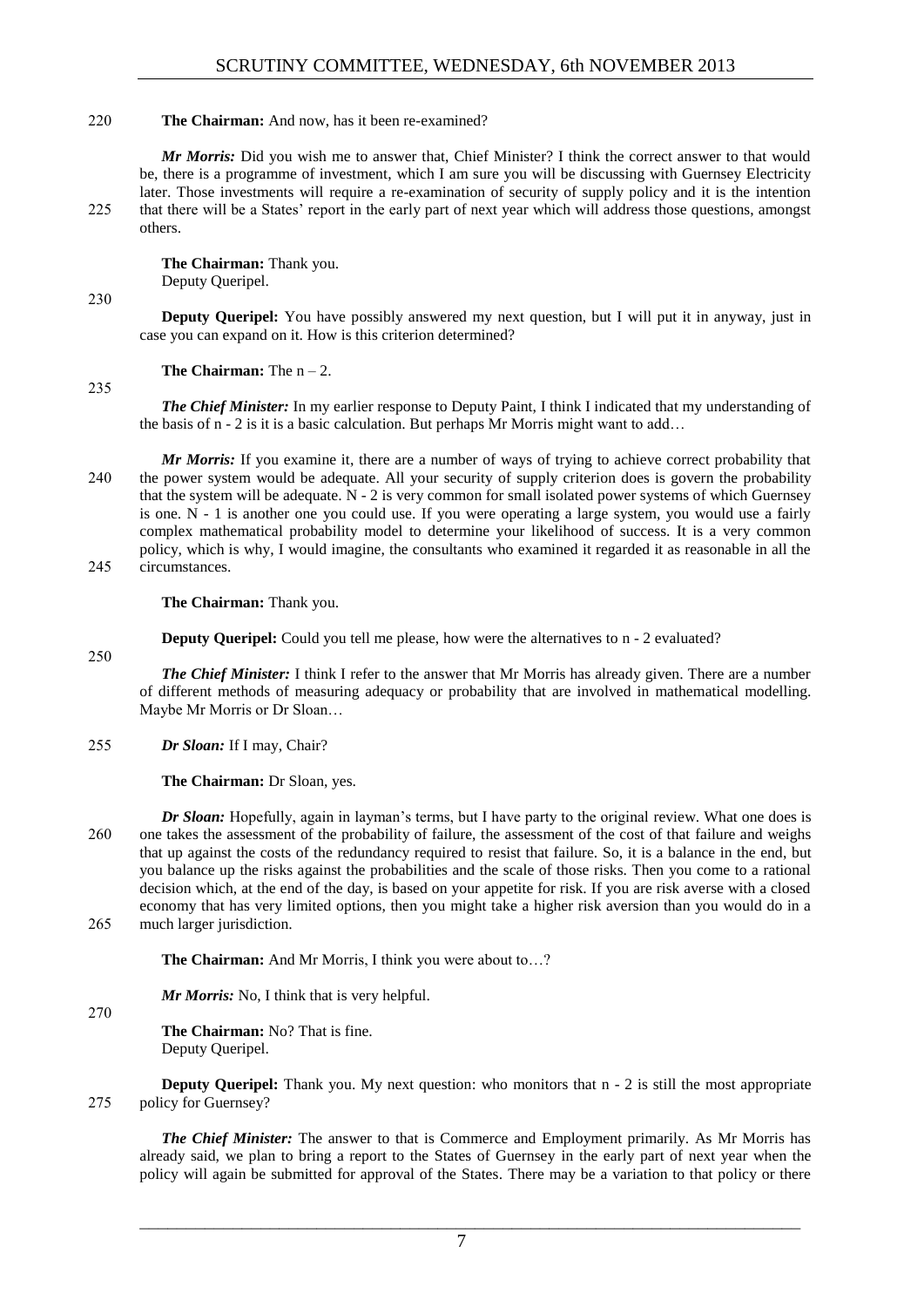280 may be a different policy, but it will be a matter for the States to determine the policy, once the electricity generating… the Guernsey Electricity… *[Inaudible]*

## **Deputy Queripel:** Thank you.

How is this monitored, against what criteria and how are these criteria determined?

## 285

*The Chief Minister:* I think I would have to refer to Mr Morris, or possibly I think it may be a question better asked of Guernsey Electricity.

I would also add, Treasury and Resources, as representing shareholder, has also been in regular communication with Guernsey Electricity and I believe they have had a number of meetings. You will learn 290 more of that from Treasury and Resources' representatives later.

#### **Deputy Queripel:** Thank you.

I think you may have answered part of this question, but who is involved in reviewing policy, how is this done and how often is it reviewed?

295

*The Chief Minister:* Well, as I indicated, the Policy Council's involvement in this really is to coordinate between Treasury and Resources, Commerce and Employment, both of whom have different aspect of the issue under control. And as I said, we will be bringing a report to the States ready for a review of the security policy.

300

#### **Deputy Queripel:** Thank you

What are the reporting requirements of these reviews?

*The Chief Minister:* Again, I would defer that I think, to Treasury and Resources, possibly to 305 Commerce and Employment, who you will be talking to later today. They can give you detail.

**Deputy Queripel:** You may not be able to answer the next question, then, but what have the reviews found?

310 *The Chief Minister:* Again, I think that you need to refer to Treasury and Resources and Commerce and Employment.

#### **Deputy Queripel:** Yes, okay. Thank you.

What plans are in place for the security of electricity over the longer term, looking 15 to 20 years ahead?

315

*The Chief Minister:* Again, that has been discussed within the Energy Policy Group for Policy Council. We are aware of the ageing profile of some of the on-Island generators and that, again, I suspect will be discussed in full. There will be further discussion with Guernsey Electricity later today and, again also, we are aware that Guernsey Electricity and we have discussed with Guernsey Electricity as the Policy Sub-

320 Group, the advisability of trying to create a second cable linked to a direct cable linking to France.

**The Chairman:** Deputy Queripel, I wonder if I could just go back to Dr Sloan, if I may, when we were discussing how the n – 2, the criteria were determined and the alternatives evaluated. You said the 'cost of failure'. The cost of failure to whom? How do you, the relevant witnesses, balance commercial with 325 domestic demands?

*Dr Sloan:* Speaking in generic terms, Chair, the cost of failure would be the company-wide, societywide cost of failure and also supply to business and to households and individuals.

The specifics of the balance and the weighting ascribed to them in the specific review that was 330 undertaken by the consultants in 2005: I would not be able to answer the question without referral to the original report.

**The Chairman:** Can any witness, maybe Mr Morris…? Going back to the trilemma of affordability, security and environmental considerations, how would you balance commercial demands and domestic 335 demands?

*Mr Morris:* The answer is it is extremely difficult, Chairman, because commercial demands frequently seek a higher standard of reliability than domestic customers might be wishing to pay for. So, it is a balancing act. You have rightly identified that, but where we place that balance is, at the end of the day, a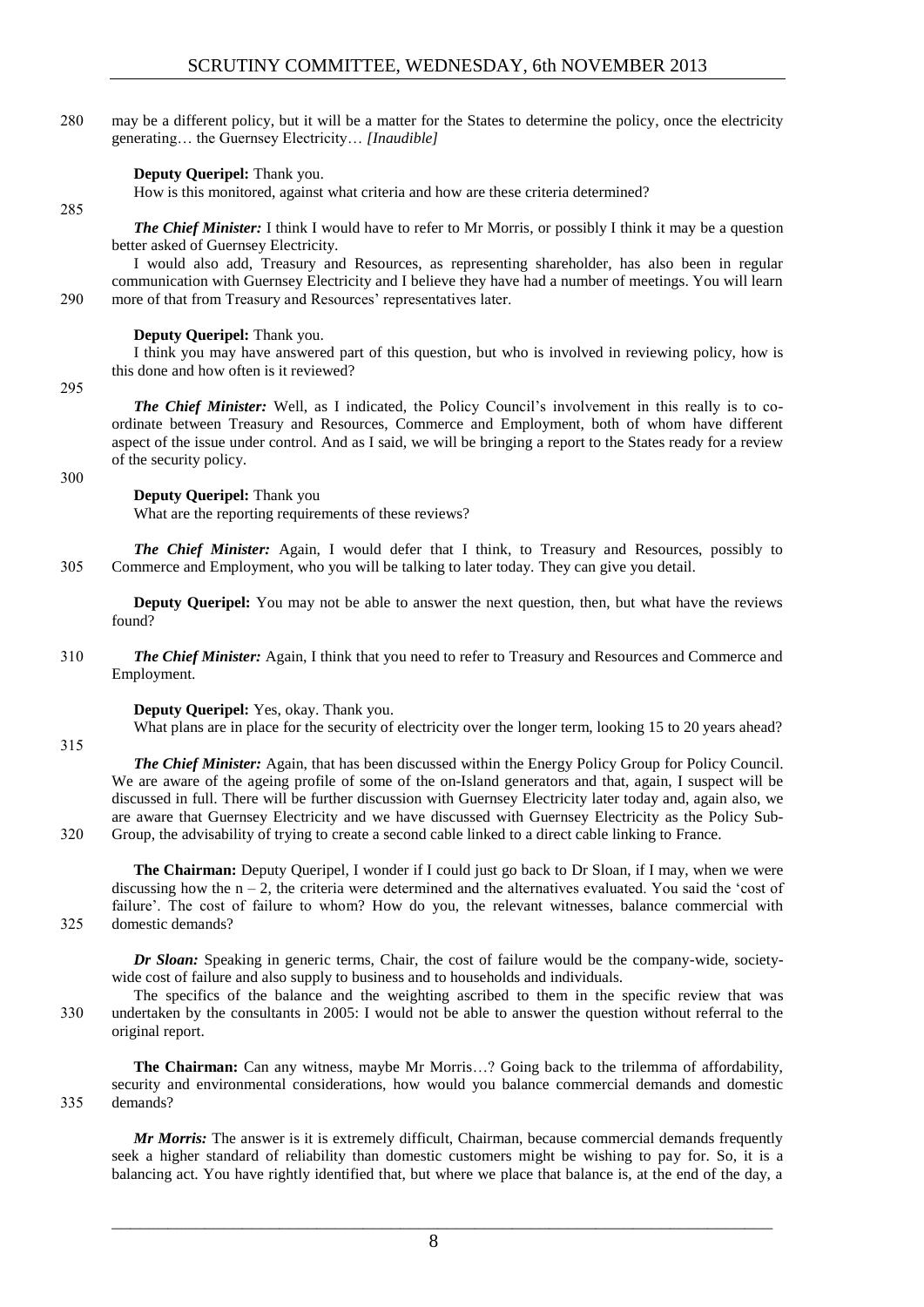340 matter of judgment. There is no right answer. It is a matter of judgment as to how secure you wish to make your supply versus the additional cost.

The one thing I would say is that the actual capital cost of moving up the reliability tree, if you like, is comparatively small relative to the overall cost of the investment which is required in the total electricity system. Nevertheless, it is a matter of judgment. It is not an easy judgment. If you try and measure the cost 345 of lost supply, there are lots of different ways of doing it and they produce, potentially, conflicting answers, so it is a balancing act as you have rightly identified, and it is a matter of judgment.

**The Chairman:** Just before I ask Dr Sloan to come back in, I will be moving on to Deputy Le Pelley next.

350 Dr Sloan.

*Dr Sloan:* Sorry, just to supplement what Mr Morris said, Chairman, your reference to the trilemma of security of supply, sustainability and affordability, that is inherently a policy trade-off and is the fundamental reason for the current review by the Energy Policy Group of security policy – hence the 355 rationale for bringing the report to the States for its subsequent decision later next year.

But it is always going to be a tension when you have three not necessarily mutually exclusive, but competing priorities.

**The Chairman:** Does anyone else have anything to add? Mr Hackley?

*Mr Hackley:* I think that answered it very well. I think, obviously, the more reliable and secure your energy provision, your electricity provision, the higher the costs. It is a case of balancing those issues and obviously, as Dr Sloan said, environmental issues come into it at the moment, that is likely to drive costs up with a higher percentage of sustainable or locally produced renewable energy that is in your mix.

365 So, it is definitely a balance and, as you have heard, we are working on a States report to go to the States before Easter hopefully that will work very closely with Commerce and Employment as the overseer of the regulator; with Treasury and Resources, as the overseer or the shareholder of Guernsey Electricity and we will try and put in place a strategy and policy that allows Guernsey Electricity to invest in the appropriate infrastructure, with confidence, over the next 10 to 15 years.

370

360

**The Chairman:** Thank you. Deputy Le Pelley.

**Deputy Le Pelley:** Thank you, Mr Chairman.

375 Gentlemen, my area of questioning will focus on whether Guernsey's current security of electricity supply policy is properly implemented and if it represents value for money.

My first section is on the funding investment. As far as investment costs are concerned, how are the necessary capital investments funded to support the n - 2 policy?

380 *The Chief Minister:* The policy has, in the past, I believe, been 'save to pay'. I mentioned at the outset that there is a sort of tension with CICRA, which I am sure they will be able to elaborate on, but the concern is that the cost of investment is not necessarily reflected in the price – this is where CICRA comes into it – in the tariff prices charged to consumers.

Anyone else have any comment on that?

385

*Dr Sloan:* Adding on that to the Chief Minister, the historic policy was save to pay, and obviously in the States' Budget of 2011-12, T&R was given devolved responsibility to stand behind any borrowings for Guernsey Electricity and its investment programme.

But the historic tension that the Chief Minister refers to with the regulator had been an assessment of the 390 current capital infrastructure of Guernsey Electricity. There was a legacy dispute about what was a fair assessment of the capital costs that Guernsey Electricity had to carry. In a small jurisdiction, they are a disproportionately large because we do not have economies of scale.

**Deputy Le Pelley:** Fine, so GEL is still operating under the save to spend policy to fund future 395 investment?

*The Chief Minister:* Well, I think as Dr Sloan mentioned, in the Budget for 2013, Treasury and Resources were given authority to act as guarantor if Guernsey Electricity wanted to borrow.

 $\mathcal{L}_\text{max} = \mathcal{L}_\text{max} = \mathcal{L}_\text{max} = \mathcal{L}_\text{max} = \mathcal{L}_\text{max} = \mathcal{L}_\text{max} = \mathcal{L}_\text{max} = \mathcal{L}_\text{max} = \mathcal{L}_\text{max} = \mathcal{L}_\text{max} = \mathcal{L}_\text{max} = \mathcal{L}_\text{max} = \mathcal{L}_\text{max} = \mathcal{L}_\text{max} = \mathcal{L}_\text{max} = \mathcal{L}_\text{max} = \mathcal{L}_\text{max} = \mathcal{L}_\text{max} = \mathcal{$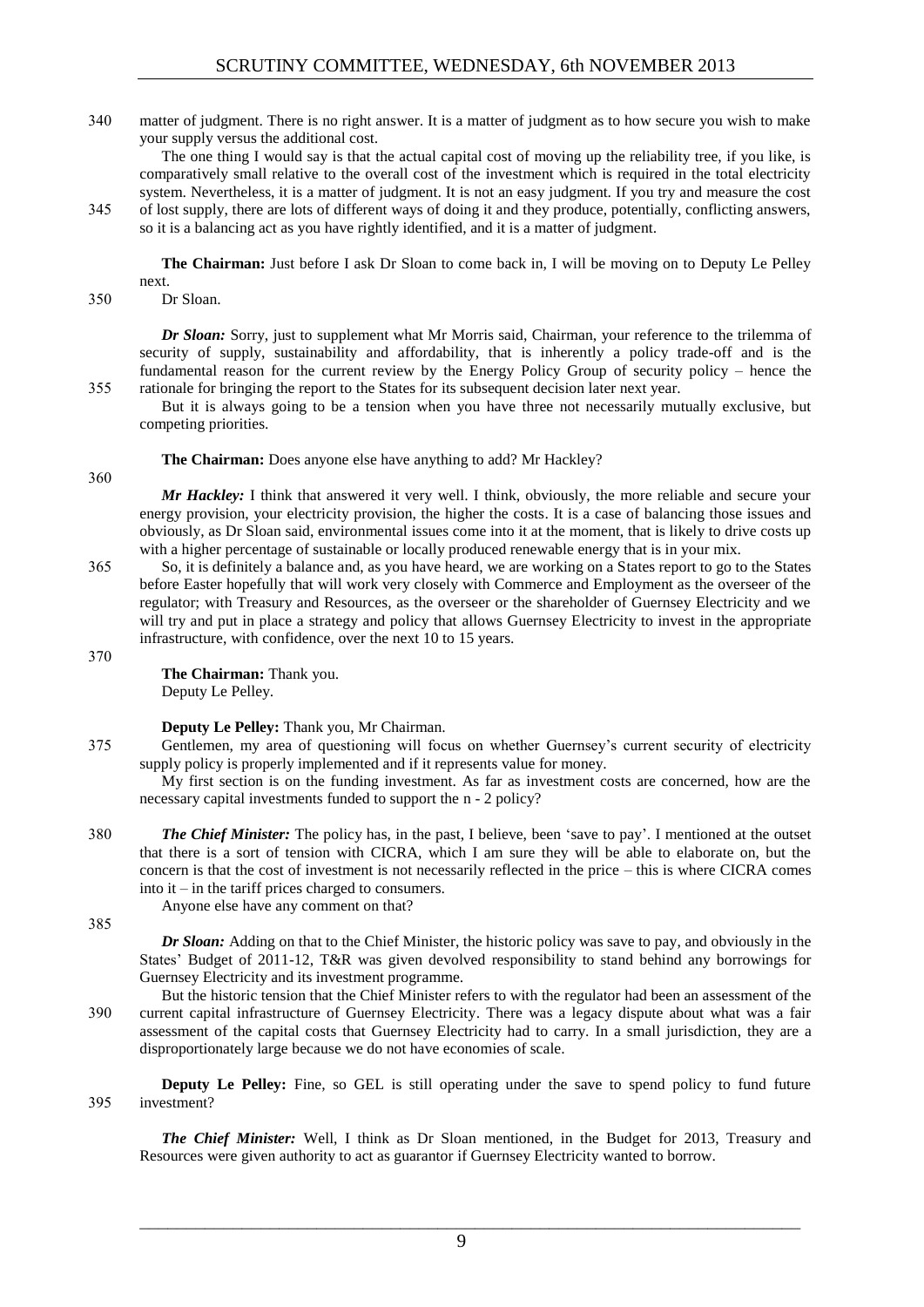I believe that historically Guernsey Electricity has borrowed – if we go back to the 1980s, I think I 400 recall there was some borrowing.

**Deputy Le Pelley:** So, how will future cable replacement costs be planned for?

*The Chief Minister:* Well, that is the \$84,000 question. Almost certainly, the save to pay policy is not 405 going to be able to cope with that. They will have to resort, I suspect, to external borrowing.

## **Deputy Le Pelley:** Thank you.

I move on to the cost to consumers – domestic consumers. The price rises due to go on on-Island generation: are these long term?

410

*The Chief Minister:* I think that is a question, really, for Guernsey Electricity, but my understanding is possibly not. But at the moment, because of the break in the cable link, clearly there is a heavy reliance on on-Island generation, which in turn is reliant upon the price of oil.

415 **Deputy Le Pelley:** So, would an n - 1 policy reduce the price of electricity for consumers?

*The Chief Minister:* I do not think it would necessarily reduce the price of energy... sorry, the price to the consumer, but it would certainly reduce the investment cost to Guernsey Electricity.

- 420 *Mr Hackley:* I think it would depend on how you approached implementing an n 1 policy, because to do so, you would probably have to invest heavily in new infrastructure. If you are going to invest in new infrastructure, then obviously there a capital cost to pay, so that would be quite a difficult question to answer.
- 425 **Deputy Le Pelley:** Okay, so is the Government considering a move to n 1, then, in order to reduce electricity prices for consumers? Is that something you have thought about?

*The Chief Minister:* We have not yet progressed to that level of policy development.

430 **Deputy Le Pelley:** So, in that case, you could not tell us what the price to consumers would be, obviously?

*Dr Sloan:* If I may, Chair?

435 **The Chairman:** Yes, do.

*Dr Sloan:* It is a logical inference, if I may, Deputy Le Pelley. One of the issues that we needed to address and assess – Mr Morris will smile when I say this, because future relative costs are inordinately difficult to forecast, particularly when it comes to the price of energy – but we do need to at least make 440 some sort of assessment of the relative cost of the various options. If they are *all* more expensive in the future, they are all more expensive in the future – it is the relative that is important to us and we need to factor in issues such as n - 1 into that, when we make an assessment of relative costs of the options, to be able to determine that best appropriate balance between the three criteria that we have for energy supply.

445 **Deputy Le Pelley:** Thank you.

Wider Government is currently undertaking cost saving measures, whilst Guernsey Electricity Ltd has announced a 10% rise in electricity prices to the consumer. How is the domestic user, especially those in already challenging financial circumstances, meant to cope with this increase?

## 450 *The Chief Minister:* I think the short answer is probably with difficulty, in some instances.

The increased costs have been reflected in the winter fuel allowance which is proposed by SSD, as you will be aware. The increase in the cost of electricity to consumers was primarily driven, my understanding is at least, because we have had to resort to on-Island generation and therefore, we have had to resort to greater importation of oil and therefore we are more vulnerable to the oil prices. 455 Does anyone else want to…?

*Mr Morris:* No, I think that is entirely true. As Dr Sloan said, forecasting the future price of energy is a very dangerous game indeed. So, it is difficult to tell you what the difference would be in future years. That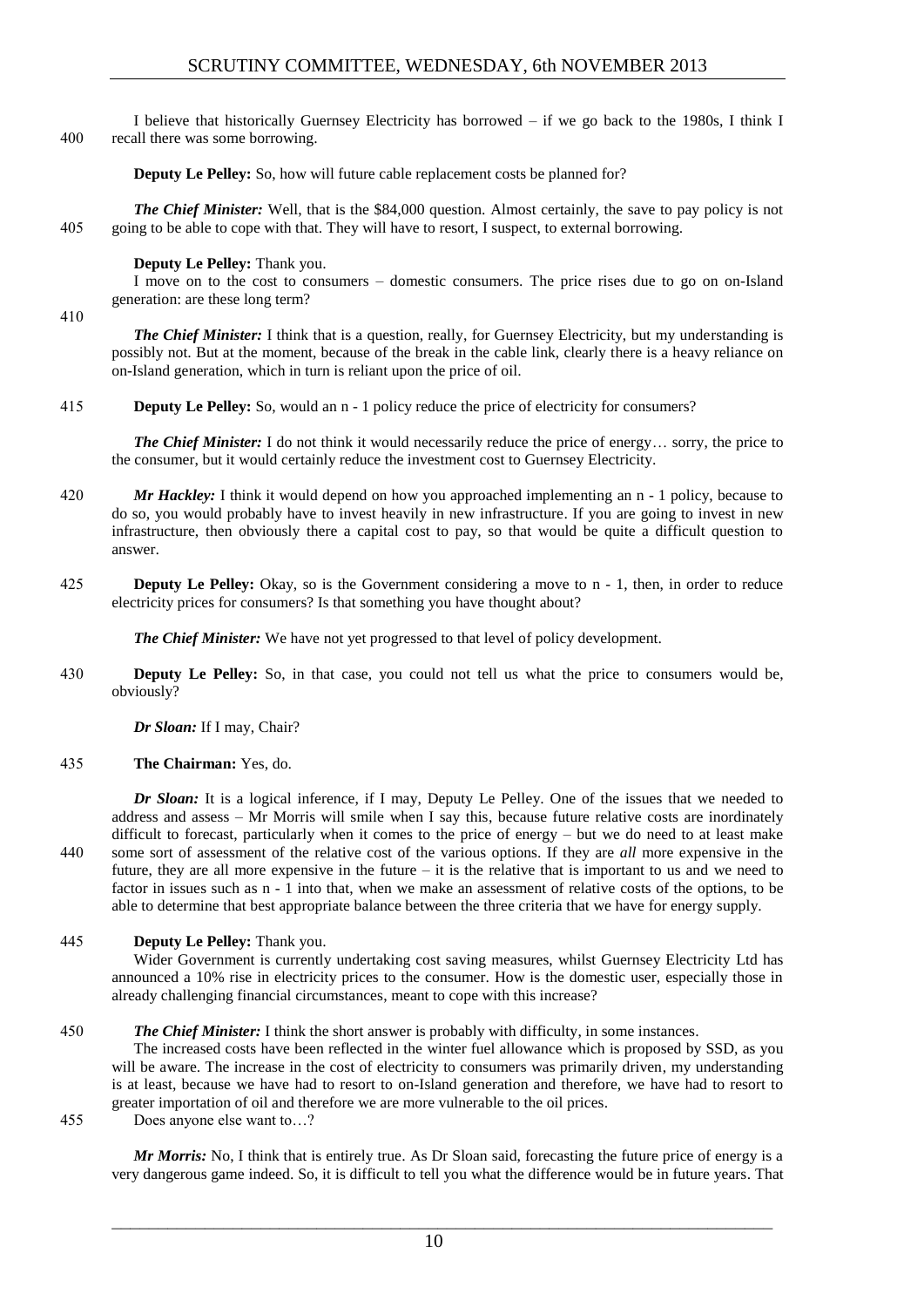is not possible. We will do our very best to provide the States with clear information on the cost of staying 460 with n - 2 versus moving to an n - 1 policy in the report which comes to the States in the New Year.

## **Deputy Le Pelley:** Thank you.

I would like to move on now to the cost to commercial consumers. Does the Policy Council have a view on whether the Guernsey Electricity Ltd should recognise private investment and consumption and 465 introduce a commercial rate accordingly which reflects these factors?

*The Chief Minister:* I am not sure I fully understand the question, but I am aware that the Commerce and Employment Department have brought to the States in September proposals that would enable them to enter into special agreements, special arrangements with large consumers, and that may be part of your 470 answer.

**Deputy Le Pelley:** That was what I was getting at. For using back-up generation during maximum peak demand periods.

475 *The Chief Minister:* And linked with that possibly is also the buy-in power of people who actually are using solar panels as part of the renewable strategy.

**Deputy Le Pelley:** Thank you very much indeed.

Is French nuclear power preferred over on-Island electricity generation in the long term and, if so, why?

480

*The Chief Minister:* I think the short answer is probably yes, because we can meet some of our environmental targets by importation of nuclear power, or at least importation of power from France. As I said, it reduces the dependency upon oil of on-Island generation and, again, there is an environmental benefit there. It also, possibly, gives greater price stability, but I am not… Perhaps Mr Morris might want to 485 add a further comment to that.

**Deputy Le Pelley:** Yes, I would be very grateful if you could talk about the financial and environmental considerations in a bit more detail.

- 490 *Mr Morris:* Well, it might be just worth highlighting the strength and diversity which we currently have, when we can generate Island power from oil, if we so wish – indeed, we did wish last year and we still are wishing. But being able to import it from the European grid provides a diversification benefit. It can provide an economic benefit and it can provide a low carbon benefit. Nuclear power is low carbon and there are renewable sources being applied in the European grid as well, so it has that benefit.
- 495 But the diversification is highly significant. I think it is reasonable to say that the price of generation from whether you do it locally or whether you are importing it, you may expect those two things to vary with time. There is a connection between the price of fuel and the price of electricity on the European grid, but from time to time there is some elasticity in it, so it may well be cheaper, as it has been in the past, to generate locally than to import. So there is a significant strength in having that diversified resource.

#### 500

## **Deputy Le Pelley:** Thank you.

That leads on nicely to my next question, which is what is the future policy for on-Island generation? For example, should an on-Island generation plant at the end of its life be replaced, in your opinion?

505 *The Chief Minister:* This comes back to where we started from, which is the N-2 debate. You will see that quite a lot of generators themselves are coming to the end of their natural life, although there may be an argument as to how long they can be sustained. But it is precisely the N-2 against n - 1 debate that will determine to a certain extent the investment profile and the investment programme for replacement of the on-Island generating capacity.

510

**The Chairman:** Deputy Le Pelley, I am going to move on in just a minute to Deputy Ogier, but I wonder if I could address this question to Mr Morris.

Going back to the forecasting of future cost of fuel, admittedly difficult, but you still have to do it and the panel's question is really are we betting on the costs, the future costs of French nuclear fuel, because all 515 these cables, all these different planned cables all seem to be pointing towards French nuclear fuel?

*Mr Morris:* I think the best way to answer that would be to remind the committee that the connection is with the European grid. Now, it is absolutely true that a large source of electricity within France is currently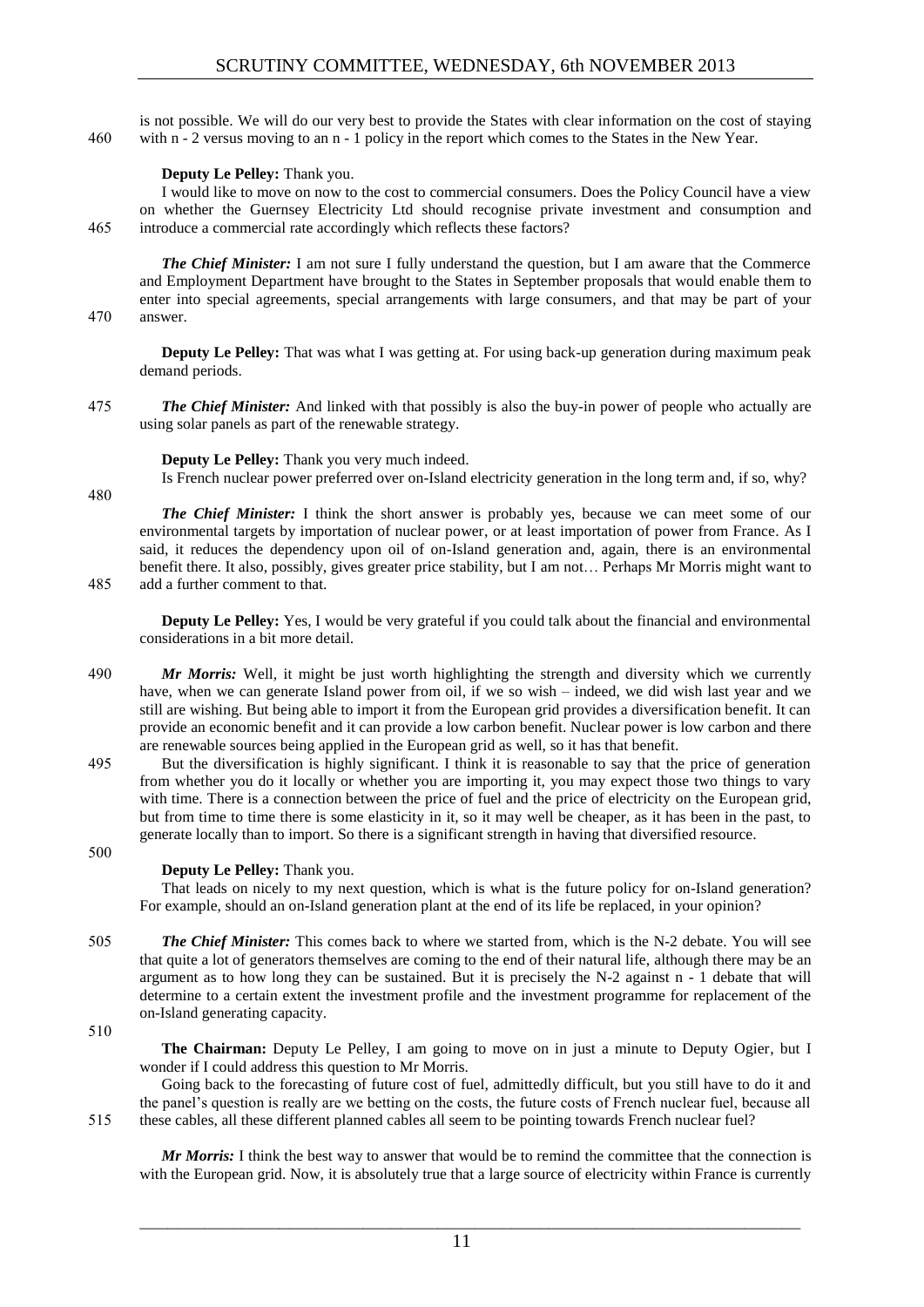nuclear power. It is equally true that the French Government has announced a policy of reducing that 520 commitment. They have not actually announced what they are going to replace it with, I do not believe, but the connection to Europe is a connection to Europe and, within the context of the market, it is at least in theory conceivable that you might choose to buy your electricity from another European country.

So, it is not simply that you are connecting up to French nuclear; there are a large number of sources of electricity on the European grid and that really goes back to the strength of diversity which I was talking 525 about a few seconds ago.

**The Chairman:** Does any other witness want to add anything to?

*Dr Sloan:* In echo, Mr Chairman, I think you are right in implying that effectively you are tying 530 yourself in via importation into the market price of European grid electricity.

**The Chairman:** Deputy Ogier.

## **Deputy Ogier:** Thank you.

- 535 Following on from the n 2 ramifications, if you have a number of 16-megawatt generators, it can be easy to have an n - 2 policy as you only have 16 megawatt generators to back up. Were you to move to two very large capacity cable links to France, what ramifications would that have for the n - 2 policy? If you have two 100-megawatt cables, what do you have to provide on Island in that circumstance?
- 540 *The Chief Minister:* Can I just give an overall view and then ask Mr Morris to give a more detailed…?

**The Chairman:** Yes, please do.

*The Chief Minister:* The answer is it does change the mathematics quite considerably, I believe. At the 545 moment, I believe, in the calculations the allowance for the importation is about 16 megawatts, I think is the measure, and therefore it is less of a problem. If you have to take that one out of the equation, there is less of an issue.

If you increase the importation significantly, say 40 or  $50 -$  and I believe, potentially, we could do that, once the cables are back operating  $-$  if you took that higher figure, then clearly it will skew the figures quite 550 considerably and you will need possibly more on-Island generators in order to compensate for it.

Mr Morris, do you want to add to that?

*Mr Morris:* Yes, I think it is worth saying that, if the future investment pattern produces a stronger network of importation cables, then that, in itself, would be a primary reason for reconsidering both the 555 need for on-Island generation and the nature of that on-Island generation. That will be the subject of the report which the States will be seeing in the New Year.

It is absolutely correct that if you change the goalpost, then you need to reconsider the policy and that is precisely what the States will be offered the opportunity to do.

- Clearly, if you were to go to a situation where your local power generation was just two large machines, 560 then failure of one of those machines would imply failure of a large proportion of the Island's supply, which is something which would clearly have liability impact. There have been occasions in the past in the Island where only one generator has been supplying the Island's power. If it stops, the consequences are fairly obvious, but that situation does not apply today.
- 565 **Deputy Ogier:** Thank you very much. Thank you.

Moving on to the Energy Resource Plan, if I may? Objective 1 is to maintain the safety and security of affordable and sustainable energy supplies. What does the Policy Council do in practice to ensure this is the case?

- 570 *The Chief Minister:* Well, again, I think this links back to the role of Policy Council is to co-ordinate the different interests. So, in relation to this, actually in terms of sustainability – and it comes back in one of the later bullet points – there is an environmental impact, so therefore the Environment Department is involved in the Energy Policy Group for that reason.
- One of the issues on sustainability clearly comes back to the security argument, which is really the 575 subject of this morning's discussion, whether n - 2 is still appropriate, whether it is right that we maintain the ability to have on-Island, local generation sufficient to meet our demand, rather than being totally reliant upon importation.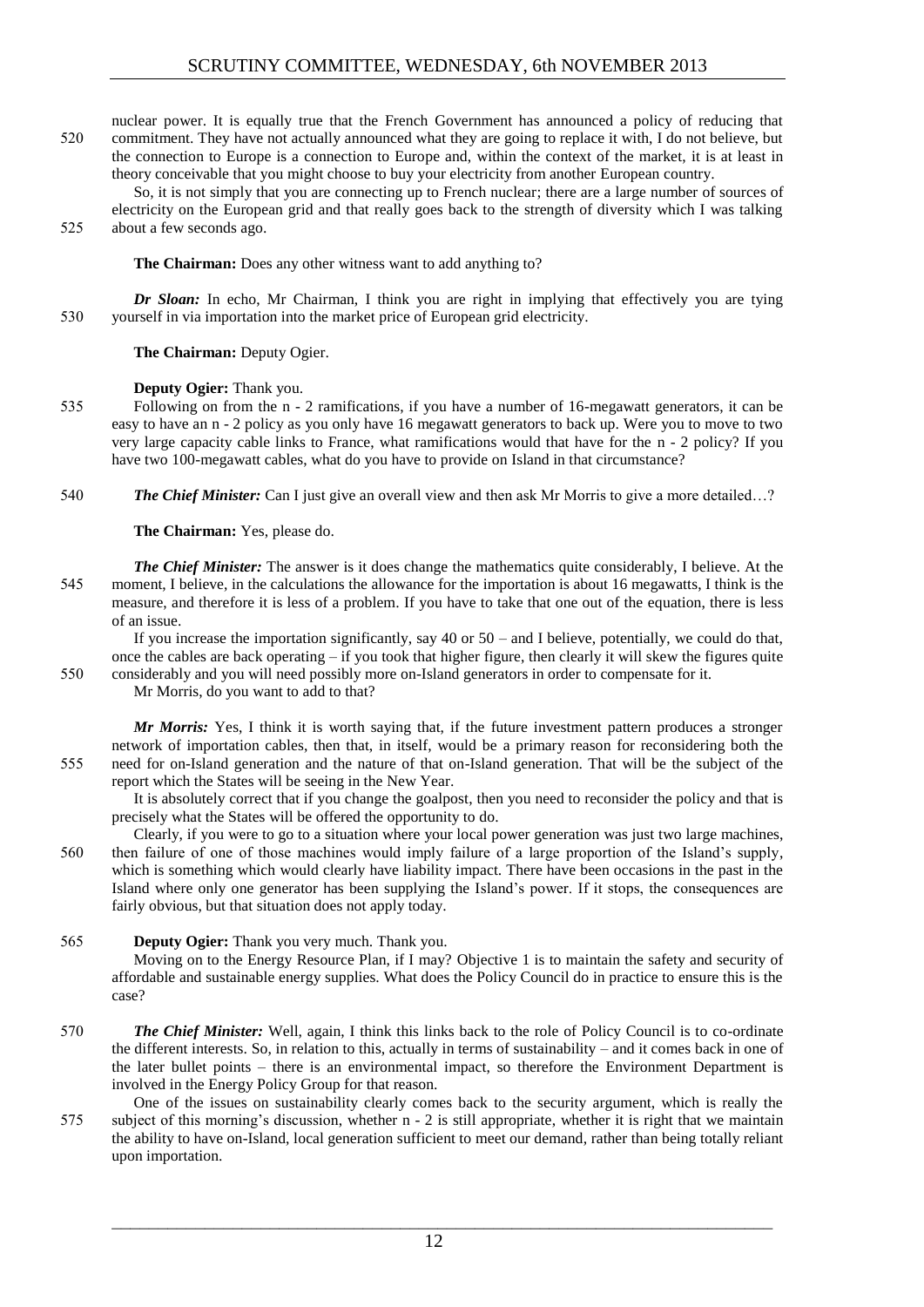**Deputy Ogier:** Do you have a feeling for what the Energy Policy Group, in its current make-up, believe 580 the word, 'sustainable' to be?

## *The Chief Minister:* Sustainable in this context, I believe is resilient.

This became an issue last summer when we were faced with the situation when the cable broke and we had a presentation from Guernsey Electricity on the implications and, at that stage, the recognition that 585 Guernsey Electricity may have to accelerate the replacement of one of its generators and that then linked in with a concern that we had, or the group had, because of the environmental impact. If you suddenly had to resort more heavy on-Island generation, then our ability to achieve some of the environmental targets becomes more difficult.

## 590 **Deputy Ogier:** Thank you.

Could you tell me whether the older plant causes or are there any issues with pollution from the on-Island generation plant, especially with some of the older plant?

*Mr Morris:* Well, the straightforward answer is yes, there have always been. The older plant and, 595 indeed, any fossil-fuel burning plant produces carbon dioxide in large measure. It also produces various other atmospheric pollutants.

**Deputy Ogier:** Do you know – it may not be a question for you – if it meets its emission targets? Are there emission targets?

600

*Mr Morris:* To the best of my knowledge, unless anything has changed, there are no specific emission targets. There is a general clear air requirement but there are no specific emission targets, but then, of course, the emissions are emitted 55 metres up in the air, which is the purpose of the chimneys.

## 605 **Deputy Ogier:** Thank you.

You have touched on the role of the Energy Policy Group. I wonder if you would be kind enough just to elucidate its purpose, please?

*The Chief Minister:* Well, as I said at the outset really, its purpose is... Having presented the Energy 610 Resource Plan, the role really at the moment is that of co-ordination, to ensure that the different Departments in the States of Guernsey are actually operating together. We are trying to deliver a joined-up approach and to ensure there is a momentum, for example, in bringing the report to the States next year.

## **Deputy Ogier:** Thank you.

615 Given that there are energy efficient measures, the States are promoting energy conservation and has had some success in that area, is the Policy Council envisaging a reduction in demand for electricity in the future or growth?

**The Chief Minster:** One of the things that the Energy Policy Group is looking at is whether or not we 620 can achieve efficiency and savings. We are mindful of the success that Jersey has had in some of its efficiency projects and the Policy Group has been looking at that. There is a cost implication and there is a funding implication.

Damon, do you want to…?

625 *Mr Hackley:* It is quite a difficult question to answer, isn't it, because I think the demand for electricity is probably always on an upward curve? Who would have thought we would be reading books using electricity 10 years ago? But that is obviously off-set against greater efficiencies and that is achieved through measures that the Chief Minister has mentioned.

So, I think it is difficult to say where we will be in 10 years' time in terms of energy use. I think we 630 have to plan for an increase in demand. I think that is the way that the developed world is going.

*The Chief Minister:* Can I just add, the Energy Policy Group has also looked at other sources of energy, I mean, gas, oil, renewables and we take a broad view over all those. Renewable, again, falls within Commerce and Employment – the Renewable Energy Team is embedded within Commerce and 635 Employment.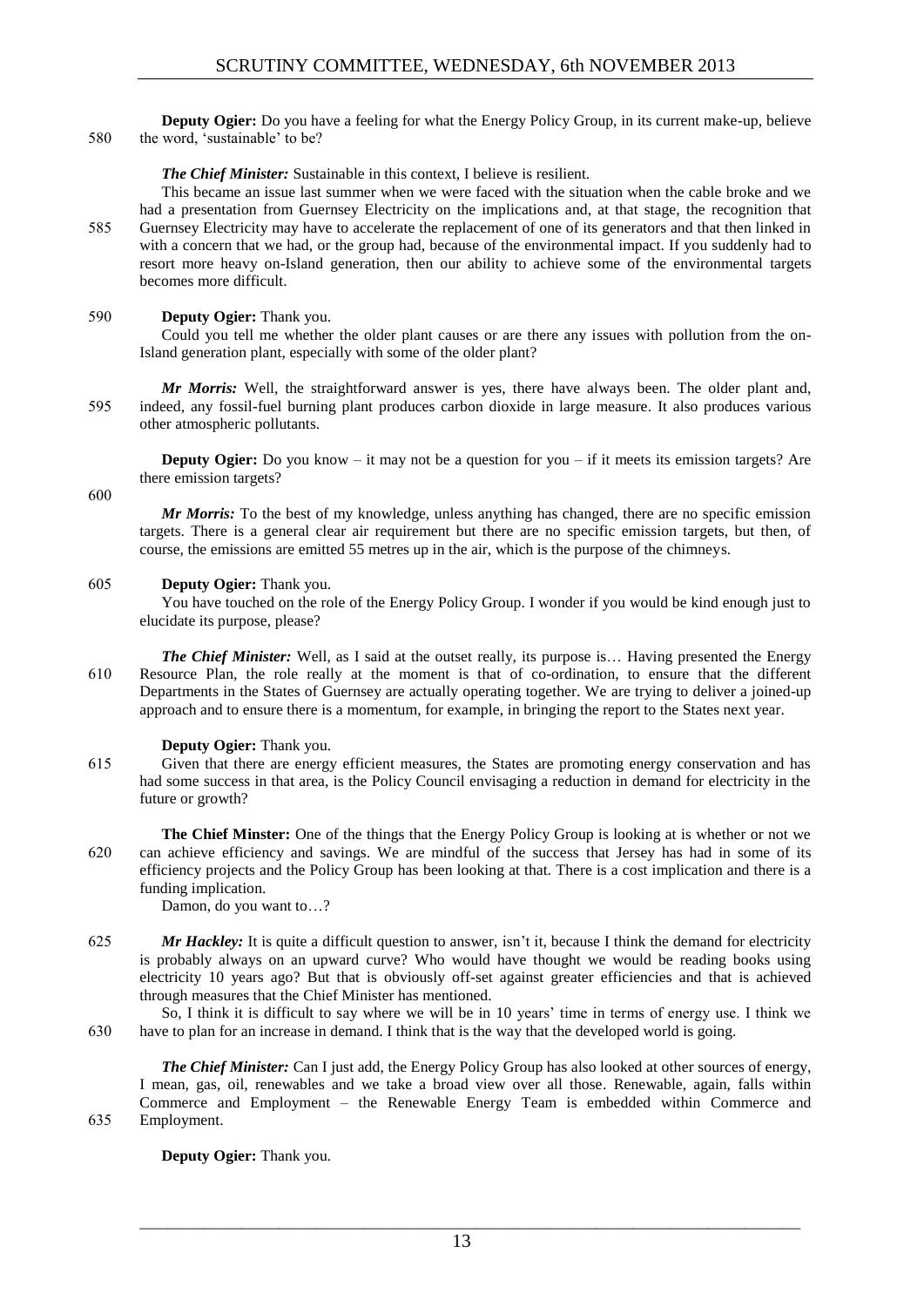I would like to move onto governance, if I may. Please explain briefly the role of Policy Council and the States of Guernsey with Guernsey Electricity?

640

*The Chief Minister:* Treasury and Resources, it represents a shareholding interest in Guernsey Electricity.

**Deputy Ogier:** And do they have a place on the GEL board, as the main shareholder or the only 645 shareholder?

*The Chief Minister: I am not immediately aware of that, but they do, certainly, attend... They have a* programme of regular meetings with Guernsey Electricity but I suggest that is a question really to be asked directly of Treasury and Resources.

#### 650

## **Deputy Ogier:** Thank you.

There are currently three Departments of the States with responsibility for the security of electricity supply, being T&R, Commerce and Employment and Policy Council. How is their work co-ordinated? Again, is that through the Energy Policy Group or is that through Policy Council?

655

*The Chief Minister:* It is through the Energy Policy Group on behalf of Policy Council.

**Deputy Ogier:** Thank you.

What communication takes place generally between States of Guernsey and Guernsey Electricity?

660

*The Chief Minister:* Well, do you mean the States of Deliberation?

**Deputy Ogier:** I do, yes.

665 *The Chief Minister:* Well, the States of Deliberation has the opportunity to consider the annual accounts of Guernsey Electricity. Treasury and Resources is primarily responsible to represent the shareholder interest in Guernsey Electricity.

**Deputy Ogier:** And what sort of communication takes place throughout the year between Government 670 Departments and Guernsey Electricity?

*The Chief Minister:* That is a question to be asked of Treasury and Resources. My understanding is that there is a regular pattern of meetings between Treasury and Resources and Guernsey Electricity.

## 675 **The Chairman:** Dr Sloan?

*Dr Sloan:* Just to add to the Chief Minister's comment, obviously the role of T&R as the shareholder of Guernsey Electricity is one thing. In terms of the Energy Policy Group, the Guernsey Electricity then becomes a stakeholder within that group to have discussions via the Energy Policy Group. So, discussions 680 and presentations have been had in that role, so there is, with respect, a question of wearing of hats. So Guernsey Electricity is stakeholder when it comes to the Energy Policy Group, but when it comes to T&R, it is a direct relationship, T&R being the shareholder for Guernsey Electricity.

**The Chairman:** Deputy Ogier, two minutes.

685

## *Mr Hackley:* Can I just add to that as well?

Obviously, you have picked up that responsibilities for energy sit with various parts of the States. The Policy Council's role, through the Energy Resource Plan, is to co-ordinate policy, as you have heard.

The Energy Resource Plan is obviously part of the States' Strategic Plan, so it is a way of identifying 690 one of our resources, along with land, infrastructure, population and to look to use that wisely.

What the Energy Resource Plan has done really is to bring into play the environmental issues involved with energy. Before that, obviously, you have got Commerce and Employment and T&R having responsibility for electricity issues and, within that, there was not really a strand of identifying environmental concerns. That has really been introduced through the introduction of the Energy Resource 695 Plan in 2012.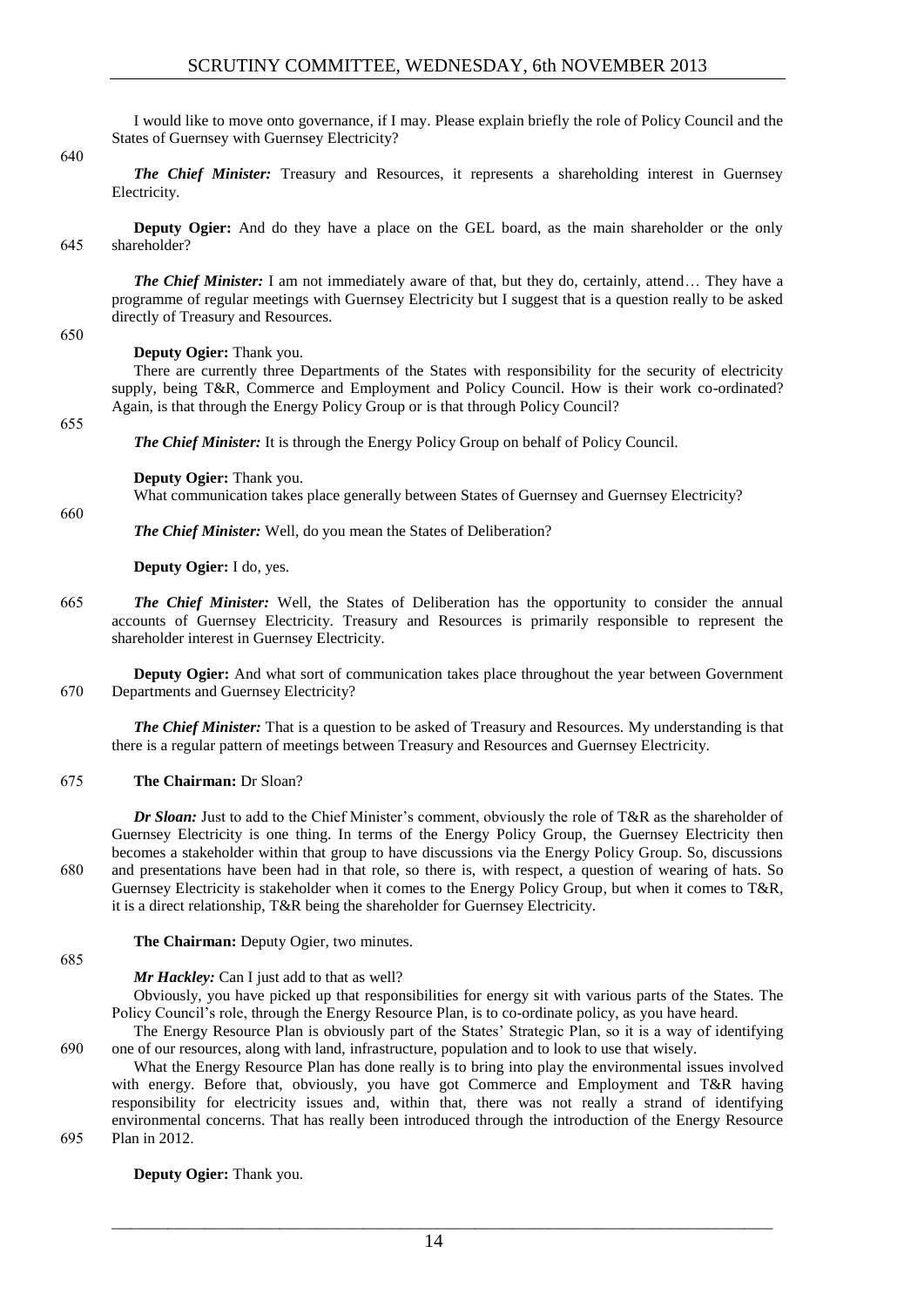What guidance does Policy Council offer to Guernsey Electricity in balancing the various policies and priorities such as the Energy Resource Plan and the Fiscal and Economic Plan? What guidance is given to 700 Guernsey Electricity?

*The Chief Minister:* The Policy Council does not give direct guidance. Guidance is given through Treasury and Resources. Again, I come back to the situation last summer: Treasury and Resources were represented on the Energy Policy Group and, through that, Treasury and Resources were able to have 705 dialogue with Guernsey Electricity as to the way forward.

**Deputy Ogier:** My final question then: what role do the fuel ships have in securing the Island's electricity supply and what measures are in place to ensure their continued operation in the future?

710 *The Chief Minister:* The security of the Island's energy supply is largely dependent upon the importation of oil, and the fuel ships are a critical part of that. Does anybody want to add to that?

*Mr Morris:* It might be pertinent to point out that those fuel ships are not relevant to Guernsey 715 Electricity. Guernsey Electricity have their own separate shipping contract. It is a very different grade of oil that is being imported.

**The Chairman:** Well, thank you very much for attending. The panel will now retire for five minutes while the next witnesses take their seats. Thank you again.

720

*The Committee adjourned at 9.47 a.m. and resumed its sitting at 9.58 a.m.*

## **EVIDENCE OF**

## **Executive Directors: Mr A M Bates (Managing); Mrs S A David (Corporate Strategy); and Mr R W Beebe (Operations) Non-Executive Director: Mr I H Beattie (Chairman) Guernsey Electricity Limited**

**The Chairman (Alderney Representative P Arditti):** Good morning and thank you for coming. 725 Is Guernsey Electricity aware of any surveys on domestic consumers' attitudes to security versus cost?

*Mr Bates:* I think we have done various surveys or market surveys in the past, some of them looking at various areas of acceptability of tariffs – the main one, more recently, being associated with the ability or willingness to pay for green power and whether there is an appetite for green power.

730 In terms of the more general ability to pay, there have not been any recent surveys done.

**The Chairman:** Do you feel that consumers are willing to put up with some disruption in order to have lower bills?

- 735 *Mr Bates:* I think one of the things Guernsey has become very used to in recent years, with the importation from France, is very good security. One of the things we do hear a lot is that it does disrupt family life a lot more than it did in the past. In terms of acceptability of will they accept a lower security standard, I think that will vary from individual customer to individual customer.
- 740 **The Chairman:** Yes, but I think you have said, at the outset, that you have asked about environmental considerations, but you have not asked the different consumers, domestic on the one hand and commercial on the other, about their tolerance for security, or for *in*security, versus cost?
- *Mr Bates:* No, I do not believe there has been a specific study done into those areas, although we do 745 know commercial customers make provisions in other ways, depending on how secure they want their electricity supply to be. This varies from customer to customer, with the most energy secure customers putting additional systems into their property to make sure their supply is very secure.

**The Chairman:** Thank you.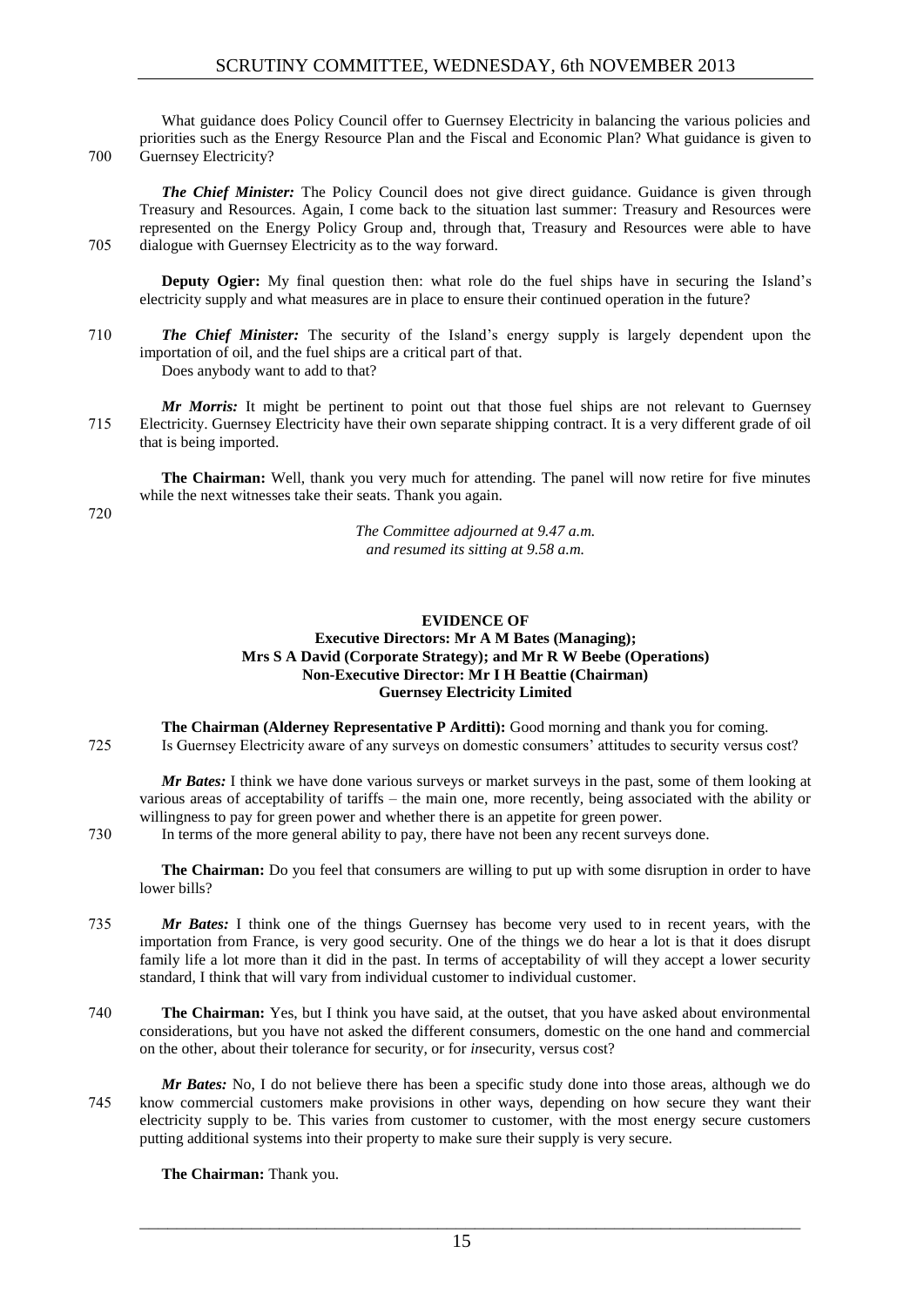## 750 Deputy Paint.

**Deputy Paint:** Good morning, ladies and gentlemen. Does Guernsey have its own policies to safeguard the security of supply?

- 755 *Mr Bates:* Yes, obviously, we have heard today about the n 2 security policy. That is very much a policy to do with what is traditionally called 'keeping the lights on for the Island'. Guernsey Electricity itself has its own security supply policy that goes further down the scale, looking at network issues for all the different branches.
- 760 **Deputy Paint:** What are the biggest risks to the common cable infrastructure?

*Mr Bates:* In terms of?

## **Deputy Paint:** Operating.

765

775

*Mr Bates:* Okay, well, in terms of the subsea cables, obviously one of the biggest risks is third party damage from an anchor or other objects that come into contact with the cable.

In terms of cables within the roads, there are many things that can affect it: again, third party damage can affect the reliability of those cables; age is another factor; the ground conditions are another factor. 770 There are many factors that affect cables in the road. Obviously, in Guernsey there is a very high density of underground assets in our roads.

**Deputy Paint:** I was really meaning about the subsea cables.

Has there been any damage caused in the cables so far by other means, by means of anchors and ships?

*Mr Bates:* I will ask Sally to answer that question, because obviously we do monitor the cables very, very closely, but Sally, if you can answer that.

*Mrs David:* We certainly do a lot of work with fishing communities to make sure they are informed 780 where the cable is and to make sure they avoid the area. We have seen, on our surveys, which we undertake every three or four years, some evidence of some fishing operations. The power cable has never been damaged or moved by any fishing operations.

**Deputy Paint:** So, why do cables fail? We have had a failure recently. Could you explain why?

785

*Mrs David:* Yes, we belong to an international cable consortium that actually looks at the statistics of cables worldwide, and the statistics show that over half the damages to cables are usually by either anchors or fishing. The next highest is due to very high tide currents, particularly in an area where it is on reef and the cable is wearing away. Then you may get some lower order issues, where maybe it is to do with the 790 actual cable construction is not appropriate.

*Mr Bates:* Just to clarify, though, the failure of 2012 was not associated with any of those factors. It was a failure associated with an internal failure of the electricity cable.

## 795 **Deputy Paint:** Thank you.

What process is followed in the event that there are problems with the cable? Have you got a process that you…? Say, you find…?

*Mr Bates:* We have a power cable maintenance agreement. What that provides for is if there is a failure 800 on a subsea cable, we have provisions in place to bring in equipment and skills to the Island to repair it.

**The Chairman:** Mr Beebe, have your something to add?

*Mr Beebe:* Well, I did not know if the question was to do with restoration of supply during a failure or 805 whether the monitoring…?

**Deputy Paint:** Well, the thing is there should be a process, as we have had here, where something failed within the cable. So, there should be a process that you immediately go into.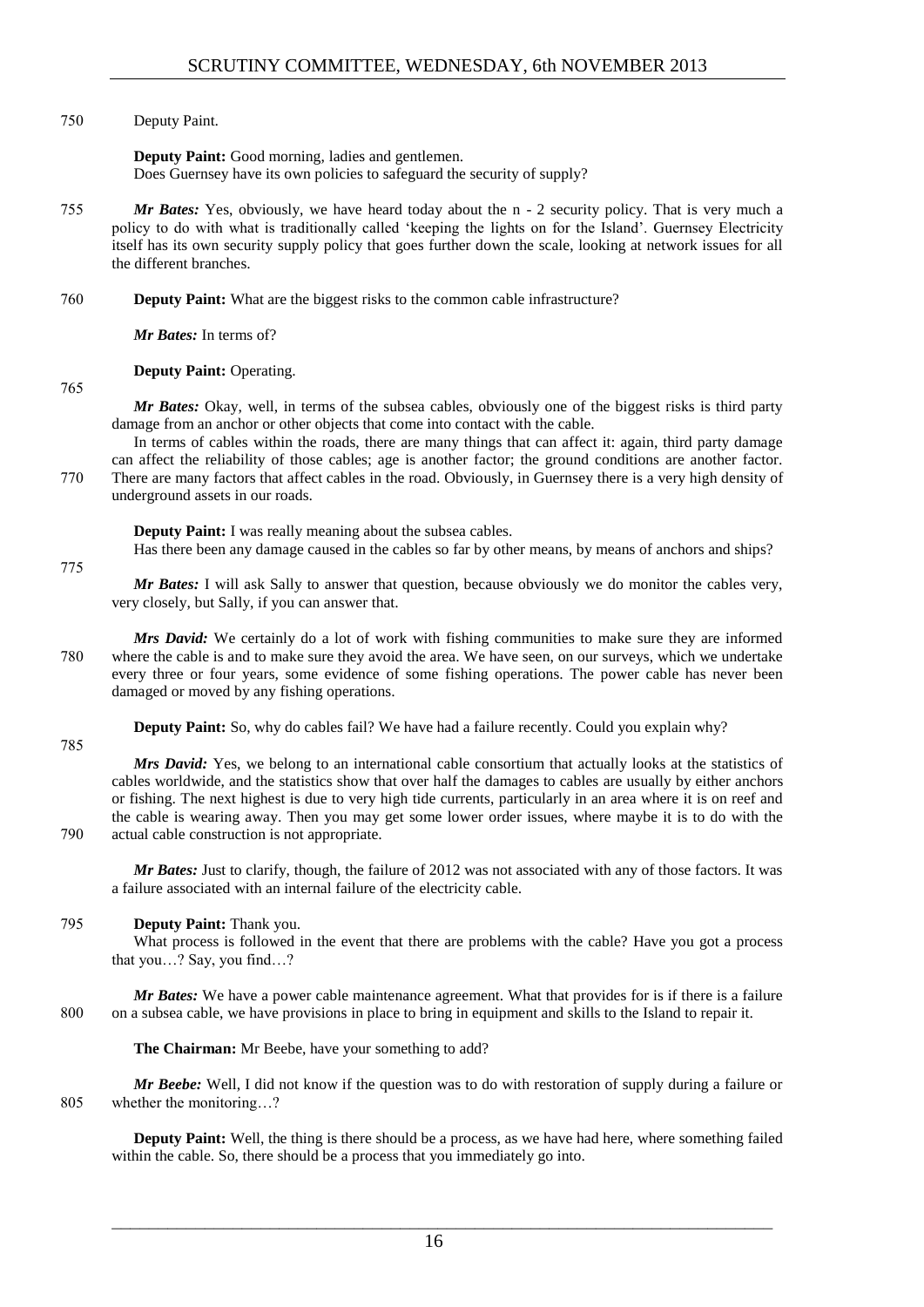810 *Mrs David:* Yes, there is.

**Deputy Paint:** So that is what you did. You had it all absolutely satisfactory.

**The Chairman:** And just to be clear, could you explain that process?

815

830

*Mr Bates:* That process now involves contact with a provider of supply who has all the provisions in place to load the spare cable and the appropriate equipment onto a barge, the barge to come to the area and have all the equipment then for cutting, lifting and joining the cable together after repair.

820 **The Chairman:** Deputy Paint.

**Deputy Paint:** How often is the cable monitored for faults? And, how is this done?

*Mr Bates:* Electricity cables are permanently monitored in many ways with protection systems to look 825 for faults and those protections will cut the power to the cable under certain situations and that is actually what happened last year. The cable was cut off when the protection system sensed there was a problem with the cable.

**Deputy Paint:** So, how long did it actually take to repair the cable – obviously, this one?

*Mrs David:* It took three and half months.

*Mr Bates:* I would add that is very dependent on the time of year and the weather conditions.

835 **Deputy Paint:** What is the life expectancy of a cable?

*Mr Bates:* The design life is 25 years. It is not uncommon for the type of construction of these cables to last longer than that, or you can have faults before that. That is the design life.

## 840 **The Chairman:** Deputy Paint.

Has there been any improvement in cable resilience? New cables, were they to be laid now, would they be more reliable than those that are in place?

*Mr Bates:* I would probably say yes, the knowledge of cables is improving every year in terms of 845 subsea cables. There are more and more subsea cables being put in, particularly related to renewable energy. So the technology is changing all the time and you only have to look back to maybe the first ever cable to the Channel Islands, which was to Jersey, which was an oil-filled cable. The technology has moved on and they are now very much constructed with a plastic, what is known as cross-linked polyethylene, a much more robust construction and much more reliable. But as I said, the technology is changing all the 850 time and the understanding of the environment the cables live in is changing all the time.

> **The Chairman:** Thank you. Deputy Paint.

## 855 **Deputy Paint:** Yes, is insurance in place for the cables and what does it cover?

*Mr Bates:* We, through the Channel Islands Electricity Group, we have insurance in place for the subsea cables. They generally cover, as most insurance policies do, for accidental damage. What they do not cover is wear and tear.

860

**Deputy Paint:** Does Guernsey Electricity have detailed plans of the seabed which can be used in planning the cable routes?

*Mr Bates:* We have some seabed surveys. In terms of new cables, a key part of the process for the 865 planning process is to have a subsea survey, which is a very detailed survey, both looking at the topography and also what sits below the seabed.

**Deputy Paint:** So when you do any surveys of the seabed, you go beneath it for burying the cable.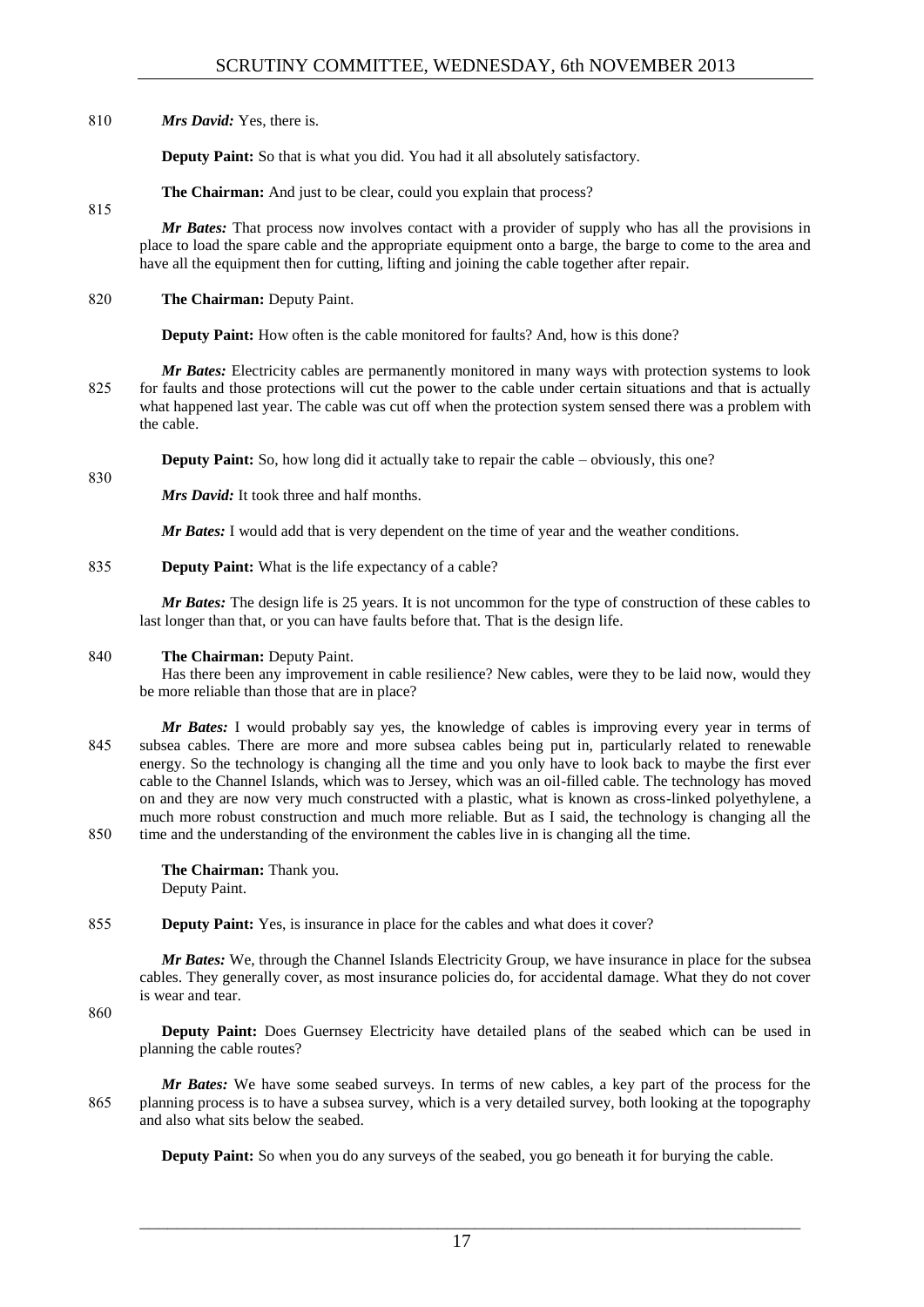870 *Mr Bates:* Yes.

**The Chairman:** Thank you. Now, if we could move onto Deputy Queripel.

## 875 **Deputy Queripel:** Thank you, Mr Chairman.

Mr Bates, could you tell me please, what is the long-term plan for ensuring security of the electricity supply to Guernsey?

*Mr Bates:* We are currently focusing on two strategic areas. One is the importation of electricity to 880 Guernsey and how we can achieve security via a number of cable routes. The consequence of that then is we are also reviewing our on-Island generation strategy. One of the big factors within that will be what level of on-Island security we will require when we have multiple cables to the Island.

## **Deputy Queripel:** Thank you.

885 Has a direct cable link to Alderney been considered?

*Mr Bates:* We have looked at cable links to Alderney for the rationale of supplying Alderney with electricity. Obviously, with Alderney's plans to do with France/Alderney/Britain, there are also obviously opportunities in the future to look at potential connections to Alderney, because that would open up both 890 the UK and the European market. We currently understand those plans are set to move into the 2020s and we need to look at some cable solutions earlier than that.

But I would say we have not discounted that as an option.

**Deputy Queripel:** Thank you very much.

895 Has a direct Guernsey to UK link been considered?

*Mr Bates:* Yes, that was also considered and some contact was made with the National Grid in the UK. Not only the distance is challenging, but the onshore infrastructure on the south coast of England causes issues with that connection.

#### 900

**Deputy Queripel:** Thank you very much.

Are GEL aware of the suggested potential 1,000 years' gas supply reserves located recently in the UK?

*Mr Bates:* I believe you are referring to shale gas. Obviously, we do keep an eye on the whole energy 905 market, not just the electricity market and certainly the impact different fuel evolutions can have on those markets.

In terms of shale gas and what effects it will have on the energy market, in particular the electricity market, it may well bring the electricity market down if there is some very cheap gas fuel.

If the question is directed as to whether that gas should be brought to Guernsey, you would then be into 910 the same situation: how do you secure gas supplies to Guernsey? Is it one pipeline, two pipelines? And, also, probably the most efficient way of bringing energy to the Island would be through the electricity cable and if you wanted to build a gas-fired power station, you would be better to do it somewhere else and transmit electricity.

It is worth mentioning, electricity is a means of transmitting energy from one place to another. There is 915 not a natural electricity supply. It is generated in one location, so electricity is a form of transmitting energy from renewables, gas-fired power stations, nuclear power stations or any other means of electricity generation.

## **The Chairman:** One more minute, one question, Deputy Queripel.

920

**Deputy Queripel:** My final question: would the installation of the new cables have an impact on the n -2 policy?

*Mr Bates:* I think in our submission we made it very clear that we believe, as the strategic plan is 925 developed, in terms of both importation and generation, the security of supply policy should be reviewed, probably independently again, to give us some assurance that it is meeting common good practice or common industry practice.

Again, I think, as alluded to earlier, electricity supply to a small island has to be looked at on an individual basis as well.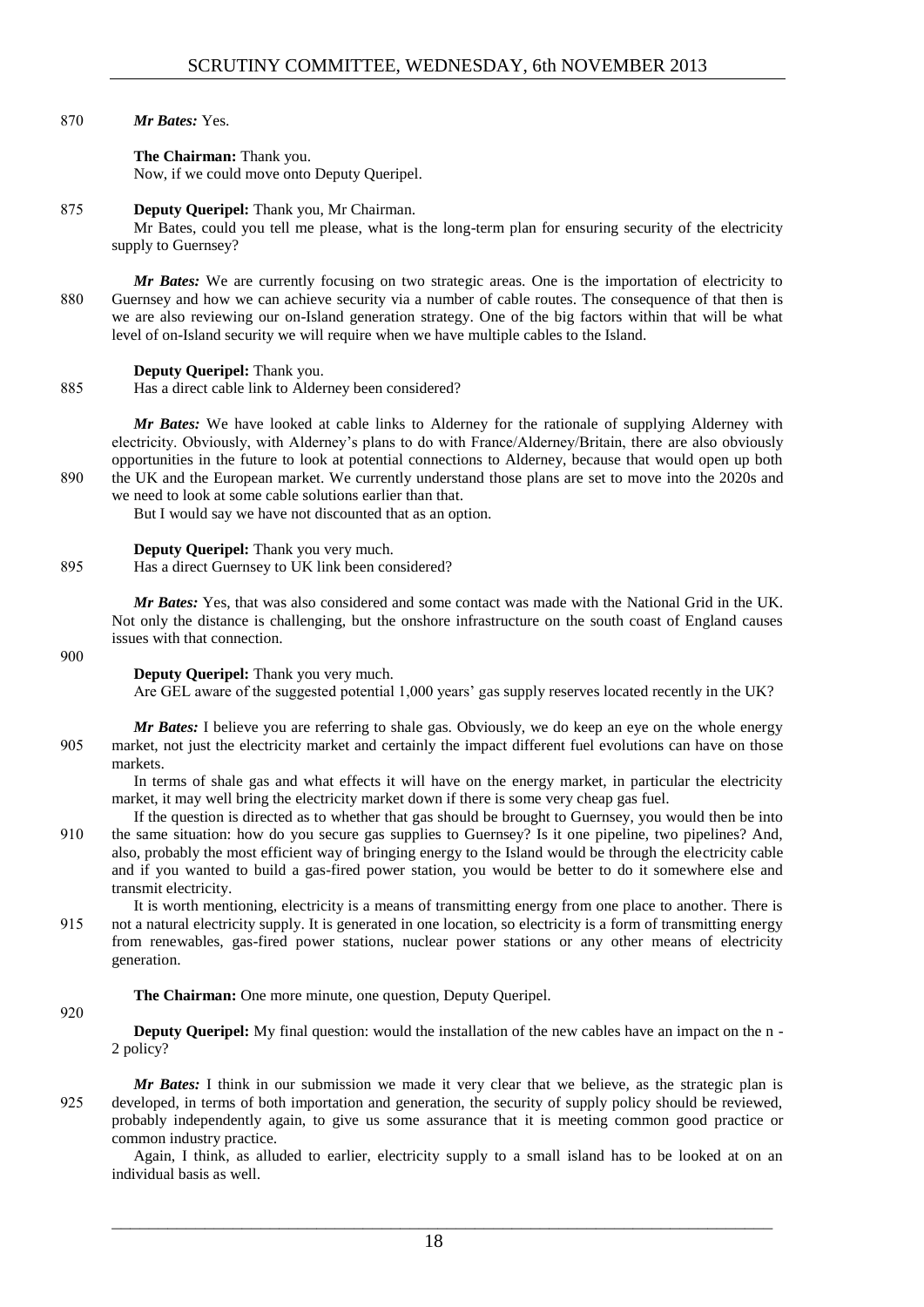## 930 **Deputy Queripel:** Thank you, Mr Bates.

#### **The Chairman:** Thank you Deputy Queripel.

Before I move on to Deputy Le Pelley – or should I call him Deputy Paint? *(Laugher)* – can any of you or all of you, perhaps, answer this question of the panel: is Guernsey unique in its difficulties of ensuring 935 electricity supply?

*Mr Bates:* No. Any... either a small community on a large land mass or a small island has very much the same issues, but they do vary and the extent to how those issues affect… So, for example, we are a lot further from the French coast than Jersey and, therefore, there is an issue with the distance. Some off-shore 940 islands are so far away that they cannot consider a cable connection at all.

Obviously, again, our unique tidal position affects shipping into the Island, which is quite unique to Guernsey, but shipping can be difficult for other islands as well. So, the factors are the same. The actual influence it has on how you take that into account in terms of security of supply can be different.

#### 945 **The Chairman:** Does anyone want to add to that?

*Mr Beebe:* I just think that many people in the Island, 30 or 40 years ago, were comfortable with the sort of electricity supply we had. I think today the expectation is a lot higher, especially from younger people as well, and our security standards are on a par with the UK or better. We try to maintain that and I 950 think that is what people expect in a safe society.

**The Chairman:** And lastly, before I move to Deputy Le Pelley, why has one option been chosen above the other? (*Mr Bates:* For…?) For security, yes.

955 *Mr Bates:* For the n - 2 security?

**The Chairman:** Yes.

*Mr Bates:* Obviously, I cannot comment where the n - 2... It is quite a common policy, and basically 960 we are talking about there is redundancy –

**The Chairman:** Well, not in Jersey, it is not.

*Mr Bates:* Oh, well, Jersey have a different policy and that was basically because they had multiple 965 cable connections that they have changed their policy.

I guess, when they decided that, at the time it was about affordability and acceptability of having enough security in the Island – n -  $2/n - 1/n - 3$ , they are common policies around the world.

**The Chairman:** Thank you.

970 Deputy Le Pelley.

**Deputy Le Pelley:** Thank you, sir. Again, my area of questioning is going to focus on value for money, in particular about the funding investment.

How are the necessary capital investments funded to support the n - 2 policy?

975

*Mr Bates:* In the past, Guernsey Electricity operated a save to spend policy. This was a policy whereby some of the profits from each year were retained for future investment.

That policy would work if the investment was very flat and did not really change each year. Obviously, save to spend is not appropriate for large scale investment. To try and save an awful lot of money just prior 980 to buying a large piece of equipment is detrimental to the current consumer.

External borrowing – borrowings is a much fairer way, a much more equitable way to finance some of the large infrastructure projects and that is currently how Guernsey Electricity is funding its very large scale projects via a combination of equity and debt.

985 **Deputy Le Pelley:** Who are you hoping to borrow from? From the States or other external…?

*Mr Bates:* No, no, we have external borrowings.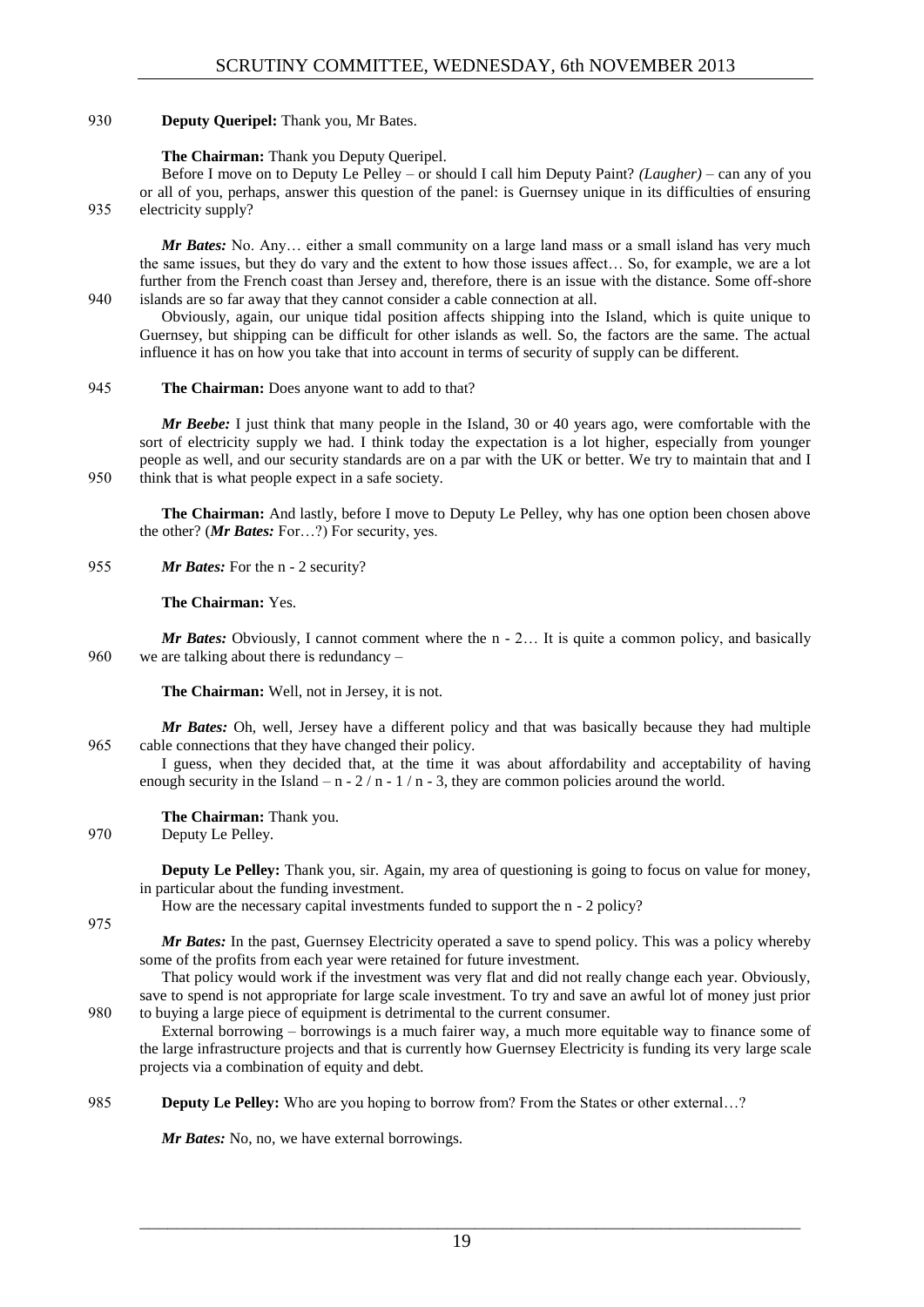**Deputy Le Pelley:** Let me to move onto the cost to consumers. Would you give us an overview of what 990 the sort of prices have been like over the last four or five years?

*Mr Bates:* I think what I can say about energy prices over the last decade is they have changed dramatically. A lot of that has been associated with the volatility of the oil price. The oil price in the late 1990s was \$10 a barrel. It peaked in 2008 at over \$150 a barrel. That had a knock-on effect to the other 995 energy markets.

Approximately two thirds of Guernsey Electricity's cost to sales is the cost of the product, the purchased product, and on that basis, if there is enough volatility in those markets, that does flow through to tariffs.

What I can say, under the previous regulatory price control model, the flow-through of those prices did not always align with the change in the wholesale markets, which did cause some confusion in terms of 1000 why prices were moving at certain times.

**Deputy Le Pelley:** Right. A bit of crystal ball gazing, but are prices likely to go up or down in the future?

1005 *Mr Bates:* Well, that really is a crystal ball. What we can say, the indications are for the near-term future, which is the next three to five years, is electricity pricing in Europe is fairly stable. Obviously, as Guernsey Electricity, we hedge and forward purchase to protect the position of the customer, to take that volatility out, but every indication is that energy is not going to become any cheaper. This is not just electricity; *energy* is not going to become any cheaper.

1010

**Deputy Le Pelley:** So, would Guernsey Electricity consider an n - 1 policy and, if so, would an n - 1 policy reduce the price of electricity for consumers?

*Mr Bates:* I think a fundamental part of agreeing the future strategic plans is to review security of 1015 supply for the Island and n - 1 may be an option as part of that review.

**Mr Le Pelley:** Okay. I move onto the commercial side of it now. Does the Guernsey Electricity Limited recognise private investment and consumption and its use of commercial rate accordingly which reflects these factors?

1020

*Mr Bates:* The Electricity Law allows for all consumers to be connected to electricity. With the Office of Regulation, now called the Guernsey Regulatory and Competition Authority, a set of charging mechanisms was developed for both shallow and semi-deep reinforcement, which is associated with how much the customer would need to pay to be connected, and that varies for every single customer. Different 1025 customers pay different amounts depending on the distance from where they might want to take the power and how much power they might like to take.

## **Deputy Le Pelley:** Thank you.

The whole of Government is currently undertaking cost-saving measures, whilst Guernsey Electricity 1030 Limited has announced a 10% rise in their electricity prices to the consumer. What reasons can you give to justify this price rise?

*Mr Bates:* If I can cover the efficiency question first: Guernsey Electricity is also driven to become more efficient. We are looking at new ways and better ways of doing what we do. So, a 9% rise was not 1035 associated with inefficiency. The 9% price rise was only associated with the additional cost of generating electricity – no other factor.

**Deputy Le Pelley:** I would like to move on to power outages, if I may, and perhaps someone else might to jump in as well. What have been the main causes for the outages over the last three years?

1040

*Mr Bates:* If I can cover the two larger ones, then I will ask Mr Beebe to give you the other two.

There have been two significant outages over the last three years. One was in September 2011. There were actually two in one week, one on a Monday and one on a Wednesday, and they were associated with the fact that in the summer in Guernsey, we had 100% importation. We had no local generation running.

1045 There were two faults in the French network in the same week that basically cut the supplies to both Jersey and Guernsey – the advantage with the Channel Islands being, we have got local power stations and within one hour we could restore those supplies. So within an hour, all the supplies were back on to the Island.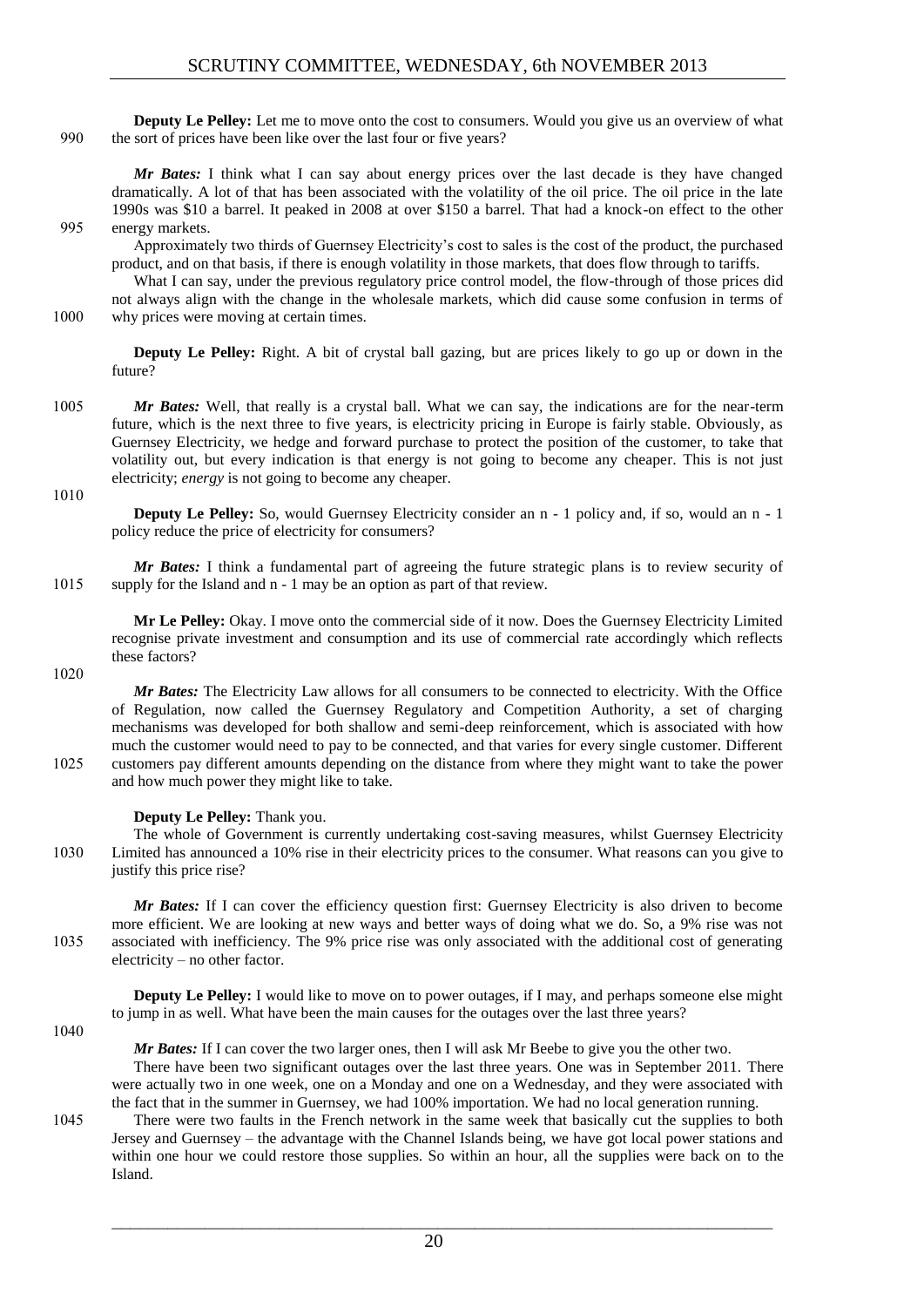The other significant power outage or disruption was in April last year and that was associated with the 1050 failure of the subsea cable.

So, in terms of the two major events, they were the ones in September 2011 and April 2012. If I could ask Bob to cover… because, obviously there are more local faults that are associated with both generation and network assets. Maybe Bob, you would like to expand.

1055 *Mr Beebe:* Yes, I think it is interesting that last year, many people remember how many times there were partial supply disruptions across the Island and, yes, we did meet n - 2 last year, but I do not think people want last year's supply security as being like that.

The principal reason was because we did not have a cable link. When there is a problem with an engine, for example, if there is a fuel leak or something that needs to be dealt with immediately, without the cable 1060 link, it means that there are going to be supply disruptions at various parts of the Island.

- But the n 2 policy did work. But with the cable interconnector, the cable can take up to 50%, 60%, 80% of whatever the load is at the time on the cable on top and additionally, we can buy energy from Jersey to support that. So, for many years, I think – seven to eight years – in fact, the generation customer minutes lost were actually zero, because engines did fail, but the cable protected us.
- 1065 On top of last year, we have had a little bit above a normal number of high voltage faults in the Island. I think this year we are so far up to 14. Typically it is about 10 to 11, one a month, and depending on what part of the network that affects, it may mean just a few seconds outage or it could mean half an hour, 20 minutes or a hour, depending.
- The reason for those faults are varied. It could be ground conditions; it could be the amount of rain we 1070 had over the last 18 months was very high. Sometimes, if there is joint failure after 30 or 40 years, there may be water ingress – that causes failure. Up to 30% of outages this year have been caused by third party damage – people hitting our cables and that is something we are very proactively educating all the contractors in the Island, to be aware of where cables are.
- So that all the portfolio of things that can go wrong, whether it is cable failures, cable damage, cable 1075 strikes, and if we have not got a cable interconnector, that is more visible to the public.

**Deputy Le Pelley:** Okay. So, how is Guernsey Electricity intending to improve the reliability of the distribution network?

- 1080 *Mr Bates:* If I could just maybe go to a higher level, this very much comes back to affordability. Now, everyone can have a very secure supply in their house, but they will not be able to afford to use their electricity. I think that is one of the biggest balances… We keep talking about n - 2 and the security level there. When we start getting into how many transformers, how many cables, having bits of plant you have in the street, there is another assessment.
- 1085 When you are talking about whether people are willing to pay more, that is one area I think they probably are saying, 'Actually, we would like to be back on within an hour, but we are not willing to pay an awful lot more to have three or four cables down the same street to have two connections, for every connection, to our own house.'
- 1090 **Deputy Le Pelley:** I would like to move on to on-Island generation, if I might. What percentage of electricity is currently being generated on the Island? According to your website, it is 72%. Why is the cable link not being used more?

*Mr Bates:* One of the things that Guernsey very much benefits from was Jersey having two connections 1095 to the Island. With that second connection, we were able to import up to 82% annually through the cable.

With only one connection to Jersey and the share of entitlement on that cable, we have been reduced to about 30%, one third, importation – which is one of the drivers for further investment in capacity through Jersey.

1100 **Deputy Le Pelley:** So, does on-Island generation lead to higher electricity prices?

*Mr Bates:* Yes.

**Deputy Le Pelley:** A couple of questions just to finish off, if I may? What currently happens if two or 1105 three on-Island generators break down?

*Mr Bates:* Well, obviously the n - 2 allows for two. It depends which two those are and it depends what time of year it is. The worst case scenario would obviously be a very cold evening, when we were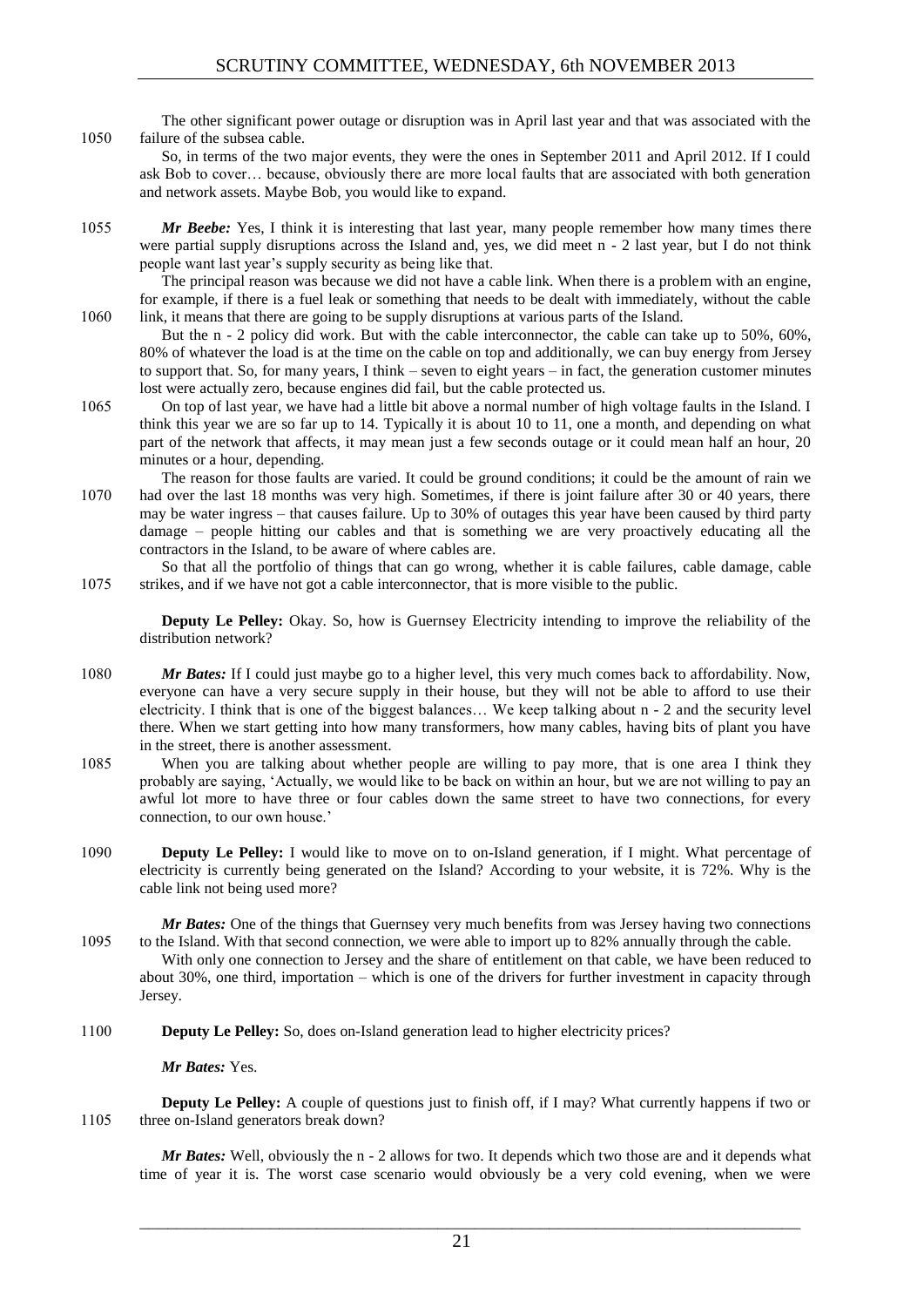approaching maximum demand. If you get more than two failures, then you could start to see loss of power 1110 to some of the Island.

**Deputy Le Pelley:** Thank you. Does the policy have a stronger focus on either domestic or commercial customers?

1115 *Mr Bates:* Sorry, does the…?

**Deputy Le Pelley:** Does your policy have a stronger focus on domestic or commercial customers?

*Mr Bates:* No, our security policies are equitable across all customers.

#### 1120

1125

**Deputy Le Pelley:** And does the interpretation of the policy mean that maximum peak demand must be able to be met 365 days a year?

*Mr Bates:* Yes. There is enough on-Island generation to meet the maximum demand all year.

**Deputy Le Pelley:** Thank you very much. That concludes my questioning, sir.

**The Chairman:** Thank you, Deputy Le Pelley.

Can you explain why on-Island generation is more expensive?

#### 1130

*Mr Bates:* It is very much down to the wholesale markets. Currently, importation though the cable is – it varies with the time of year, but – between 30% to 50% cheaper than on-Island generation. That is because when you take the oil, you have to put it through an engine and create electricity, the power through the cable just comes straight in. So it is just a consequence of the wholesale cost of the fuel and the 1135 wholesale cost of importing electricity.

## **The Chairman:** Thank you.

Some commercial companies have talked of Guernsey Electricity being engineer led. Are you aware of the criticism? How would you respond to it?

1140

*Mr Bates:* I have been with Guernsey Electricity for three years, just over three years and I have heard the 'engineering led' and 'gold plating' comments. I would suggest that some of that is because of the consequence of living on an island and the need to make sure that things are appropriate, but I would not say that there has been an over investment in infrastructure. I would say there has been an appropriate level 1145 of investment in infrastructure and there is actually an appropriate level of resource to support that infrastructure.

**The Chairman:** Anyone else got a comment? Mr Beebe?

1150 *Mr Beebe:* I would agree with that. I guess that, if you are a hospital, it is led by medical specialists and our business is primarily engineering to keep the lights on, but we do look all the time at our business processes and how to deliver the product as efficiently and effectively as possible. I think that we have got more to do there, but we are looking at that and it is all about the bottom line, but it is also about keeping the lights on and that balance of equity between those two factors.

1155

*Mr Beattie:* Can I just interject there?

**The Chairman:** Yes, please do.

1160 *Mr Beattie:* I think it is worth mentioning that the board of the company is set up in such a way that the majority of directors are non-executives and those non-executives are, I would say exclusively, not engineering based.

So, you have got a board which has engineers on it, obviously, at the executive, but the non-executives are drawn from Island life generally and are not engineers.

1165

**The Chairman:** Thank you. Thank you, very much. Deputy Ogier.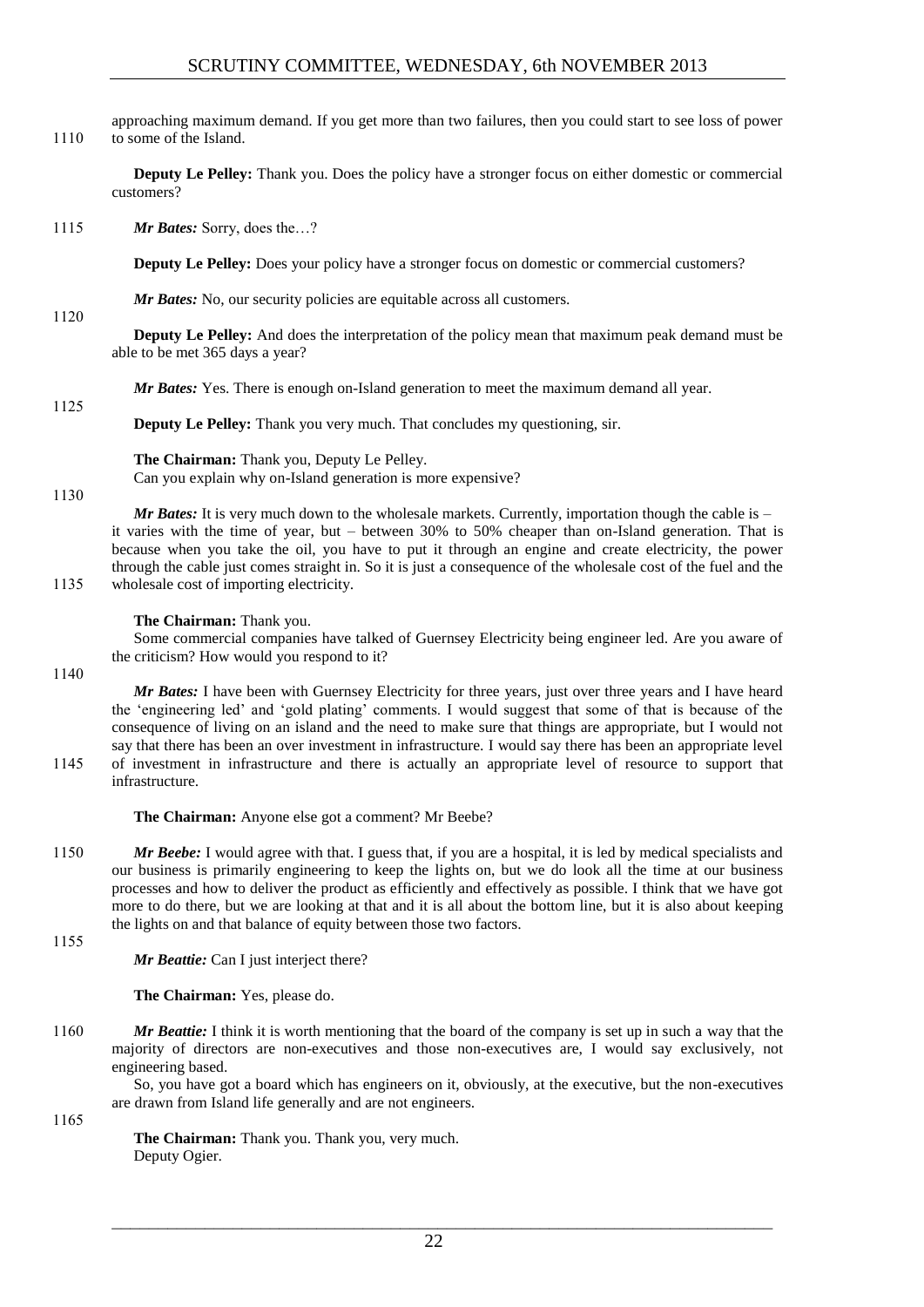#### **Deputy Ogier:** Thank you.

1170 It has not always been more expensive to generate power on-Island. In the past, it has been cheaper to generate on-Island. You must have done some form of pestle analysis, where you gauge the political, economic, environmental, social, technological and legal threads to your policy. What has it thrown up with regard to laying cables? Because, in the past it has been cheaper to generate on-Island and more expensive to bring in via cable. Now that has changed around.

1175

*Mr Bates:* I understand there has only been one point in the last 13 years when it was cheaper – or one year, in the last 13 years – to generate cheaper on the Island. In fact, as we connected the cable to France, through Jersey, the prices were fairly equal.

What I can say is the markets have diverged since that point and there has only been the one point in 1180 2008, when it was actually cheaper – oh no, 2009 – to generate on-Island than it was to import and that was because crude oil went from \$150 down to about \$30, only for a short time, though.

#### **Deputy Ogier:** Thank you.

1185 *Mr Bates:* And in terms of analysis, obviously we do carry out all sorts of analysis in terms of the threats to those assumptions. We actually use external resources very much to allow us to get a wider view than just maybe that we have within Guernsey Electricity. So we do take a lot of independent advice in terms of where the energy market is going to move.

But I would add that the markets can move for many, many reasons and not just demand and supply, but 1190 there can be other political factors that can severely affect the markets.

**Deputy Ogier:** Does your governance structure allow you to take into consideration the expense or otherwise of Island generation versus the cable link? I know historically you had a mandate to provide electricity at the lowest cost. Is that  $still - ?$ 

1195

*Mr Bates:* We still have a mandate to supply, yes -it is the least cost generation mandate. We are still obliged to supply the Island at the least cost, whether it be on-Island generation or importation.

#### **Deputy Ogier:** Thank you.

1200 Looking at Objective 1 of the Energy Resource Plan that is to maintain the safety and security of affordable and sustainable energy supplies. How does Guernsey Electricity fulfil that objective?

*Mr Bates:* Obviously, in terms of the security and reliability, we have expressed, we are doing an awful a lot of work to understand what is the optimum solution for the Island in terms of importation and 1205 generation.

Within that, in terms of sustainability, we take account of the environmental impact of our operations, not just by the running of the power station, but also the sourcing of electricity imported. Also in terms of that sustainability, we do need to understand the supply chain threats that can occur, which is also sustainability, but it will affect the security and reliability.

#### 1210

**Deputy Ogier:** To what degree are you able to factor in environmental considerations when you are picking your source of electricity? If you are mandated to supply at the lowest cost, how can environmental considerations really play a part or do they just align as and when?

1215 *Mr Bates:* Currently we cannot and we believe that is one of the things that needs to come out of the Energy Resource Plan, is more specific direction in terms of the environment.

## **Deputy Ogier:** Thank you.

I just want to touch on any issues with pollution or emissions on your generating plant. Are there any 1220 emission limits that you have to meet?

*Mr Bates:* We have currently got a mandate to try and use low sulphur fuel oil wherever possible. On the basis that you use that and you run your engines efficiently, you will know your emissions, which is why we can calculate our carbon intensity.

1225 That is the only mandate I am aware of that sets emissions targets is the actual quality of the fuel oil you use.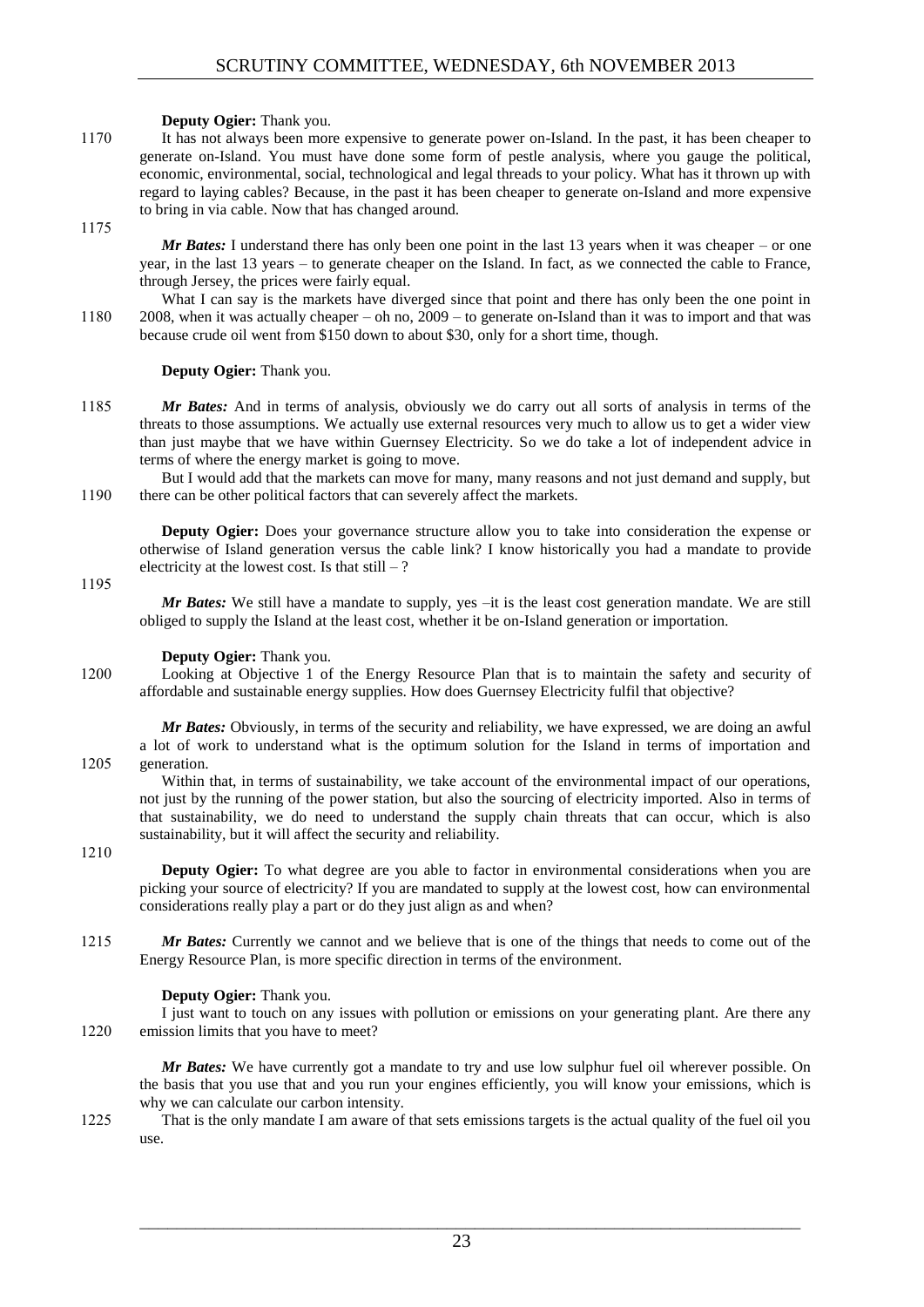**Deputy Ogier:** Okay, there are no limits, as such, that you have to meet by Environmental Health or anyone else?

1230

*Mr Bates:* No.

**Deputy Ogier:** No. Thank you.

Has one of your analyses thrown up the possibility that electricity usage may decrease in the long run as 1235 we become more efficient? I know historically that increased efficiency does not lead to a reduction in demand.

*Mr Bates:* We have just done a 25-year model to look at options for importation and generation. Obviously within that we have done many sensitivities, a lot to do with the assumptions associated with the 1240 cost of fuel and the cost of importing electricity, but some of them were also to do with demand – demand varying from our projected curves going forward.

So, yes, we do understand that there are many things that can affect the demand on the Island: some are efficiencies, some are economic factors, so we do factor those into our analysis.

## 1245 **Deputy Ogier:** Thank you.

I would like to spend a few minutes on governance now, and your relationship with the States of Guernsey. First, though, you must have a risk register in place. Do you also have a fraud risk register?

*Mr Bates:* We have a risk management system that looks at various aspects of our business and within 1250 that, there are risks associated with fraud.

**Deputy Ogier:** Is that that an enterprise risk management system?

*Mr Bates:* It is, yes.

## **Deputy Ogier:** Thank you.

Do you consider that your operation is running efficiently, as a business?

*Mr Bates:* I have been with Guernsey Electricity for three years, and I would not like to say we are 1260 100% efficient. We are fairly efficient and we are now striving to become more efficient.

We have to balance that off, though, against the risks of doing those efficiency advantages. An example of that, for example, is when we were importing almost all our electricity, we could have run our power station staff down to almost none. That would have back-fired last year, when we had to then start running the power station full time. So, we had to look at how we can become more efficient, but also more flexible.

1265

1255

**Deputy Ogier:** Do you feel that you have  $a - ?$  I know you are in a monopolistic situation, but is there a competitive edge? Do you feel the urge to be competitive and efficient and lean? Where does that drive come from?

1270 *Mr Bates:* Yes. Well, it comes from myself, personally.

*Mr Beattie:* I think it should be noted as well that we are not the only provider of energy on the Island. So, our competitors for central heating, for instance, are the oil and the gas companies. You can have central heating by electricity so we have got competitors there.

1275 So, there is competition to save. We are a monopoly for the provision of light, but not for energy.

## **Deputy Ogier:** That's true. Thank you.

With regard to the governance of Guernsey Electricity, where are the governance arrangements laid down? What do you follow? What documents do you follow or company Acts do you follow in order to get 1280 your governance?

*Mr Bates:* Well, obviously, we come under the Companies Law, so there is governance associated with that. We have a board of directors comprised of both executive and non-executive directors. We follow all the good practices associated with corporate governance –

1285

**Deputy Ogier:** Is that the UK code of corporate governance?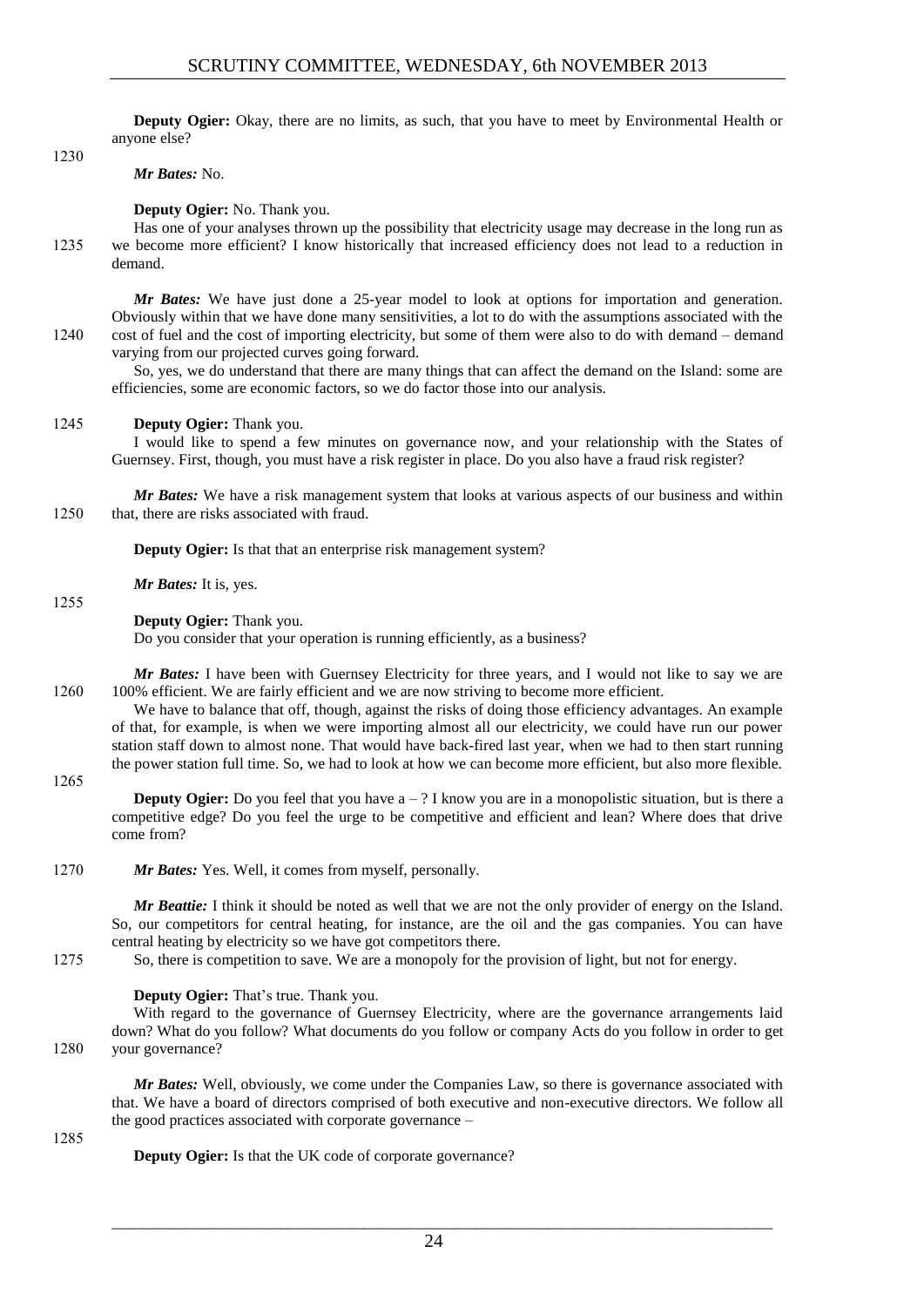## SCRUTINY COMMITTEE, WEDNESDAY, 6th NOVEMBER 2013

*Mr Bates:* On that basis, we do have audit and risk committees, and remuneration and nomination committees. We also have, within the company, other governance associated committees. Probably one of 1290 the main governance issues is back to the shareholder: we have a memorandum of understanding with our shareholder as well.

**Deputy Ogier:** How does that relationship work, with Treasury and Resources Department? Do you have a board member?

1295

*Mr Bates:* No, there are no board members on the Guernsey Electricity board. It is a States' trading company. We have not got any political representatives on the board. We do have a memorandum of understanding. That requires us to present on an annual basis our strategic plans; on a twice-year basis to present our financial performance. There are also other regular meetings between Treasury and Resources 1300 and ourselves, and particularly over the last 18 months, there has been very regular contact between those parties associated with our more distressed position in terms of importation.

**Deputy Ogier:** How regular would regular be?

1305 *Mr Bates:* I would say I phone and speak to Treasury and Resources almost once a week.

#### **Deputy Ogier:** Thank you.

You mention the remuneration committee. Why is the remuneration of the board of directors not a public matter, as it would be in other commercial entities?

1310

*Mr Beattie:* The requirement to give details of directors' emoluments is a requirement under English law. There is no provision for that under Guernsey law. So, that is an initial statement.

It has not been the policy in the past for civil servants' salaries to be made public and I guess because of our quasi-relationship with the States through our ownership, that philosophy has held true as well.

1315 But, I think, primarily, there is no legal requirement to do so and it would just be gratuitous to do so.

*Mr Bates:* It is worth mentioning the combined remuneration of the directors and non-exec directors are in the annual report, every year.

## 1320 **The Chairman:** Deputy Ogier.

Mr Beattie, you have just explained what the position *has* been. What is your view?

*Mr Beattie:* On the…?

## 1325 **The Chairman:** On disclosing emoluments.

*Mr Beattie:* I think in a community such as ours, there would be no great benefit given by it. Individuals are not as anonymous as they are in England, and I can see the benefit that giving detail of someone's income would be outweighed by the negativity of knowing that individual's income.

#### 1330

**The Chairman:** Well, it could be argued that in a population of 77 million, your next door neighbour might read the same newspaper as you, or the same newspaper as discloses the emolument.

*Mr Beattie:* That is true, but it is not going to be... the chances are not going to be as large as living in a 1335 population of 60,000.

**The Chairman:** Deputy Ogier.

#### **Deputy Ogier:** Thank you.

1340 You mentioned you converse with T&R almost on a weekly basis. Are there any other Government bodies that you converse with on a regular basis or Departments?

*Mr Bates:* We work very closely with Commerce and Employment and, in particular, the Renewable Energy Team. We have contact with various other utility companies, whether state or privately owned 1345 around the Island and, obviously, their appropriate political boards and, obviously, we have in the past had very close communications with the regulator. That has not been so much over the last 12 months.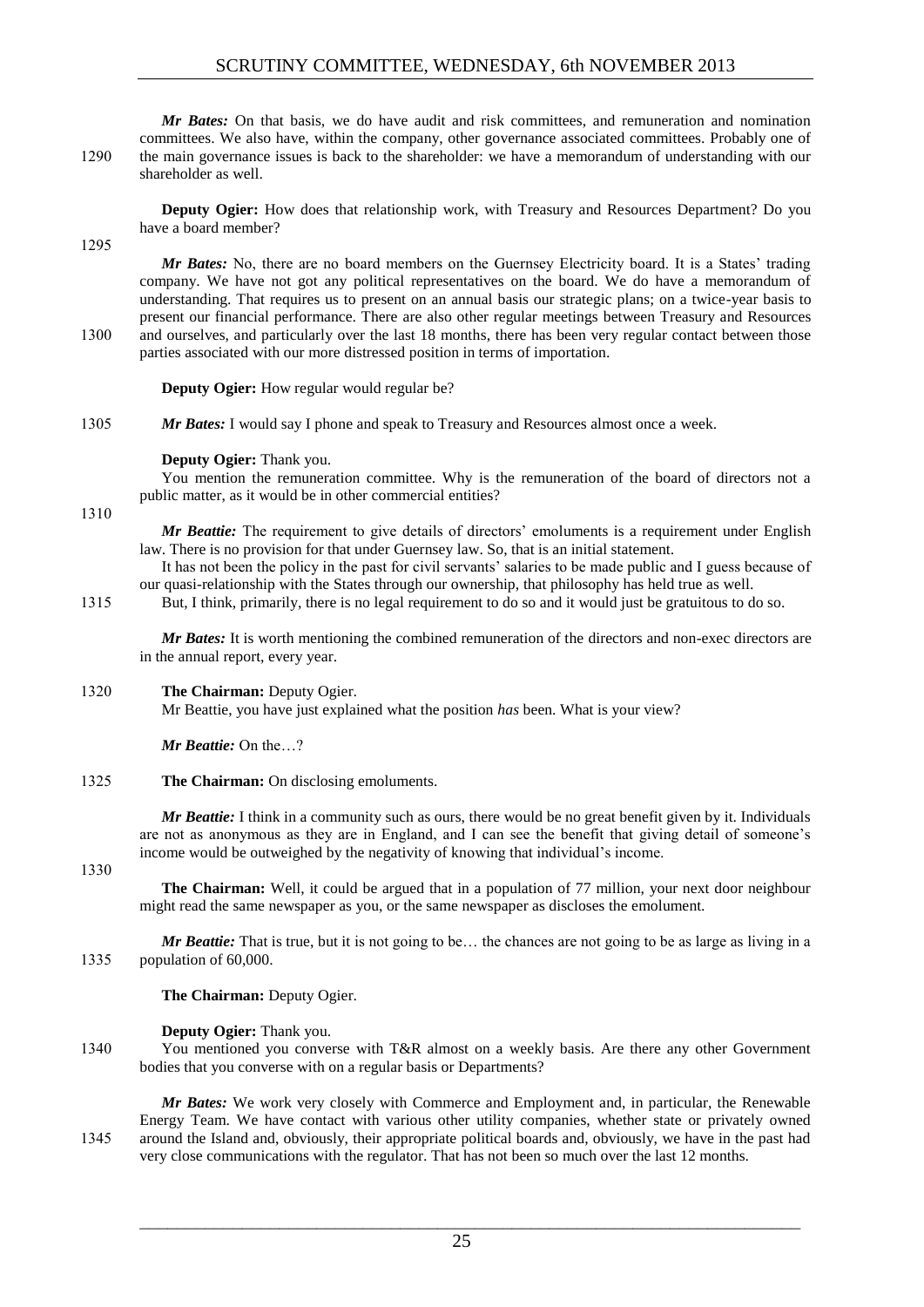*Mr Beebe:* I would also add that we also speak with those in Environmental Health and one of my principal Government contacts would be the Health and Safety Executive.

#### 1350

1360

**Deputy Ogier:** Do you find the roles and the relationships with those various multi-party bodies acceptable, efficient? Are there any changes that you would suggest or do you find that that is a relationship that works well in practice?

1355 *Mr Bates:* I think there was some, as we highlighted in our submission, accountability/responsibility confusion in the past. We are hoping that can be further clarified as we go forward as we make much larger investments.

**Deputy Ogier:** Thank you. That concludes my questions.

**The Chairman:** Deputy Le Pelley.

**Deputy Le Pelley:** Thank you, sir.

I would like to come back, if I may, on one section and it is to do with on-Island generation. Is some of 1365 the on-Island generation plant at the end of its life?

*Mr Bates:* Yes.

**Deputy Le Pelley:** What contingency/replacement plans are in place and how will this be funded?

1370

*Mr Bates:* That falls into asset management and asset replacement. We are just installing a new generator. That is part to do with security of supply, making sure our security of supply level is correct. It is also, in part, the start of the asset replacement of the older generation requirement on the Island. The oldest generator is coming up to 35 years old. There was a view at a point in time that that could be

1375 extended, but that extension was based on the assumption that it would not run very often, and when I say 'very often', probably only a few hundred hours a year.

With the events of last year, all the on-Island generators had to run thousands and thousands of hours, so we have used the potential longer life of that plant already.

1380 **Deputy Le Pelley:** How reliable is your aging plant?

*Mr Bates:* It is reasonably reliable. There is a thing called a 'bathtub curve' in engineering, which basically says all your troubles will come at the beginning and at the end. If someone could tell me when the end of the bathtub is, I can tell you when those engines will last to.

1385 It is worth mentioning, it is not just the engines. It is, obviously, all the associated plant and equipment to do with the engines – all the cooling systems, chimneys, the switch gear, the equipment to make electricity. They are also very, very old and some of those are almost unreplaceable.

**Deputy Le Pelley:** So, the answer to the next question, can it be run on a continuous basis, is probably 1390 not?

*Mr Bates:* It can, but it is then down to, the reliability of that machine would not be what you would expect of a much younger machine.

## 1395 **Deputy Le Pelley:** Thank you.

What is the future policy for on-Island generation?

*Mr Bates:* I think we have just completed our strategic plan. Part of that strategic plan looks at trying to firm up our aspirations in terms of importation. A direct consequence of knowing that will be what the 1400 generation strategy will be for the Island.

Obviously, we have a provision at the moment, whereby we can meet maximum demand from on-Island generation. I cannot imagine we will move to something where we cannot meet maximum demand. It is then just how much more we want in terms of redundancy above that.

1405 **Deputy Le Pelley:** Can we ask Mr Beebe, what your view is on this question?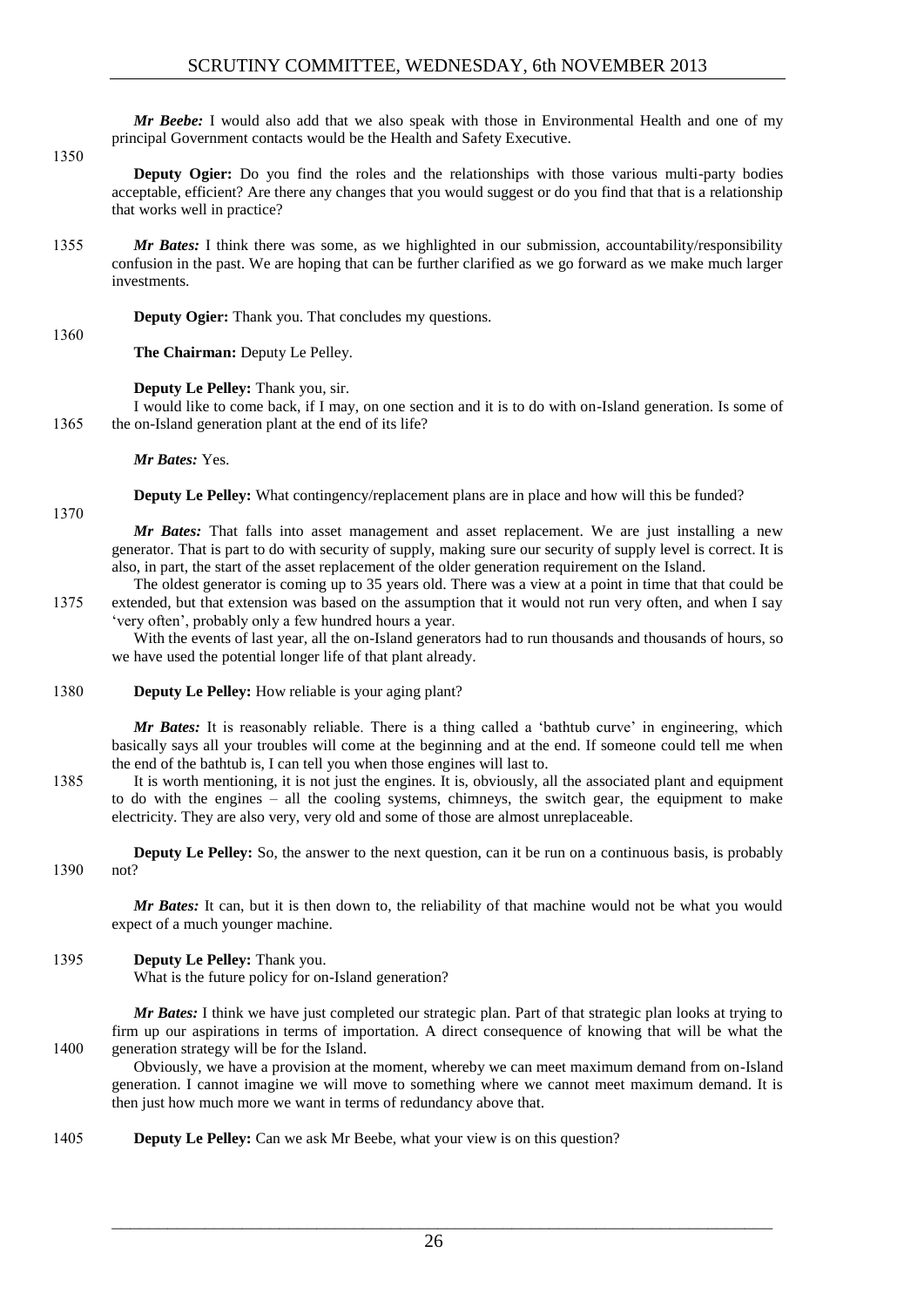*Mr Beebe:* On the long-term generation strategy? I think, as the Managing Director said, it all depends on what happens in the next few years. If the Island believes that further interconnectors are good and valid for the Island, then I think that the existing philosophy of replacing the large engines with similar large 1410 engines going forward might not be the right thing. Perhaps we might want fast-start gas turbine plant in the future. Perhaps we want smaller medium-speed engines.

But I think you cannot get to that viewpoint until you know what the cable infrastructure is going to be in the future – and I alluded to the reliability of the cable infrastructure just earlier.

1415 **Deputy Le Pelley:** What are the life expectancies of the four diesel generators from the 1970s and 1980s that you have got and how much do they cost to maintain at present?

*Mr Beebe:* I think 'C' Station is a great station. Those four engines there, commissioned from 1979 onwards and still functioning today, albeit we did not expect them to be running 7,000 or 8,000 hours a 1420 vear, but maybe just 500 to 700, as the Managing Director said.

This year, for example, on 2C, a 1983-commissioned engine, we had to replace, I think it was six pistons and five cylinder heads – all part of the maintenance programme, and that can go on and go on, but, as the Managing Director said, it is all the other infrastructure around it, all the cabling systems that are 35 years old as well. And the cost of maintenance is more or less £40,000 to £100,000 a year, which is within 1425 that window, but it is not what we should be doing.

**The Chairman:** Deputy Le Pelley, thank you. We are going to move to Deputy Ogier.

**Deputy Ogier:** With so many replacements on the engines, is there a danger that they become the 1430 electricity 'broom', with eight new heads and four new handles?

*Mr Bates:* I do think you need to understand when the useful economic life of an engine is reached, and I would suggest that we are approaching that point with our existing slow speed diesel plant.

## 1435 **Deputy Ogier:** Thank you.

Could you just explain to me what strategic direction is provided by the Government to Guernsey Electricity and how it is provided? And is any guidance given to you on meeting what can be, at times, alternate views presented in fiscal and economic plans, environmental plans, social plans?

- 1440 *Mr Bates:* We have heard this morning the term, the 'energy trilemma', which balances security, the environment and affordability. That term emanated from the UK a few years ago, from one of the big six chief executives. We also work with that trilemma as well, where we are trying to balance the security aspirations of the Island, certainly the aspiration we have become less environmentally intensive or carbon intensive as an industry, and also how that flows through to the affordability, when there are only 30,000 1445 customers. Obviously, the scale of the Island, the scale of the customer base compared to the scale of the
- assets we are putting in are quite extreme.

In terms of direction, obviously we have had the 2001 direction in terms of 'you will put enough generation on the Island to meet maximum demand.'

The reiterated n - 2 policy in 2005 which was based on a review by Mott MacDonald, in terms of 1450 security of supply, where they recommended that for our economy and our size, it was a very robust approach to security. The affordability is affected by, it must be lowered not just by investment and what we do in terms of those two factors, but it is also affected by the wholesale markets around the world. So, there is a lot to balance.

We, obviously, within the last 18 months are spending an awful lot of time with Treasury and Resources 1455 and the Energy Policy Group, in terms of putting forward our concerns and the factors we think should be considered in determining any policy going forward.

**Deputy Ogier:** That speaks to special events. On regularity, on a regular basis, what sort of direction is given to GEL or is there really little direction with regard to the strategy of the States of Guernsey?

1460

*Mr Bates:* The last direction in terms of policy was the Energy Resource Plan. We actually present our strategic plan to Treasury and Resources on an annual basis, and we get feedback on that strategic plan at that point as well. So, we get some direct input into our strategic planning and, obviously, in terms of policy, we end up with various directions, the last being the Energy Resource Plan.

1465

**The Chairman:** Thank you, Deputy Ogier.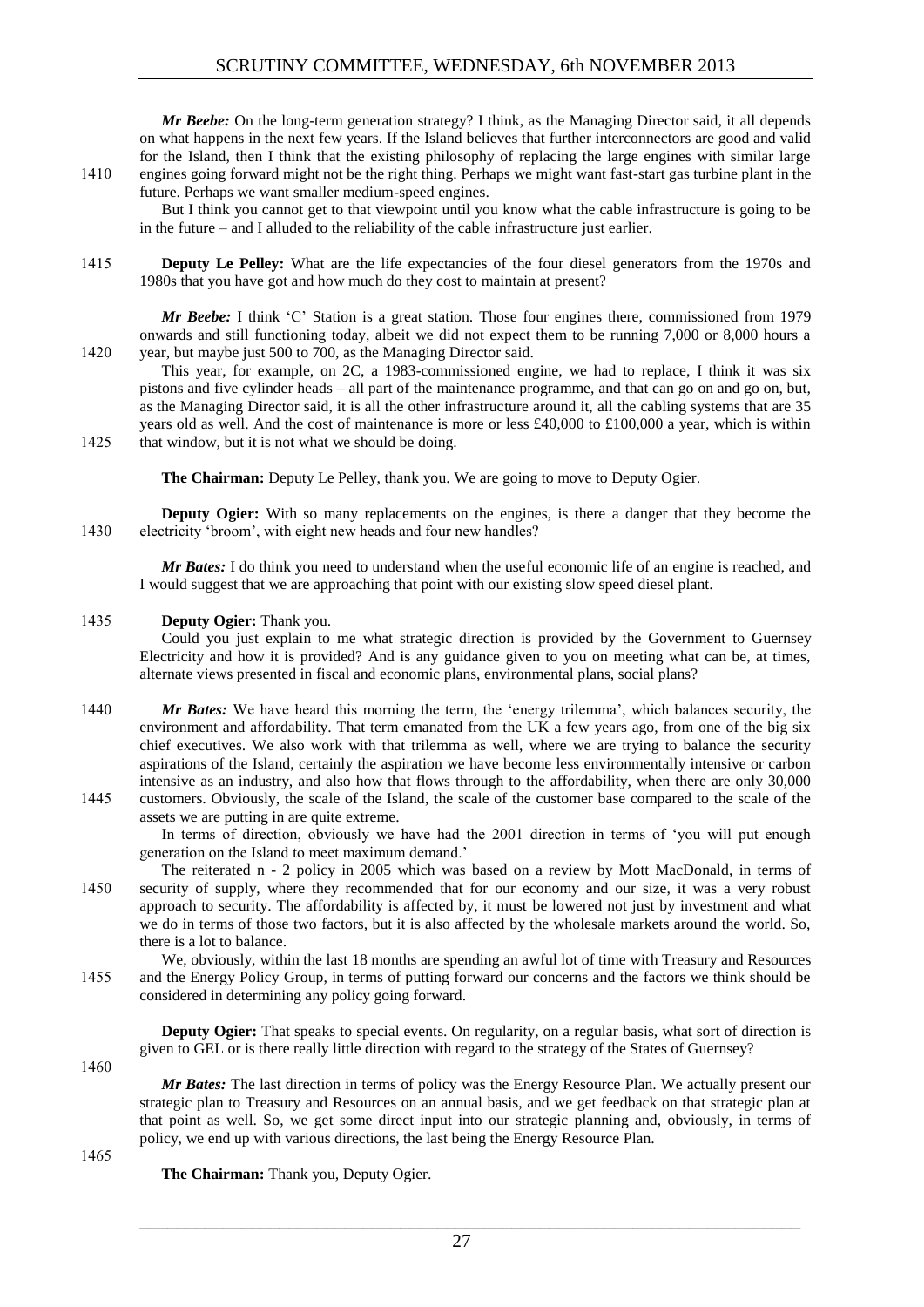How does Guernsey Electricity propose to meet the additional megawattage required for new developments such as the Guernsey Data Park?

1470 *Mr Bates:* I think one of the things we have done in our long-term planning is we have tried to factor out very large influences such as tens of megawatt additional loads in a very short timescale. However, we do look at that on an individual basis and look at what the impact might be, in terms of what additional infrastructure would be required, and what affect that may have on the existing structure. So, we have been working with developers in understanding what would be required to do and, as much as there may be 1475 disadvantages, there can also be advantages – by the Island having more consumption, that can actually lower the price to everyone else as well, because the fixed costs would be spread across far more units.

## **The Chairman:** Thank you.

Guernsey Electricity, at present, are a commercial monopoly. What are the prospects for a genuine 1480 liberalisation of the electricity supply market in Guernsey?

*Mr Bates:* Currently, there is only one licence issued to Guernsey Electricity in terms of conveyance and supply. The generation market, currently, is open to competition.

In terms of would competition or a liberalised market create lower electricity prices, I think with such a 1485 small customer base, that may be difficult, because the cost of investment is so high.

**The Chairman:** Well, now, you were not here for the opening remarks, although hopefully, you were given the piece of paper. Is there anything else you would like to add, before I close this session?

1490 *Mr Bates:* I think the only thing we have not clarified is the n - 2 policy. In terms of a policy, it was about keeping the lights on and about supplying the maximum demand in the Island. We have actually achieved that. The n - 2 policy has served the Island very well in the past.

However, it did not take account of affordability. It did not take account of environmental impacts and it did not take account of network reliability. We believe that any revision to security of supply for the Island 1495 should take account of those factors.

Also, electricity cannot be looked at in isolation. Electricity is part of the energy market for Guernsey and in terms of heating, represents only about a quarter of that market or less. The larger part of that market is oil, so I think to look electricity in terms of security on its own is wrong. In terms of energy security you need to look at the whole market.

1500

**The Chairman:** Thank you very much. Again, the panel will retire and you vacate the seats and the next witnesses arrive. Thank you very much.

1505 *The Committee adjourned at 10.51 a.m. and resumed its sitting at 2.55 p.m.*

#### **EVIDENCE OF Deputy Kevin Stewart, Minister; Mr Jason Moriarty, Chief Officer; and Mr Steve Morris, Energy Policy Advisor, Commerce and Employment Department**

**The Chairman (Alderney Representative P Arditti):** Good afternoon. Good afternoon, Minister. Thank you for coming, and welcome back – you could not stay away!

1510 *Mr Steve Morris:* Absolutely not.

**The Chairman:** Could I ask Deputy Paint if he would ask his questions, please.

**Deputy Paint:** Good afternoon gentlemen

1515 What is understood to be Guernsey's security of electricity supply policy?

*Deputy Stewart:* The policy? Well, the policy really comes from two Billets, one in 2001 and one in 2005. I could probably refer you to them. The Resolution from 2001, the key wording from that is: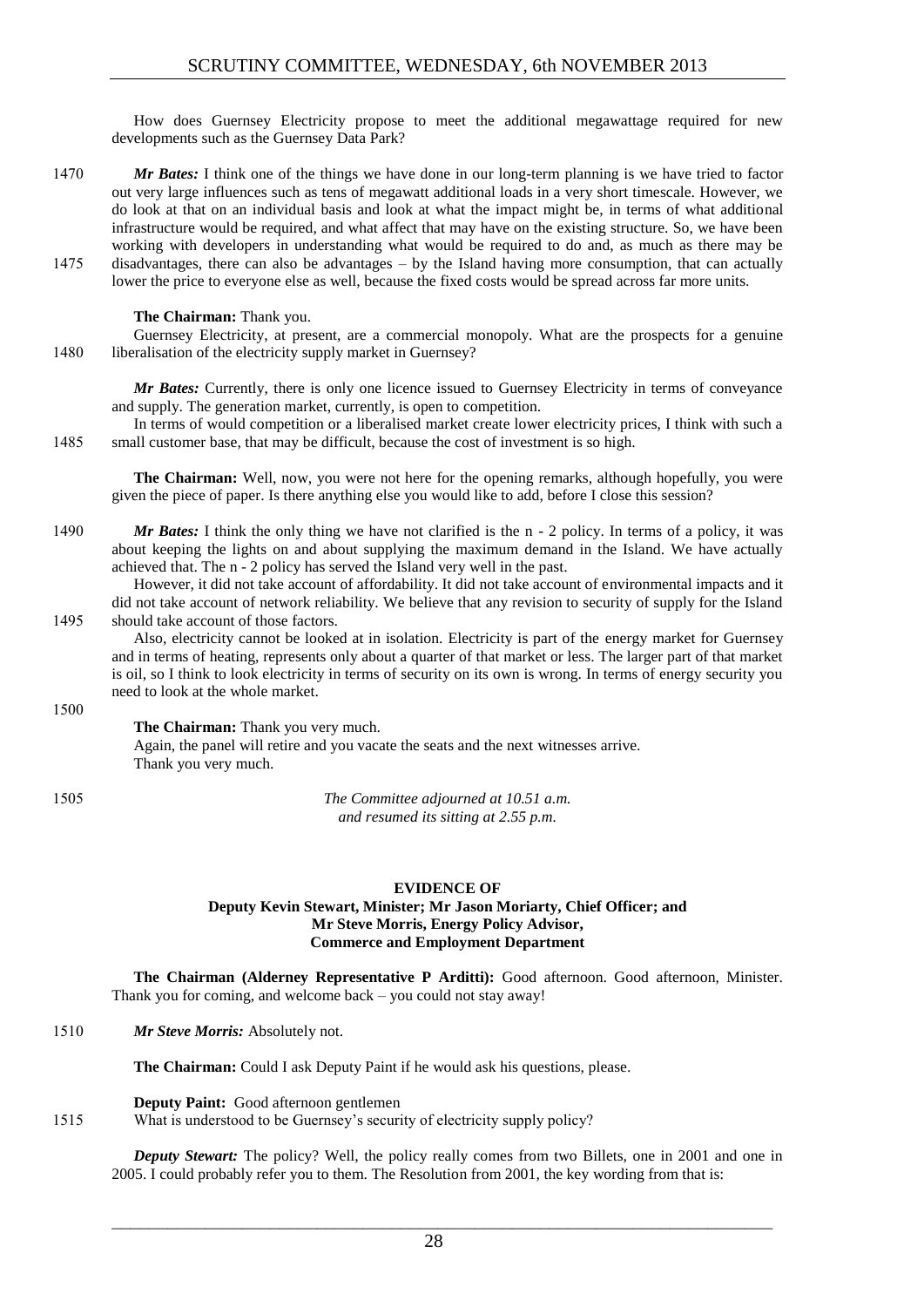- 1520 'However electricity services are provided in future, they are to be provided within a policy retaining sufficient on-Island generating plant to meet the total long-term demand to cover for the possibility of interruption or unavailability of power from the cable link to France.'
- And the second Resolution which comes from 2005 confirms a States' commitment to, and I quote: 1525
- 'The existing policy of retaining sufficient sources of electricity to meet requirements in any circumstances where two such sources (on-Island generators on the CIEG cable link to France) were unavailable at the same time (the n - 2 policy).'

**Deputy Paint:** Has it been successful over this period of time?

*Deputy Stewart:* I think it has been extremely successful.

#### **The Chairman:** Deputy Paint.

Can you elaborate on that? In what respect do you feel it has been…?

1535

1530

*Deputy Stewart:* Well, I think when the EDF1 cable had problems and subsequently we lost that cable, which is the old oil-filled cable, and we then had to revert to on-Island generation, we had more than enough capacity to cover the winter peak demand, which is set at 85 kilowatts. So, we kept the lights going, we kept the fires burning, so clearly the policy that was in place was adequate to cope with that problem 1540 that we had back in 2012.

> **The Chairman:** Thank you. Deputy Paint.

1545 **Deputy Paint:** Does the States of Guernsey have any other policies in place to assist with the security of the electricity supply?

*Deputy Stewart:* Well, the n - 2 is the key policy. C&E has key strategic responsibility for ensuring security of supply through, one, our membership of the Energy Policy Group and also through the C&E 1550 Board, but, at the moment, the n - 2 policy is the main policy that we work to.

**Deputy Paint:** Does the Commerce and Employment Department play any part in determining or approving the routes of the subsea cables? Does it have plans of the seabed?

1555 *Deputy Stewart:* One, where the cables go is clearly something that is a matter for GEL in terms of determining where those cables go.

In terms of the seabed, through our work with RET, the Renewable Energy Team, we are looking, and are talking to the UK Government now about getting rights to put the seabed out to 12 miles, either ownership rights or rights in perpetuity, which will enable us to develop renewable energy, and so we are 1560 hoping that we will get towards that by 2015 at the moment.

**The Chairman:** Mr Moriarty, if you wish to answer a question or, indeed Mr Morris –

*Deputy Stewart:* No, he is just getting excited, sitting next to me… *[Inaudible]*

1565

**The Chairman:** You have a choice; you can either have your Minister answer the question, another point, or by all means answer for yourself.

*Mr Moriarty:* Just for the purposes, just to explain that on an on-going basis, GEL and T&R engage 1570 with the Energy Policy Group and the senior board on a regular basis and, if there are any strategic developments, then they would bring those to the C&E board and to engage with and around the views and explain how the options that are readily available.

*Deputy Stewart:* I think it is fair to say that we have got an excellent working relationship, both at 1575 Minister level and at Board level with T&R, who we also liaise with on a regular basis.

**Deputy Paint:** What consultation takes place with the shipping and fishing industries in respect of planning the cable routes?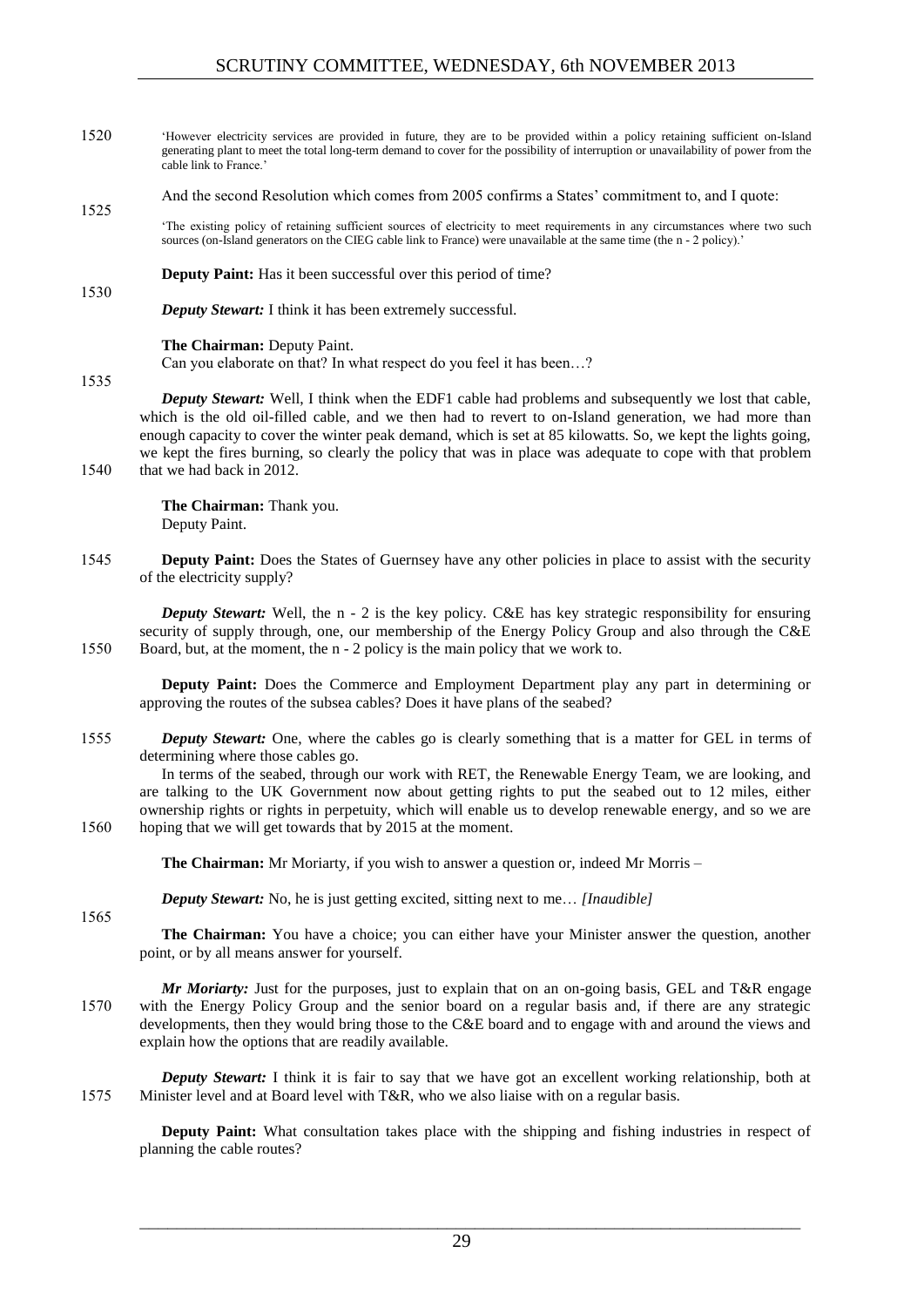1580 *Deputy Stewart:* I cannot answer that question. I think that would probably be a question for GEL. That is a much more technical level for me, unless Steve here wants to jump in.

*Mr Morris:* I think that emerged in this morning's discussions. It is really a matter for GEL and there is extensive discussion between the company and particularly fishing interests, but also commercial shipping 1585 interests in defining the route of any cable.

*Deputy Stewart:* I think the only thing I could possibly add that might be helpful to that is, of course, planning permission, particularly if you are looking at landing a cable in France: it is where the French also might give you planning permission to actually land that cable on their foreshore.

## **The Chairman:** Deputy Paint.

Just, Mr Morris identified, perhaps, an important point. Mr Morris is appearing twice before us and will find that some of the questions are similar to the questions that were asked this morning. There is a reason for it. We are very much addressing our questions now to Commerce and Employment, whereas this 1595 morning we were addressing our questions to the Policy Council, in case that helps. Deputy Paint.

**Deputy Paint:** I think you have partially answered the next question which is, does the Commerce and Employment Department liaise with the French Government over the subsea cable routes?

#### 1600

1590

*Deputy Stewart:* Well, again, on the subsea routes, that is more a matter for GEL. However, we do have considerable engagement with Le Prefet and his Department, and we have had several meetings with them on renewable energy and certainly I am sure we will be talking to them when we understand from GEL, at a political level, where they might need to land some cable. But at the moment we are not talking directly to

#### 1605 them about that.

**Deputy Paint:** Are GEL cable link proposals in accordance with the existing policy, such as we are not restricting to the n - 2 policy or do proposals form part of any new policy direction?

- 1610 *Deputy Stewart:* Well, where we are in terms of… as you know, I spoke about the States' Resolutions from 2001 and 2005. The Energy Policy Group will be bringing a report to the States in early 2014. We already have an early draft of that as a Policy Group, and that will bring some detail to the States for them to make further decisions on what policies are appropriate going forward.
- 1615 **Deputy Paint:** I have no further questions.

**The Chairman:** Thank you, Deputy Paint. Can I turn now to Deputy Queripel.

1620 **Deputy Queripel:** Thank you, Mr Chairman. Minister, in your opinion, is Guernsey's current security of electricity supply policy adequate?

*Deputy Stewart:* Yes.

1625 **The Chairman:** Again, can I ask you to –

*Deputy Stewart:* Again, yes. *(Laughter)*

**The Chairman:** – expand a little?

1630

*Deputy Stewart:* First of all, we are an island. We know that cable links can be broken, either they can have a fault, which is what I understand that our cable link with Jersey was, and of course, as we saw with EDF1, that was also a fault there as well. So we had basically one cable, I think was kinked, and the second one where it was just old and the oil leaked out of it. What that demonstrated in 2012 was that we did have 1635 enough capacity to be able to pick that up.

But, what I would remind you is that the n - 2 policy does not include the 16 megawatts, and that is the figure we work on, because although we could draw as much as 55 megawatts with that cable link that we have at the moment, 16 is what we are contracted for. So, Jersey can turn that wick up and down. They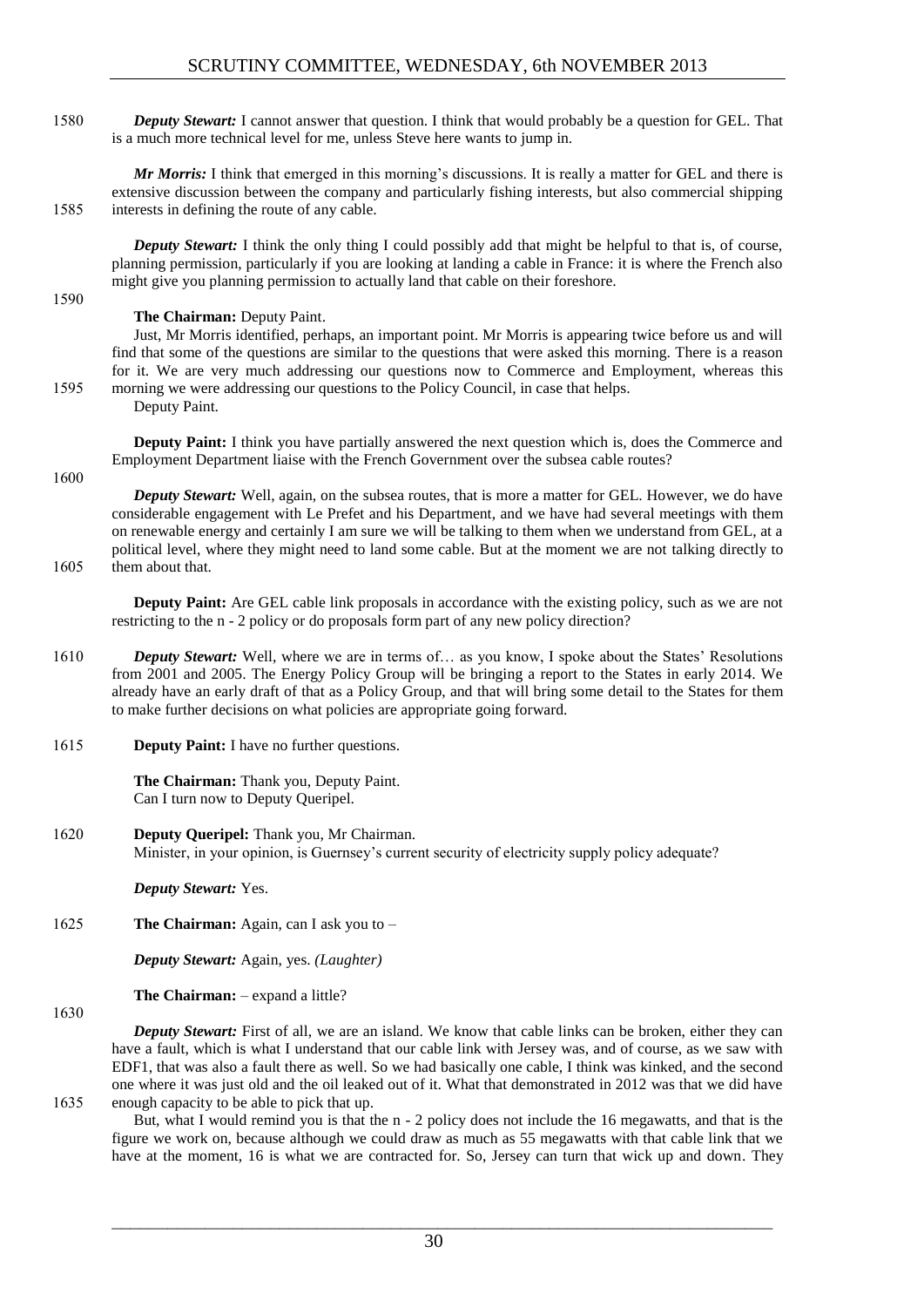cannot turn it down any lower than 16 and, therefore, as it is not one of the two highest, it is not actually 1640 included in the n - 2 policy, which basically refers to just the on-Island generation.

I think, basically, what you are looking at with the n - 2 is a figure of 131.9 megawatts, if you add up all of both the slow and medium diesels and, if you like, what I call the jet engines, and then if you take away the two Thomassen which both generate 19.5 megawatts each, that then gives you a figure of 108.9 megawatts. So, we have got a fair bit of headroom on that 85.

## **The Chairman:** Deputy Queripel. Minister, are you happy with that arrangement?

*Deputy Stewart:* I am very happy at the moment. I think, certainly, in respect to not only domestic 1650 supplies, but I can remember times when we did have, years ago, fairly frequent power cuts in Guernsey and, if you now look at the figures, we are very low, very much on a par, not much above the UK and, certainly, in fact, slightly less than Jersey who, I think, found themselves in much more difficulty than we did when the EDF cable broke.

1655 **The Chairman:** My question was more directed to that part of the arrangement whereby Jersey can turn the wick up and down.

*Deputy Stewart:* Well, that is a commercial arrangement and that was the contract that was at the time. So, if there was a new cable, which I believe is planned, to be put between Guernsey and Jersey, than that 1660 would then probably give us a lot more capacity and at that point we could then start revisiting whether you think n - 2 is appropriate or n - 1 policy and that would a matter for the States to decide upon.

**The Chairman:** Right**.** 

Did you want to add something? Deputy Queripel.

**Deputy Queripel:** Thank you, Mr Chairman.

Second question, Minster, can you tell me, please, who monitors that n - 2 is still the most appropriate policy for Guernsey?

1670 *Deputy Stewart:* Well, it is the States of Guernsey.

As I said, there have been two reports: 2001 and 2005, and there will be a further report brought by the Energy Policy Group to the States early in 2014, but that has been the policy since 2001.

If you are also asking who else is involved, obviously CICRA is involved as well, to some degree.

## 1675 **Deputy Queripel:** Okay. Thank you.

Next question: what plans are in place for the security of electricity over the longer term looking 15 to 20 years ahead?

- *Deputy Stewart:* Longer term, over the next couple of years, you are looking at EDF1 is going to be 1680 overlaid by Normandie 1. We going to have another cable, Normandie 3 I think it is, that will be a new cable between Jersey and the mainland. I think I am correct in saying that. You are then looking at another cable laid between Jersey and Guernsey. Also, remembering that Jersey have also improved their on-Island infrastructure as well, and then there is the possibility of also looking at a direct Guernsey/France cable as well.
- 1685 Other opportunities may present themselves. For example, discussions that I have had with Baroness Verma at DECC in the UK, in terms of partnering someone for renewable energy. So if we were looking at, for example, renewable energy on the Shoal Bank, which might generate 100 megawatts, clearly that is more than we need, and we would need a partner in that. Now, we could look at the UK or we could look at France, and that might then also give you an opportunity for additional connectivity either to France or to 1690 the UK.
- 

1645

1665

So although some things are reasonably certain, in terms of the Normandie cables and another cable here, there may be other opportunities that present themselves over the next few years.

## **Deputy Queripel:** Thank you.

1695 Could you tell me, how does the Commerce and Employment Department ensure that the long-term plan is adequate in relation to data parks?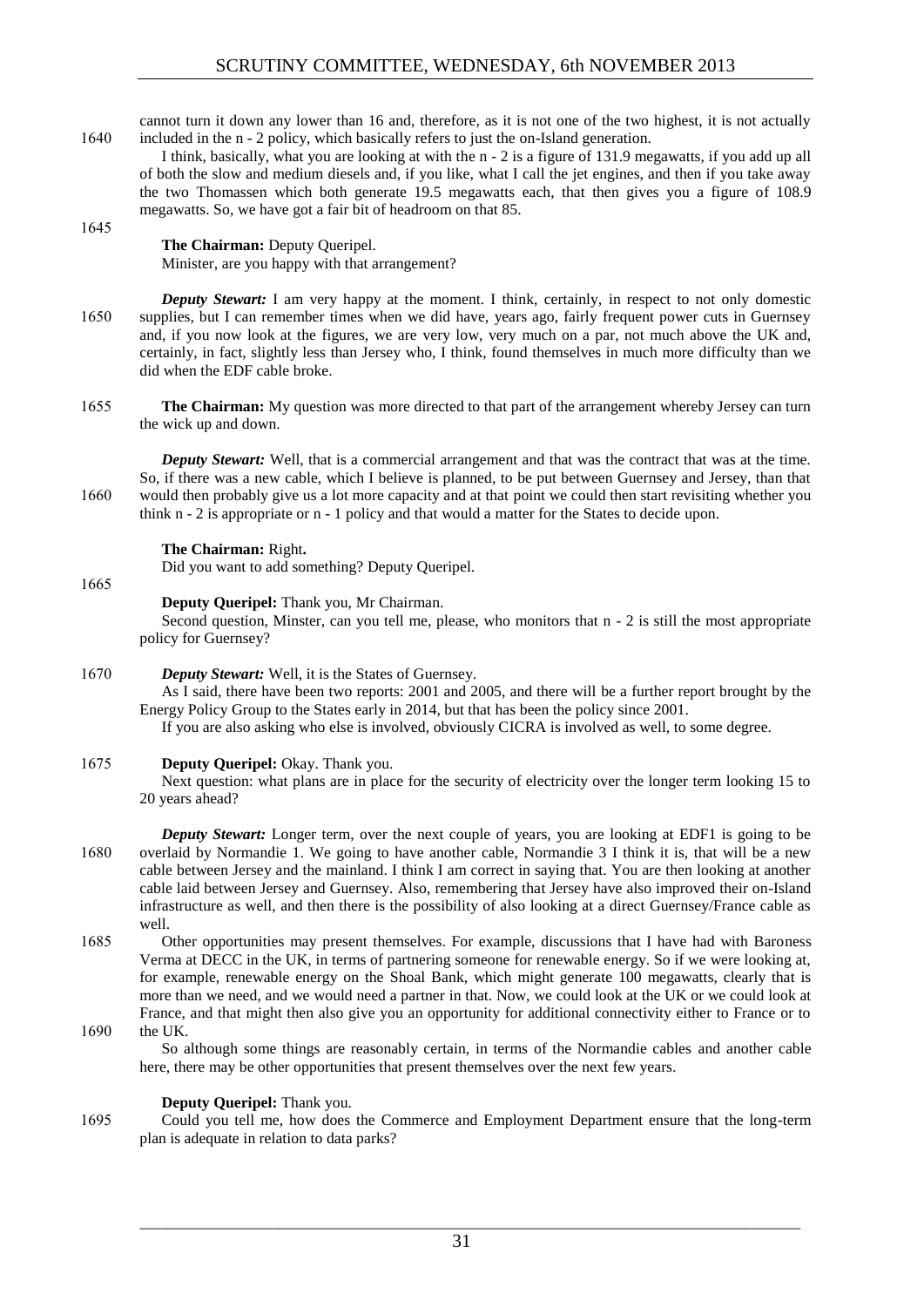*Deputy Stewart:* Basically a data park is an empty shell. So, when you build a data park, you do not suddenly switch it on and suck 40 megawatts of power out of the grid. The data park is basically, if you go 1700 inside the data park, you will see lots and lots of individual cages. Within those individual cages are servers and those servers are all individual clients who rent a cage in a data park. So, you will never get a sudden big surge. It will be a gradual increase as the business develops.

The other thing to remember is that a data park, by its very business model – if you own a data park, you have to be energy efficient – it is a very competitive market for data. So, your whole business model is 1705 based around being hugely energy efficient. Now, if we do not use data parks, what you will get is energy creep anyway, in my opinion, which is all the little servers that we have in broom cupboards around the States and in people's offices are using, probably, standard air conditioners, are not running at very high energy efficiency levels, so actually it is in the interest, in my personal belief, that data parks are an extremely good way forward to be energy efficient, rather than… I venture to suggest if you go into even 1710 some of the racks units that the States have where they have servers, that you will probably find standard air conditioners, not particularly efficient.

So, one, you will get energy creep anyway and inefficient use of space, and putting it into a data park means that you will get efficiencies; and then, going forward also in a data park, we are going to start looking at the manufacturers of hard drives. Again, their business model revolves around those hard drives 1715 being hugely energy efficient, and you are not far away from being able to store energy at a molecular level.

- So probably in five or ten years' time you will be using products, there will be products which are being developed in Manchester initially and then around the world such as graphing, where you start storing data at a molecular level, which basically uses very little or tiny amounts of energy.
- So, it is a little bit like any other industry. Their whole business model is based around efficiency. So, 1720 frankly, I do not share people's fears that you are going to have these huge data parks which are going to be sucking tonnes and tonnes of energy. However, if there is an increased use in supply, then that may be that we can pass on efficiencies to consumers.

I think my Chief Officer is just pointing out, if I am not waffling on enough, that I can actually just say that we did actually bring into the States, as you may remember in September 2013, the special agreements 1725 under the Electricity (Guernsey) Law. Under that Law, Guernsey Electricity does have a general duty to supply electricity, but it is not obliged to provide a supply if it is prevented from doing so by circumstances not reasonably within its control, and the purpose of that States' report was to give Guernsey Electricity guidance on what specific considerations it needs to take into account when considering its obligation to supply large scale customers such as data centres.

1730

**The Chairman:** Thank you. Deputy Queripel.

**Deputy Queripel:** Thank you, Minister.

1735 Next question, what provision would be made for infrastructure for energy exports when new cables are laid?

*Deputy Stewart:* Sorry, for energy…?

## 1740 **Deputy Queripel:** Exports.

*Deputy Stewart:* Well, it is very unlikely we will be exporting energy from Guernsey to anywhere else, unless it is through renewable energy.

So, those are the discussions that we have had both with France on more than several occasions our 1745 RET team has met with teams in France, and also meetings that I have had and my team have had, the RET team have had, with DECC in the UK.

Obviously, if we were to build a wind farm, it would be more power than we need, and therefore, we would need to export that, and that would be part of whatever commercial arrangements were done as part of the business case for that, whether it was a wind farm or, maybe, somewhere in the future, tidal, for

1750 example.

*Mr Morris:* Can I just assist the committee with that one...?

**The Chairman:** Thank you.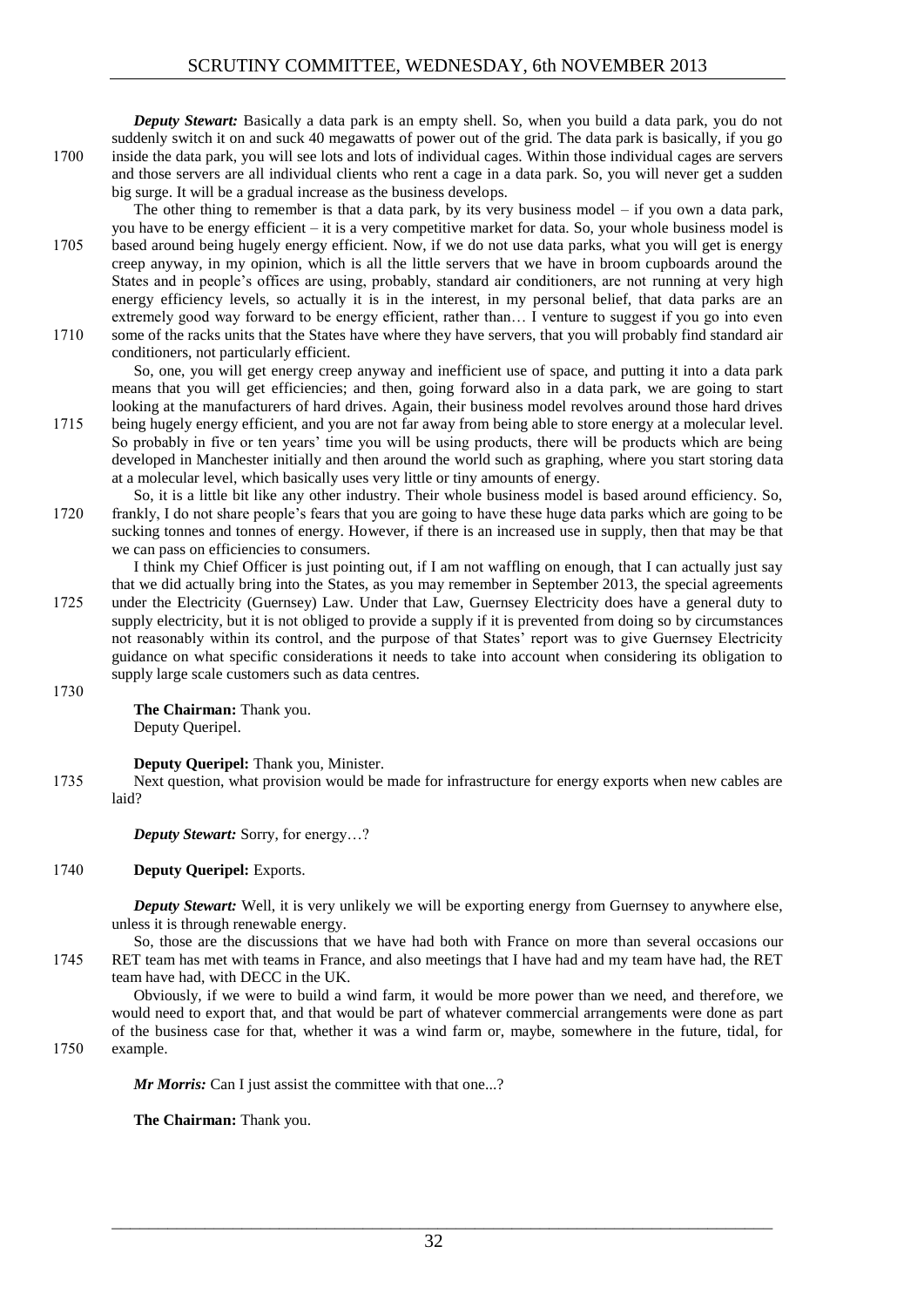1755 *Mr Morris:* There are technical issues concerning the export of electricity into the French network. We actually have to make sure that France network is happy, technically, to receive it. There are also commercial issues surrounding such export, but neither or those two would necessarily be considerable. It is something which if the Island had the capacity to export; I think we are all thinking that in terms of, perhaps, renewable developments, then that is something which could be arranged. But you would have to 1760 get the necessary commercial and technical approvals for it to happen and you might have to modify some of the technical equipment to allow it to happen.

## **The Chairman:** Thank you.

One last question, Deputy Queripel.

#### 1765

#### **Deputy Queripel:** Yes, thank you, Mr Chairman.

Minister, has the Commerce and Employment Department considered the potential impact of the suggested 1,000 years of gas supply reserves located in the UK – as yet, an untapped resource on electricity supply for Guernsey?

1770

*Deputy Stewart:* Sorry, I cannot quite hear your question, as you are talking downwards, sorry.

**Deputy Queripel:** Okay. Has the Commerce and Employment Department considered the potential impact or the suggested potential 1,000 years of gas supply located in the UK recently?

1775

## *Deputy Stewart:* In what respect?

**Deputy Queripel:** For the electricity supply in the future for Guernsey. In competition, the impact of the 1,000 years gas recently discovered in the UK.

1780

*Deputy Stewart:* In terms of whether we could import gas from the UK, for example, is that your question?

**The Chairman:** Well, that is one possibility. Has your Department considered, in any way, the impact 1785 that the products of this new fracking might have upon the matters we are discussing at the moment?

## *Deputy Stewart:* Well, there may well be.

Fracking is in its very early stages and I have heard stories of trillions of cubic metres of the stuff under Morecambe Bay, or wherever it is, which made Blackpool have an earthquake or something, I think. But, 1790 clearly if that was to produce *very* cheap gas, and the UK… and, I think, to look at putting a pipeline in could be an option at some point in the future.

I think one of the advantages of having a team at RET is we are very alive to all the developments that are going on, not just in the UK, but across Europe, and we do have, through External Relations Group, I have regular meetings with DECC, other Ministers in the UK, politicians, many of whom have an energy 1795 mandate and, in fact, two MPs that I work closely with: Alun Cairns MP, from Wales, and I am just trying to think of the other chap's name – he is going to kill me for not remembering it, and it is on *Hansard*, *(Laughter)* but two of them are now part of David Cameron's policy group and I meet with those MPs two or three times a year.

## 1800 **The Chairman:** Thank you.

*Deputy Stewart:* I will try and remember the name for you.

**The Chairman:** If at any stage, if any of the three of you remember the name, let us get it into 1805 *Hansard*.

## *Mr Morris:* Can I just add something to that?

There is a distinct diversity of opinion as to whether fracking is going to genuinely increase the supply within Europe and change the pricing structures. There are those who are strongly in favour, and there have 1810 been some fairly wild suggestions as to what it might do to the price of gas, and conversely there are a large number of people who are opposed because they are worried about the consequences of fracking. And I think, at the moment it is very much an open question as to whether it will change the energy environment within Europe.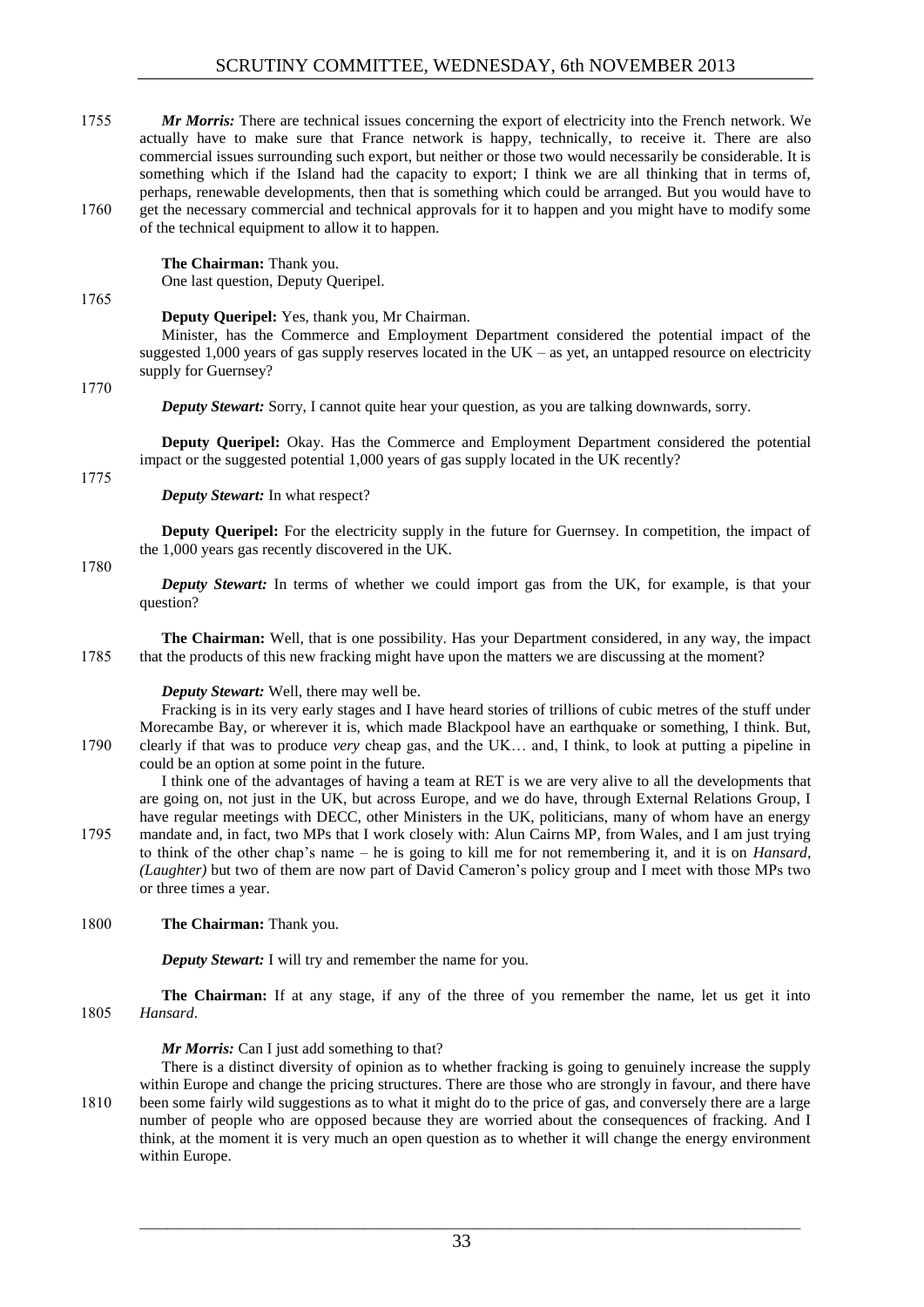People look to the USA and they say it has had significant effect on prices in the USA, but the one thing 1815 that they have in the USA which we do not have in Europe is a lot of unoccupied land, and that is the significant difference between the two continents.

At the moment, I think, frankly, the jury is out as to whether fracking will really make a big difference to Europe and conversely, therefore, whether it would make a difference to us here in Guernsey.

1820 **The Chairman:** Thank you for that.

*Deputy Stewart:* I can help you: Jake Berry MP. So both Alun Cairns MP and Jake Berry MP are now part of the Policy Group and their remit is energy, and I have regular meetings with them.

So, I think we have got very good contacts with the UK and very good ones with France, too.

## 1825

**The Chairman:** Good. Well, thank you, Minister. If I could now turn to Deputy Le Pelley.

**Deputy Le Pelley:** Thank you very much indeed, Chairman.

1830 Minister, I am going to be looking, really, at value for money: funding investment, cost to consumers domestic and cost to consumers commercial.

As far as the investment costs are concerned, how are the necessary capital investments funded to support the  $n - 2$  policy?

1835 *Deputy Stewart:* That is more of a question for T&R and for GEL. That is not really a matter for Commerce and Employment, other than those sorts of things will come across the table, probably at the Energy Policy Group. But in terms of putting the business case together and how those are funded, it is really a matter for Treasury and Resources, so you would probably need to direct that question to them.

## 1840 **Deputy Le Pelley:** I certainly will. Thank you.

Cost to consumers. Price rises due to on-Island generation, are these long term?

*Deputy Stewart:* Again, the pricing is managed at the moment, through CICRA, and there will be considerable investment needed, I think that is apparent to everyone, in terms of cabling.

1845 Now, how Guernsey Electricity and CICRA and T&R will work together, T&R as shareholder, CICRA as the regulator, GEL as the supplier, that is, again, more of a question for them, though I know that the very close way that we do work, certainly Commerce and Employment would be consulted.

My personal view is that it would be better, rather than the prices going up and down, to probably have some sort of smoothing. I can see a point where prices might drop, when the Normandie 1 cable is put back 1850 in and we may be able to draw – although we say that cable is 16 – if we are able to draw up to 40 or 50 megawatts off that, then than could reduce the price.

I think it could send a very confusing message to consumers, in my own view, if the price zooms up and down. So, I think, in fairness, although the price hike of 9% was I think a shock to some people, when you actually look at our domestic tariff in context with other European countries, for example, Denmark, you 1855 are somewhere over 25 pence for a kilowatt hour, and in Germany just well over 20 pence per kilowatt

- hour. We are much cheaper than Belgium, we are cheaper than, I believe, the Netherlands, cheaper than Spain and Portugal. So, we are slightly more expensive than Jersey, and the reason for that is Jersey gets more of its power from France; it has less on-Island generating capacity. But, even if you were to drop one of the main… if you went to an n - 1, I think the figures that I have seen show that the drop in price would 1860 only be about 0.6 of a percent, if I am right.
	- So, where we fit in Europe yes, there are some cheaper, but we tend to sit in about the middle, to be honest, at the moment with our pricing.

## **Deputy Le Pelley:** Thank you.

1865 My next question was going to be, would an n - 1 policy reduce the price? You have just answered that. Is the Government considering a move to n - 1 in order to reduce electricity prices for consumers?

*Deputy Stewart:* Well, again, I think that is something that is for the States to decide, as they did back in the reports back in 2001 and 2005. We will, as I have said, be bringing a report early in 2014, and that 1870 will… I think, if we were to move from the n - 2 policy, we would have to be certain that we really did have security of supply, because that is what people have come to expect – both domestic users and industry – and it is vital for the reputation of this Island as a modern, democratic society that the lights stay on.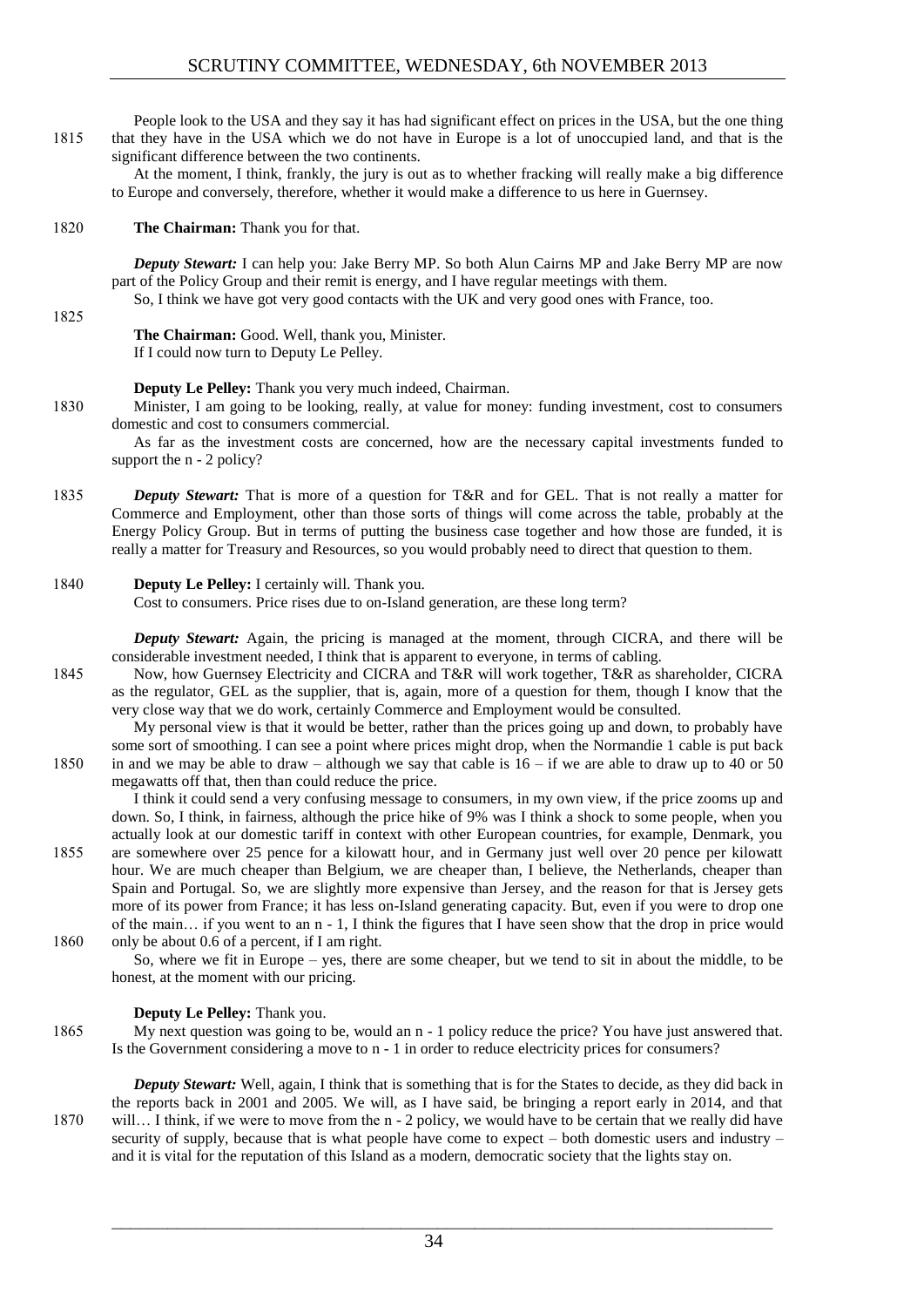**Deputy Le Pelley:** Thank you.

1875

**The Chairman:** Deputy Le Pelley, five minutes.

**Deputy Le Pelley:** Thank you.

I would like to move onto the commercial section, if I may. Does Commerce and Employment have a 1880 view on whether the Guernsey Electricity Limited should recognise private investment and consumption and introduce a commercial rate accordingly which reflects these factors?

*Deputy Stewart:* I think, again, that is more for the shareholder and more of a question for Guernsey Electricity.

- 1885 I have not had any… when we did all of our work, which will soon be published in our Economic Development Strategy, I think the reliability of supply was more of a concern than the actual cost. If you want to… Different governments have different policies, and I think we listen to industry at C&E. If there was a move from industry to get, if you like, better commercial tariffs, I think, again, that is something that we would possibly bring to the States, if we felt there was demand for that.
- 1890 Certainly, if you look at countries like France, if you are a big motor manufacturer and a *massive* user of energy, I think you would sort of get it for 'fluppence' with the French Government's policy.

But, yes, there is no reason why we cannot look at varying policy. But at the moment, I am not aware of any major dissatisfaction with the current pricing policies.

1895 **Deputy Le Pelley:** Does Commerce and Employment have a view on whether thought should be given to working with larger customers and using their back-up generation during the few maximum peaked demand periods during the year, in return for lower charges? Would you support that?

*Deputy Stewart:* I think that is a good idea. I am not sure how many of ...certainly, if you are referring 1900 to the data park and areas like that when it is built, yes, it may well be an option, and it would be in everyone's interest if that actually was something that was able to be agreed.

My general feeling is that a lot of industry here, because of the size of office space, because of the lack of land, a lot of companies that would perhaps secure in the UK might have back-up generators, perhaps do not have their own backup generators just because of the scarcity of land and with the availability of a 1905 suitable place to store your generators.

**Deputy Le Pelley:** So do you believe that Government has role in setting the price of electricity to ensure that Guernsey remains competitive in relation to other jurisdictions?

1910 *Deputy Stewart:* Well, at the moment, that price is managed through CICRA.

I think, and it is in the public domain, that Treasury and Resources and C&E have also been looking at whether CICRA is giving value for money in terms of its regulation of Guernsey Electricity. Is the cost of regulation, which, of course, has to be borne by the consumer, is that appropriate? What sort of regulation should we be having? So these are things that Treasury and Resources and C&E have been working on to 1915 get the right level of regulation, proportionate regulation and are we getting value for money? Is the cost of regulation… is the burden of that regulation appropriate? So, I think we do try and look at every area.

**Deputy Le Pelley:** You have been very clever there, because that is my next question – which you have actually asked yourself. Would you like to answer it? *(Laughter)*

1920 And are CICRA in your view effectively regulating the current price of electricity?

*Deputy Stewart:* I do not think I have reached a view on that yet. That work with Treasury and Resources and Commerce and Employment is on-going. We have had several meetings at political officer level and also with CICRA, and that also relates to GEL as well, looking at both Guernsey Electricity and 1925 GPL and so, yes, it is important that the cost of regulation is borne by the consumer and we want that regulation to be proportionate and balanced, and so I think it is right and proper that we are looking at that

**Deputy Le Pelley:** So, what, in your opinion, is the role of the regulator in the context of major 1930 investments in the infrastructure?

*Deputy Stewart:* Is the…?

at the moment.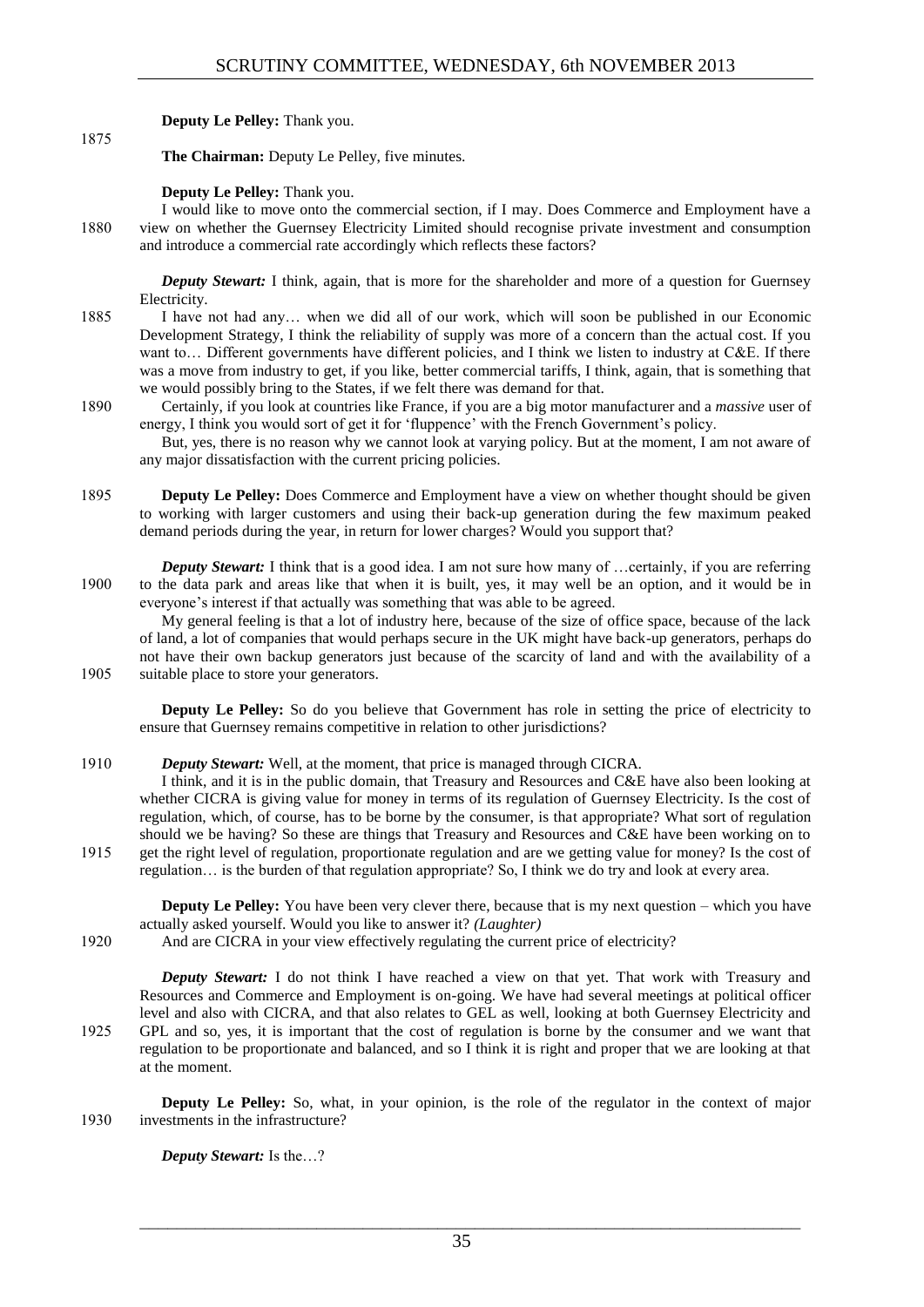## **Deputy Le Pelley:** What is the role of the regulator in the context of major investments in the 1935 infrastructure?

*Deputy Stewart:* Well, very little input from the regulator on that, because, in many ways – I am trying to remember my history – but there was a policy, 'save to spend' in the past which clearly, with the amount of investment, we would be saving for an extremely long time, and that policy now is not in place by the 1940 regulator.

I think it is the responsibility of Government, frankly, to ensure that we have strategically a resilient supply of electricity. Regulators regulate. I do not think regulators… They might have a view on whether our policies are appropriate or not, but we make the policy. I think there is a huge amount of investment that needs to be looked at, going forward with the numerous cables and options. I think, really, the role of 1945 the regulator, at a time when we are going through so many changes, is actually quite a difficult one for them.

**Deputy Le Pelley:** Okay, my very last question...

## 1950 **The Chairman:** Deputy Le Pelley, just before you do that… I think the point that the panel was trying to drill down to with Deputy Le Pelley's question was that, if you borrow to invest and need to recoup that investment through charges to the customer, does CICRA get in the way?

1955 *Deputy Stewart:* I am not aware they do at the moment. I think, perhaps, in my opinion, I am led to understand that I believe they have in the past.

**The Chairman:** And is that a matter that the Commerce and Employment have considered?

- 1960 **Deputy Stewart:** I certainly would not want CICRA interfering in the investment policy when it is so strategic for this Island, at this current moment. And therefore, my own view is that I do not think it is appropriate that CICRA are involved in those capital decisions. I think that is a matter for the shareholder and GEL, to look at the most appropriate way and cost effective way of funding what will be a huge capital investment over the coming six years, I guess, over the next few years.
- 1965

**The Chairman:** Deputy Le Pelley.

## **Deputy Le Pelley:** My very last question, sir.

Is French nuclear power preferred over on-Island electricity generation in the long term and why? And, 1970 bearing in mind in your answer, could you also talk about the financial and environmental considerations that you have taken to.

*Deputy Stewart:* If you import electricity, it is going to be cheaper. There is no question about that, at this moment in time. Though the French have no real strategic…. because of the way their system works of 1975 governance, there is no strategic view over their supply, strangely enough, I read – he did not correct me so I must be right!

**The Chairman:** He will have an opportunity to do so in a minute. *(Laughter)*

- 1980 *Deputy Stewart:* In terms of nuclear power, obviously, that is carbon neutral, though a lot of people do not like it, for whatever reasons. I think that it does give us a chance to import renewable energy, as well. You will be aware of all the wind farms that have got along the Normandy and Brittany coast now, and their massive commitment to renewable energy.
- In terms of, obviously, if we are importing more power, nuclear, renewable or whatever, from France or 1985 England for that matter, that it will reduce our own carbon footprint, because we will not be generating diesel, but no matter how many cables we have, it will be a matter for the States to decide how much on-Island generation capacity we want to keep. As those cables connect, so we might get a bit more comfortable, but I think a mixed on-Island and import is going to be a model for quite a few years yet, and, as we saw, two cables failed. Two separate cables failed in 2012, which gave us the huge difficulties, but 1990 fortunately, we were able to cope with them under the current policy.

**The Chairman:** Is there any aspect that Mr Morris wishes to disagree with?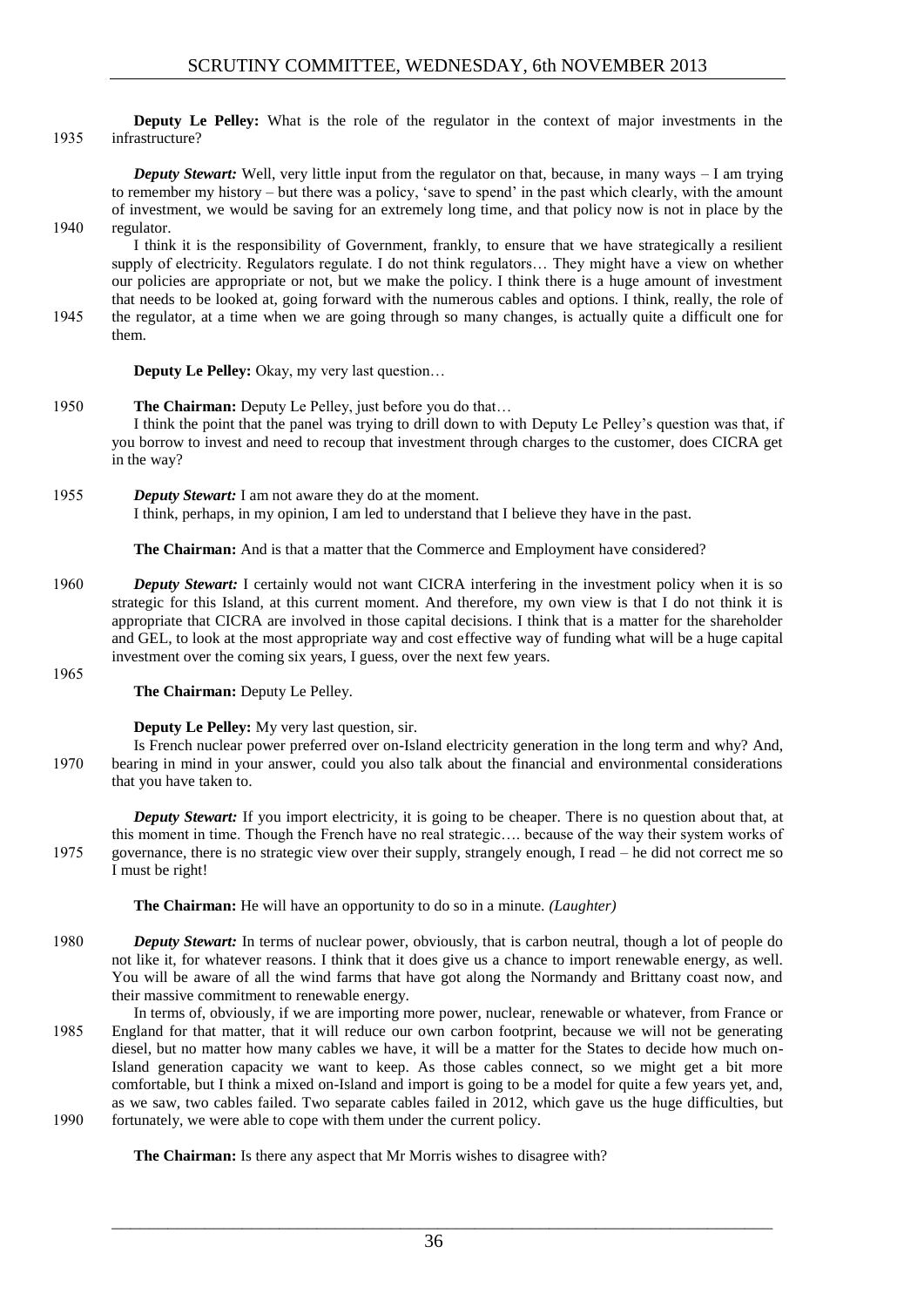*Mr Morris:* No, fortunately, there is not!

- 1995 But I would just like to make the point that you might regard the Islands, both Jersey and Guernsey as being rather fortunate, insomuch as that we are not having to choose between a low cost supply and an environmentally sensitive supply. We might well be having to make that choice, but actually, because of our situation relatively close to Europe, we are able to choose a supply, an imported supply, which fits both of those two characteristics, so I think that is a position which…
- 2000 That is geography, if you like. And I know that there are many other European islands who are very envious of that position – because they cannot get access to a grid network because they are too far away. The Azores comes to mind particularly. They cannot even lay cables between the islands in the Azores because the water depths are so enormous. And so that is a matter of our good fortune, if you like, and that reinforces the Minister's answer that importation is likely to be, in the long term, part of the Island's future. 2005 It does not mean it is the only part of our generation ability and it does not mean that we will not be using

renewable resources in the future. It just means that it is a long-term part of our strategy.

*Deputy Stewart:* I think the other important thing to remember, with cabling, is also some of the capital costs can be mitigated by having fibre inside that and so clearly you can see how, actually, with that 2010 connectivity, some of the costs could be defrayed by also leasing out neutrally to whatever telco operator wanted to use it in the future.

I think it is important that the States retains control of any future fibre that connects with France or England, that then can be leased out on a neutral basis to any one of a hundred telco operators who will transmit data around the world, so that will help to defray the cost of the capital investment.

2015

**The Chairman:** Thank you. I think that concludes your questions, Deputy Le Pelley.

Before I pass on to Deputy Ogier, could I ask you this – does Commerce and Employment consider that its ability to attract new information and communication technology businesses to the Island is constrained by Guernsey Electricity's generating and distribution capacity?

2020

## *Deputy Stewart:* No, not all.

We have proved that we have got a really resilient supply, with a loss of minutes to consumers in recent times. It is actually nearly as good as, for example, you would expect on mainland UK or France. And, actually, it is not something… I think more difficult is our cost of internet connectivity as opposed to the 2025 energy supply. Generally, I would say there is a higher level of satisfaction and, certainly, it is not an issue, and I know of a couple of major companies that are moving here over the next couple of months and they have moved, one from the UK, and one from mainland Europe – both of whom are quite content with the resilience of supply.

2030 **The Chairman:** And in terms of attracting industry to Guernsey, is it price of electricity or reliability of supply that matters the most?

*Deputy Stewart:* It is always a matter for individual companies in terms of... but I do not think that the cost of our electricity… As I mentioned earlier, it is actually cheaper than Germany and various other 2035 countries, so I do not think that is a major factor.

**The Chairman:** Which one?

*Deputy Stewart:* Well, I think the resilience is accepted, the price is not disputed.

2040

**The Chairman:** Thank you.

- You mentioned, during the course of your answers, that the n 2 policy does not currently include the 2045 16 megawatts from the cable, as we have generation capacity larger than that on-Island. If we were to move to a situation where we would be relying more on the cable, maybe there is a number of cables with quite large capacity that would bring it into the n - 2 policy. How would you envisage that policy going forward, if we had to rely on a few large cables, the loss of two of which might cause a problem?
- 2050 *Deputy Stewart:* I think, again, that is a matter that would have to be considered very carefully and I think it would be a matter that would be brought to the States. I think the report that will be coming from the Energy Policy Group in 2014 will give the States a clear sense of direction of our energy policies that we feel are appropriate for the near future.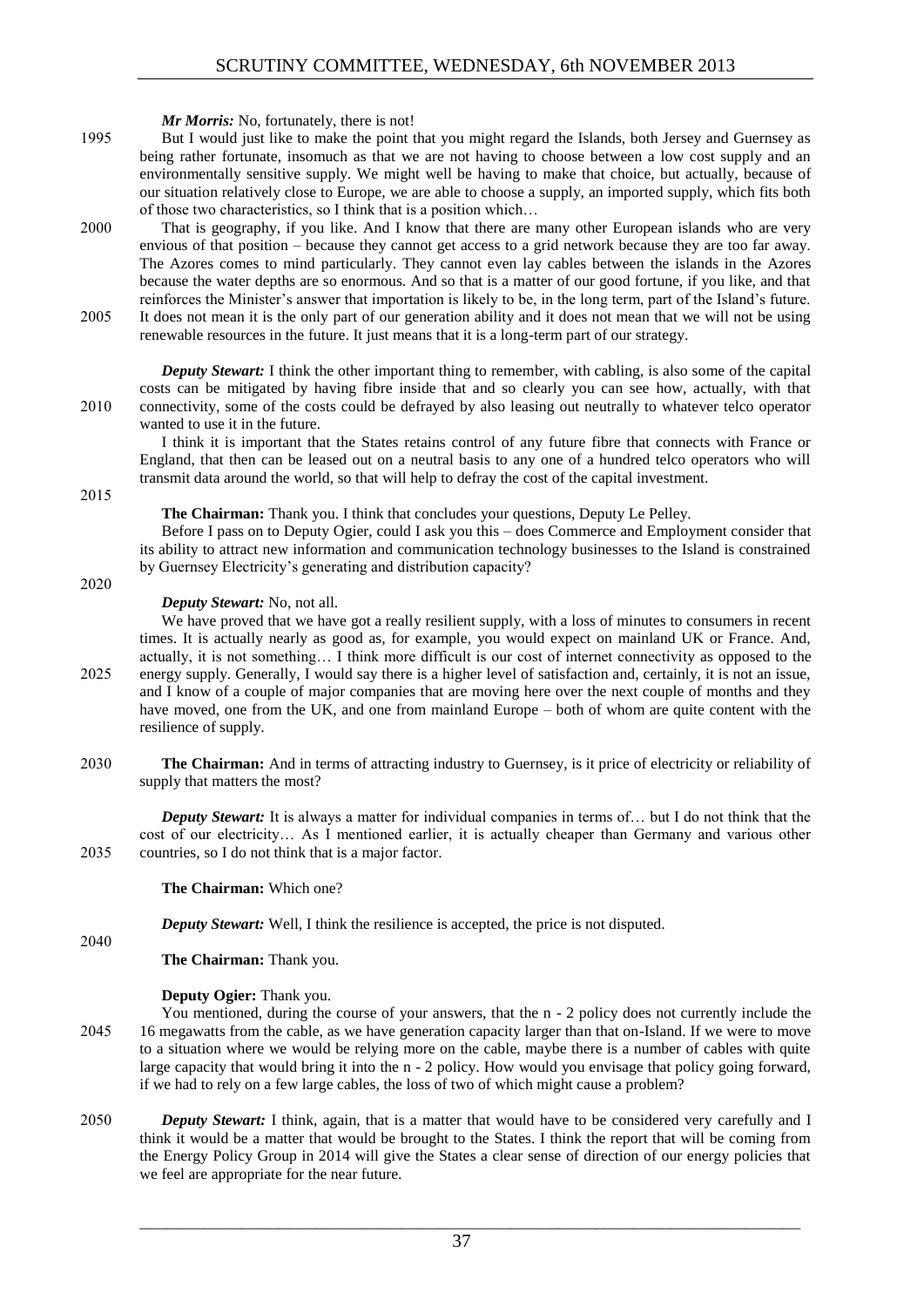What we are in, really, is a period of change. We are in a period where we understand that we have to be 2055 good international neighbours and be aware of our own carbon footprint, and therefore on-Island generation with stuffing sulphur, diesel or carbon monoxide and killing half the birds round St Sampson's is perhaps not the best way forward, and being able to use greener – and I include in green nuclear energy which is low carbon, but a lot of people may not think it is green – but being able to tap into the European grid, is clearly a sensible way forward for us in Guernsey and our own renewable energy policy. If the technology 2060 for tidal power, wave power comes forward, we could be, as Deputy Queripel questioned me, maybe an exporter in ten years' time.

But these technologies are not certain yet. So, we will have, I believe, over the next ten years, we are going to have to be quite adaptable. We are and have done a huge amount of research. We have and are engaging with both France and the UK. I think our information network on renewables and energy is very 2065 good and I think we will just have to bring things to the States as they become certain, and vary our policy as we feel appropriate.

## **Deputy Ogier:** Thank you.

You mentioned energy policy in there. The first objective of the energy policy is to maintain the safety 2070 and security of affordable and sustainable energy supplies. How is this achieved and maintained?

*Deputy Stewart:* Well, that is achieved through the n - 2 policy. So, I think we have demonstrated or Guernsey Electricity have demonstrated that it is affordable and the n - 2 has given us resilience. I think those are the two resolutions from 2001 and 2005 that we work to currently. Now, to change that policy 2075 would be a matter for the States.

**Deputy Ogier:** That is actually the objective of one of the energy resource plan. How does Commerce and Employment fit into that? What is your role in maintaining the security and affordable and sustainable energy supplies?

2080

*Deputy Stewart:* Well, if I can just refer back…

**Deputy Ogier:** What does Commerce and Employment do?

2085 *Deputy Stewart:* Well, we are basically… I am a member of the Energy Policy Group, so though the Energy Policy Group, through our own work with CICRA, with the regulator, and also with our discussions with the shareholder, T&R, and also, from time to time, discussions with Guernsey Electricity. So, I think our role in that is reasonably clear.

I think also our further role is to develop renewable energy where we have that team working through 2090 both research, securing the seabed for future ventures, so I think our role is quite widespread.

**Deputy Ogier:** Does the Commerce and Employment Department communicate directly with Guernsey Electricity or do all communications go through T&R?

2095 *Deputy Stewart:* We communicate directly, sometimes with Guernsey Electricity. We communicate with T&R. In fact, actually, I believe we are extremely well networked up. I think also the relationship that I have with the Minister of T&R, which is one where we work extremely closely together on all the projects, does also help with that too.

## 2100 **Deputy Ogier:** Okay, thank you.

Because there are three Departments of the States with responsibility in this area, which are T&R, yourselves and the Policy Council, how is the relationship between those three entities maintained? How does it work in practice?

2105 *Deputy Stewart:* In practice, we have joint Board meetings with T&R. We had one just a month ago. Obviously, through the regular Energy Policy Group meetings, which both the Minister of T&R and I sit on.

Less formally, I probably speak to Deputy St Pier most days, and we will also talk informally. And so I think, in my view, there is very little silo government going on in terms of energy and I think everyone is 2110 very focused on making sure that we do develop the right policies, that we keep the right policies in place and at the forefront is the resilience of our supply as well as maintaining a reasonable cost base.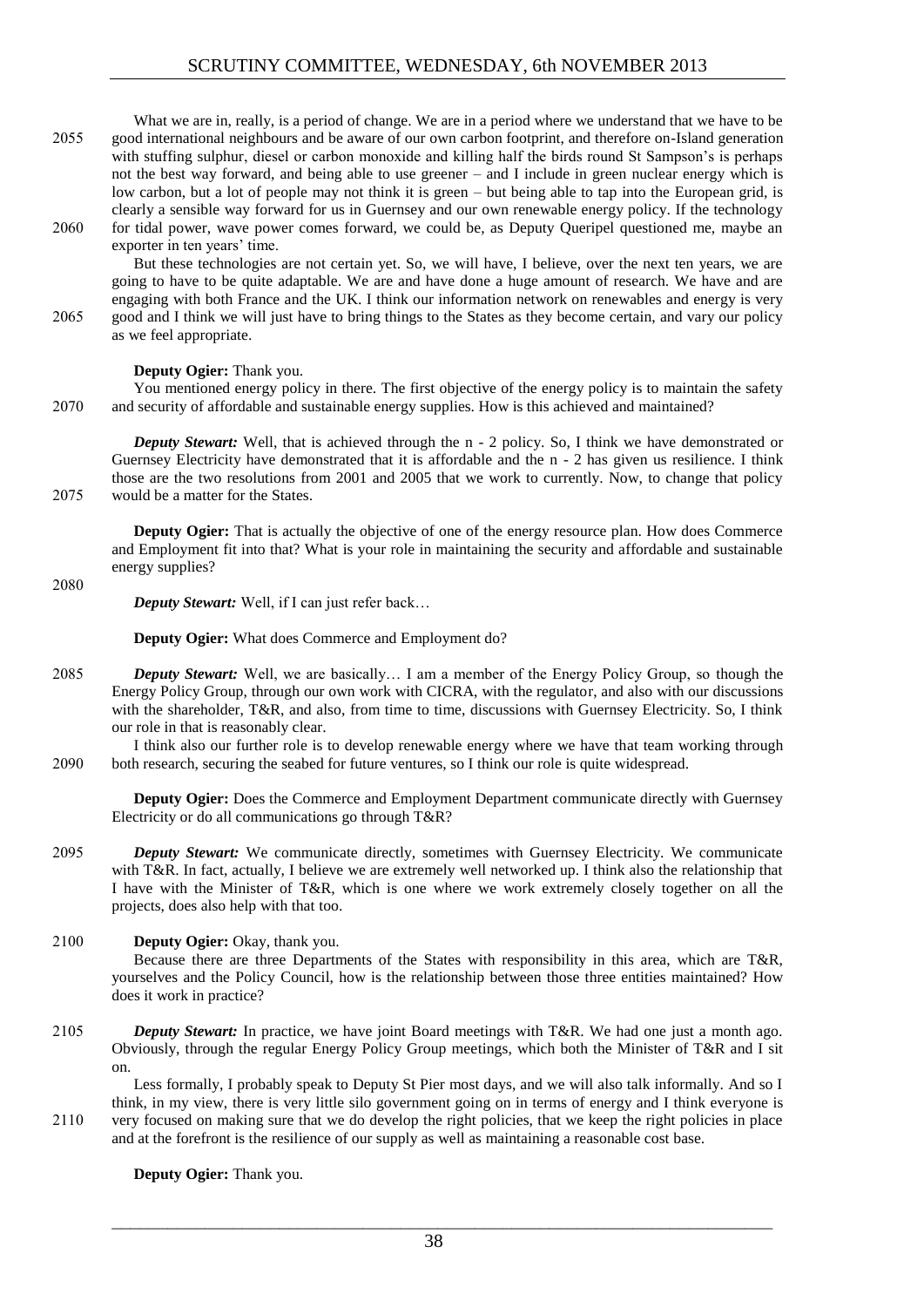Just going back to Objective 1 of the Energy Resource Plan, in it, it mentions sustainable energy 2115 supplies. What is your view of sustainable? What would your definition of sustainable be?

*Deputy Stewart:* It is...

**Deputy Ogier:** If you are one of three Departments responsible for ensuring a sustainable supply, how 2120 do you ensure that sustainability?

*Deputy Stewart:* I think by having both your on-Island generation and developing the cable links and keeping that mixed flow of electricity, and that is working to the current policies. It is clearly delivering that sustainability.

2125

## **Deputy Ogier:** Thank you.

While you are here, perhaps a question for Mr Morris – what is the exact role of the Energy Adviser, please?

2130 *Deputy Stewart:* Do you know, I have often wondered that myself. *(Laughter)*

**Deputy Ogier:** I am not going to ask if we get value for money, but, at the moment, what is the exact role of your position?

2135 *Mr Morris:* It is an interesting question and I hope the answer will be equally interesting.

I am actually employed by Commerce and Employment, so the fact it says Policy Council in there, I actually work for the Policy Council but I work for Commerce and Employment in equal measure. Strangely enough, I have been known to even talk with Treasury and Resources as well. *(Laughter)* It is a role where I am trying to assist the States as a whole to move in the right direction with energy policy.

2140

## **Deputy Ogier:** Thank you.

Staying on the Energy Policy Resource Plan for a moment, Objective 2 talks about using energy wisely and efficiently and without waste. I can see, if Mr Morris does his job well, he has already had an impact in Government and the usage of electricity and energy in Government has got markedly better over the last 2145 few years. If that trend were to continue into domestic and commercial environments, would you see that, in the future, the demand for electricity may drop?

*Deputy Stewart:* I do not have a crystal ball. I think if I am going to be absolutely honest, I think we do an absolutely rubbish job at telling consumers how they can save energy, and that is something that the 2150 Energy Policy Group is looking at very closely at the moment.

If you actually go on to gov.gg, you cannot find any advice about energy whatsoever, and I think that that is something that Energy Policy Group realises, that is something that needs to be put right. I think for people to make the right decisions, they need information.

Having said that, there is a huge amount of information out there, and I think that the States of Guernsey 2155 has a wider responsibility to ensure that information is easily available, even if we just had a couple of pages on our own Government website with links to other places where they can get information.

But I have to say that is one area where I think the States of Guernsey actually should lift its game and it is actually an area that Energy Policy Group is now looking at extremely seriously and to see whether there are some resources to actually make sure that people understand how to use their energy wisely.

2160

**Deputy Ogier:** Do you feel that the Energy Resource Plan has been sufficiently resourced?

*Deputy Stewart:* Has been sufficiently...?

## 2165 **Deputy Ogier:** Resourced.

*Deputy Stewart:* You can always throw more money at things. I think in terms of engagement with general consumers, I think there is more work to be done there. There may need to be some more resources placed at Government's disposal to, perhaps, communicate those messages a lot better than we have done in 2170 the past.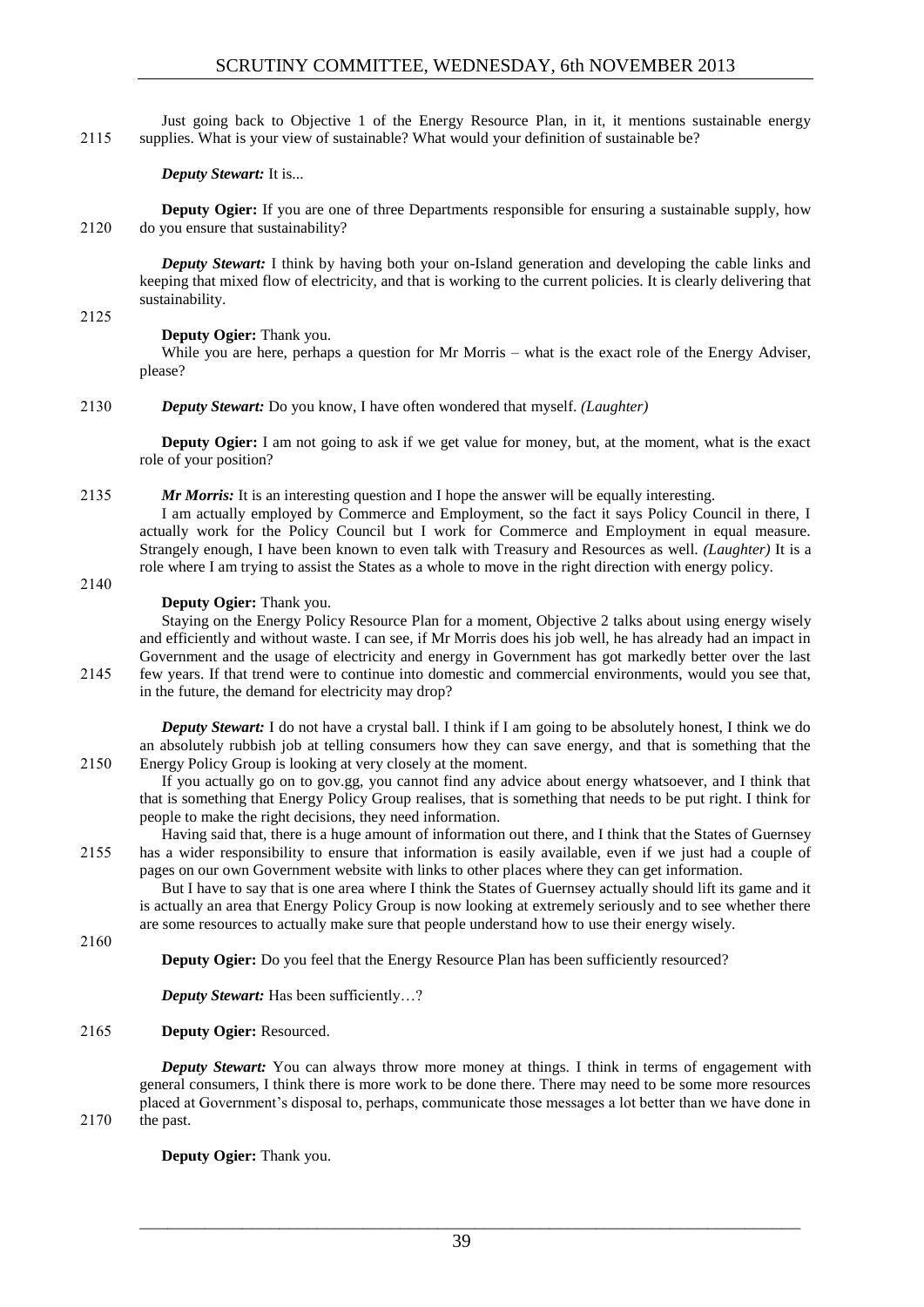You mentioned none of us have a crystal ball – that is quite correct. Deputy Queripel's questions revolved a lot around the possible increase in the availability of cheap gas from the UK and other countries. 2175 Nobody really knows what is around the corner. What does Commerce and Employment do to keep abreast of any political changes, economic changes, technological changes, economic changes that might change our plans? We have got some fairly substantial plans here being developed with regard to the supply of electricity over here. What do we do to make sure that any threats or changes in a number of different areas are taken into consideration?

2180

*Deputy Stewart:* I would think there are several threads that we have. You asked Steve Morris what does he do and part of his job is to advise us on policy and part of Steve Morris's job is to keep abreast of a lot of these things. On top of that we have the work that is done through our Renewable Energy Team and that is quite a diverse group, and through our engagement with the French Government, through our 2185 engagement with the UK Government, and also through CICRA as well. So, I think we are basically, in my view, on top of what is happening now. There is, as I mentioned earlier, a huge amount of work, through external relations – I am part of the External Relations Group, so I am constantly meeting MPs and officers in the UK who are part of making UK energy policy. So, those discussions are probably once every six, seven weeks. I would imagine I am back in the UK, on I think it is December 17th and some of those 2190 meetings will involve… Well, I am meeting Alun Cairns who is part of the Policy Group for David Cameron now on energy.

**The Chairman:** Deputy Ogier, Mr Morris wanted to add something…

2195 *Mr Morris:* I would just like to go back to the question Deputy Ogier asked a few seconds ago. He very kindly credited me with achievements in reductions in energy consumption in the States. It would be unfair of me to take the credit for that. The reality it is the Strategic Property Group, who Treasury and Resources engaged on that, and in my humble opinion they are doing a rather good job of reducing internal energy consumption. It is an area which I anticipated I might have to become quite active in and I was rather 2200 pleased to discover that actually I did not need to be that active.

## **Deputy Ogier:** Thank you for that clarification.

*Deputy Stewart:* I think if I may just further answer your question. Whether energy consumption will go 2205 up or down is very difficult. What we can say is that appliances – whether it is computers, whether it is washing machines, whether it is fridges – are becoming more and more energy efficient, and in industry as well, it is in everyone's interest now to be energy efficient and for manufacturers to make energy efficient hardware. So, but then... where we had one television, we have now got three or four and probably a different charger – I do not know how many chargers I have got! But, I think people, and through 2210 technology, they will become more efficient. So, that is why I made the point about, I think actually as Government we need to educate consumers more on how they can better use their energy.

> **The Chairman:** Thank you, Minister, you have made that point. We are short of time. So, Deputy Ogier, if you would like to...

2215

**Deputy Ogier:** Mr Morris has been in front of us twice – there is a law for that, isn't there? There is a law for the lack of return you get, the more efficient you become and I am surprised you have not illuminated the room *(Laughter)* in the two hours that you have been here, as to what that is called.

Finally then, does Commerce and Employment have a role in providing strategic direction to Guernsey 2220 Electricity on balancing the variety of policies that come out of the States of Guernsey, fiscal and economic and the Energy Resource Plan? Do you have a role there in helping them understand what it is that Government expects from them?

*Deputy Stewart:* I think we do, certainly through the Energy Policy Group, which I find a very effective 2225 group and it is like sons, you cannot really have a favourite son, but it is one of my favourite groups to sit on.

**Deputy Ogier:** Well, nobody understands the word sustainability yet today, so there is some work to be done there.

2230

*Deputy Stewart:* Well, sustainable… It depends. Sustainability, in my view, is about continuation of supply…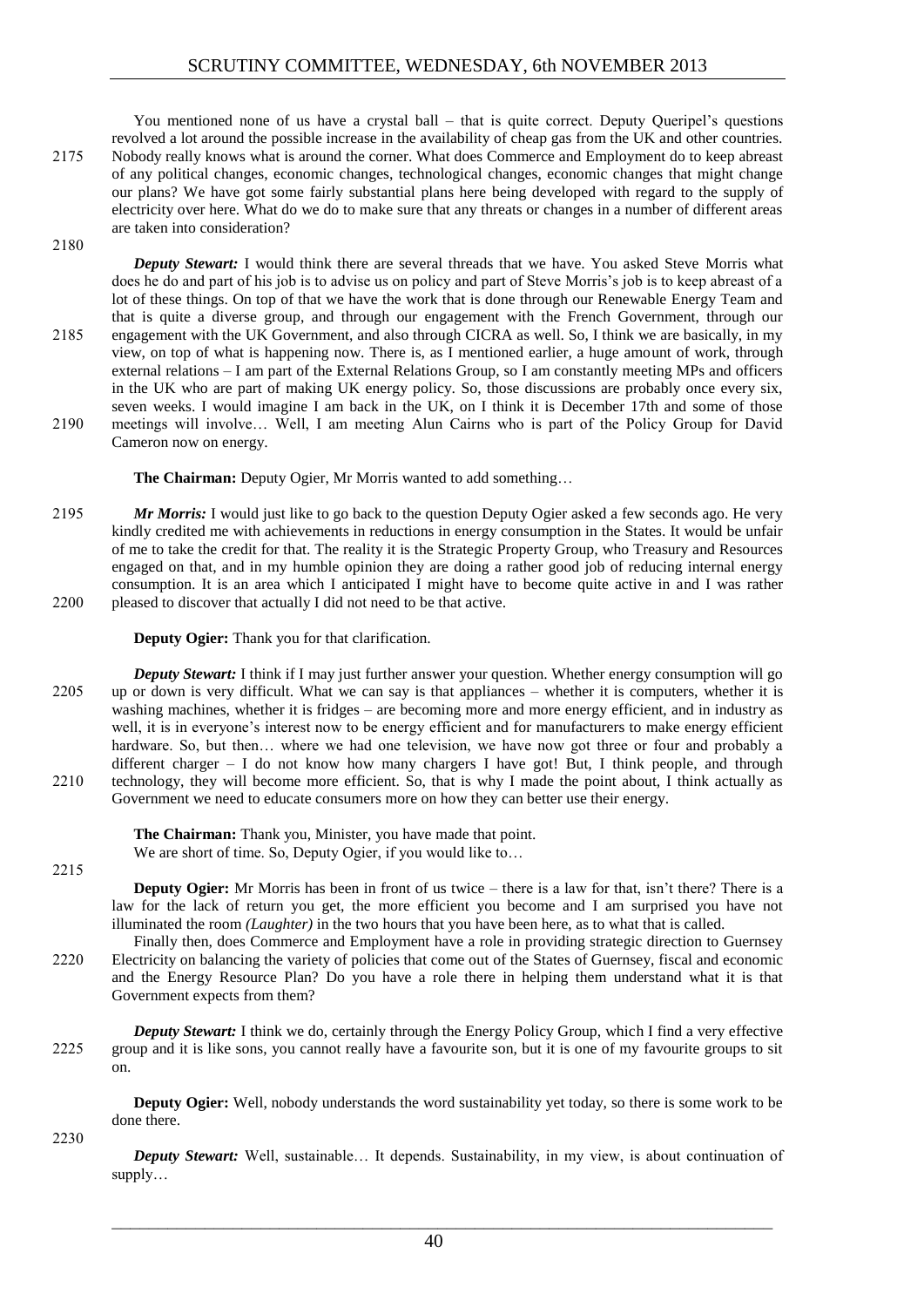**Deputy Ogier:** Exactly.

2235 *Deputy Stewart:* And I think policy does give that sustainability.

**Deputy Ogier:** That is not the meaning of sustainability within the Energy Resource Plan, however.

*Deputy Stewart:* Can I ask you how you see that, because I may just be misunderstanding the question. 2240 How do you see sustainability?

**The Chairman:** You must be very quick.

**Deputy Ogier:** Sustainability is the ability of future generations to continue their activities in the same 2245 way that we have. So sustainable in that regard, rather than what keeps them coming down the pipeline.

*Deputy Stewart:* Gosh, you know… In 50 years, things will probably change out of all proportion. The half-life of technology…

2250 **Deputy Ogier:** I am just merely saying the idea behind the word sustainability in the Energy Resource Plan was that version of sustainability, but I think we are out of time on questions, now.

*Deputy Stewart:* I was enjoying that one. *(Laughter)*

## 2255 **The Chairman:** Thank you.

Minister, Guernsey Electricity are a commercial monopoly. What are the prospects for a genuine liberalisation of the electricity supply market in Guernsey?

*Deputy Stewart:* Well I think we would be bonkers if we did that.

2260 We are 63,000 people and if you want to trust the strategic supply of energy to this Island by letting private companies in and generate, I think it would be daft. I think we have got a… I mean the room for improvement is the biggest room in the world, so we could always improve.

On balance, my experience of Guernsey Electricity is, yes, there could be more efficiencies there, perhaps, we could always drive more efficiencies and that is what we try and do. But, on balance, I think 2265 they deliver a good, reliable product at a reasonable price and that is all you can ask for and when you are an island of 63,000 people shoved in the bay of St Malo, you have very little choice, and if you are looking at such a small market, I mean 85 megawatts is the winter peak, it is hardly Las Vegas, it probably would not even drive one Las Vegas hotel. So, I think the economies of scale are not there, and then you are going to need to regulate all these things, the cost of regulation will go up and I think it probably goes…

2270 My background is as an entrepreneur, so in some ways this flies in the face, but I think the reality of it, strategically, and the best deal for Guernsey, the tax paying citizens of Guernsey, is a well run, well managed state-owned, if you want to call it a monopoly, that basically acts like a paternal grandfather, making sure that we have a good supply for the Island's economy, delivered at the right price. I think to start letting all and sundry coming in here and rock up and do their own electricity, I think, no thank you 2275 very much indeed, and I would imagine my Board would consider that for about a nanosecond before they chucked it out.

**The Chairman:** Thank you very much to Commerce and Employment for coming and the panel will retire for four minutes and resume at four o'clock.

2280

*The Committee adjourned at 3.57 p.m. and resumed its sitting at 4.01 p.m.*

## **EVIDENCE OF Deputy Gavin St Pier, Minister, Treasury and Resources Department**

**The Chairman (Alderney Representative P Arditti):** Good afternoon, Minister. Thank you for coming and if I could go straight to Deputy Paint.

2285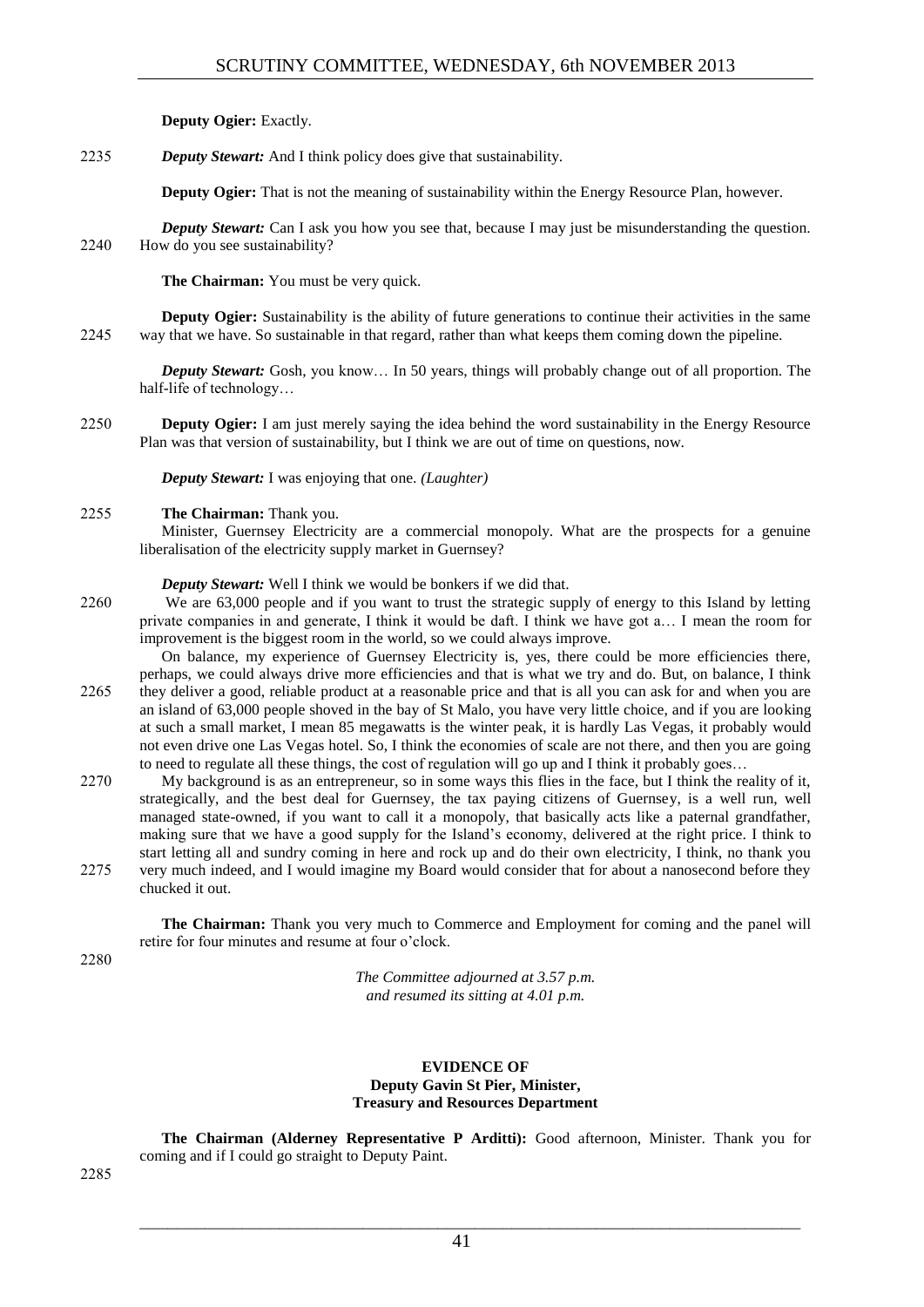**Deputy Paint:** Good afternoon, gentlemen.

What is Guernsey's security of electricity supply policy?

*Deputy St Pier:* Well, my understanding of that is in relation to the n - 2 policy. So, in relation to can we 2290 continue to supply the Island at its maximum demand if we lose our two largest pieces of kit?

**Deputy Paint:** Has it been successful since it has been implemented?

*Deputy St Pier:* Well, I guess it has probably had its most severe test in the last 12 months with the loss 2295 of the cable link to France and, given that we were importing so much of our electricity through that link and having to then import 100% on-Island and clearly that literally kicked in immediately, so I think that is probably the best proof that, in the ten years or so that the policy, there have not been any failures that have not been met by local generation.

2300 **Deputy Paint:** Does Treasury and Resources Department play any part in determining or approving the routes of subsea cables?

*Deputy St Pier:* The routes of the subsea cables: well, I suppose the answer to that is the cable is down there already. So, in that sense there is nothing for Treasury to become involved with. Clearly, the extent to 2305 which there may be any new cables put in, we would expect, as shareholder, to have a dialogue with Guernsey Electricity on those kinds of plans, but in terms of the location of those cables, I guess that would be a matter for the technical expertise of where it needed to go and the planning authorities and so on.

But, again, in terms of the direction, for example, whether we would have a direct link to France as one of the options, then that would be an issue that we would expect to have dialogue a with Guernsey 2310 Electricity, and indeed, we have already begun that dialogue.

**Deputy Paint:** So, would you have any plans or would T&R have any plans of the seabed?

*Deputy St Pier:* I think that level of... in terms of the location on the seabed, no. Certainly we have no 2315 plans and we have not got into that level of detail.

**Deputy Paint:** Okay, thanks.

*Deputy St Pier:* To the extent that there may or will be on the new cable.

**Deputy Paint:** Would you have any consultation at all with other marine industries like shipping, fishing industries in respect of the planned routes or do you then delegate that to somebody else?

- *Deputy St Pier:* Again, I do not think Treasury and Resources' role as shareholder would be expecting 2325 to be engaged in that level of dialogue. I think that would be wider Government, perhaps through the Environment Department, in considering the marine spatial policy and so on. I would think they would be taking those kinds of things into account. And, indeed, Guernsey Electricity, I am sure, would as they plan a route in liaison with the other jurisdictions.
- 2330 **Deputy Paint:** And in regard to Treasury and Resources' role liaising with the French Government over seabed routes, you would lead that also?

*Deputy St Pier:* I think in the first instance, yes. I cannot see the immediate need why we as shareholder would need to become involved at that level of detail. But again, until dialogue has got to that level, I 2335 cannot say with any great certainty that there may not be a role for us, but it is not immediately obvious to me.

**Deputy Paint:** Thank you, I have no further questions.

2340 **The Chairman:** Thank you, Deputy Paint. Deputy Queripel.

**Deputy Queripel:** Thank you, Mr Chairman.

Minister, in your opinion, is Guernsey's current security of electricity supply adequate?

2345

2320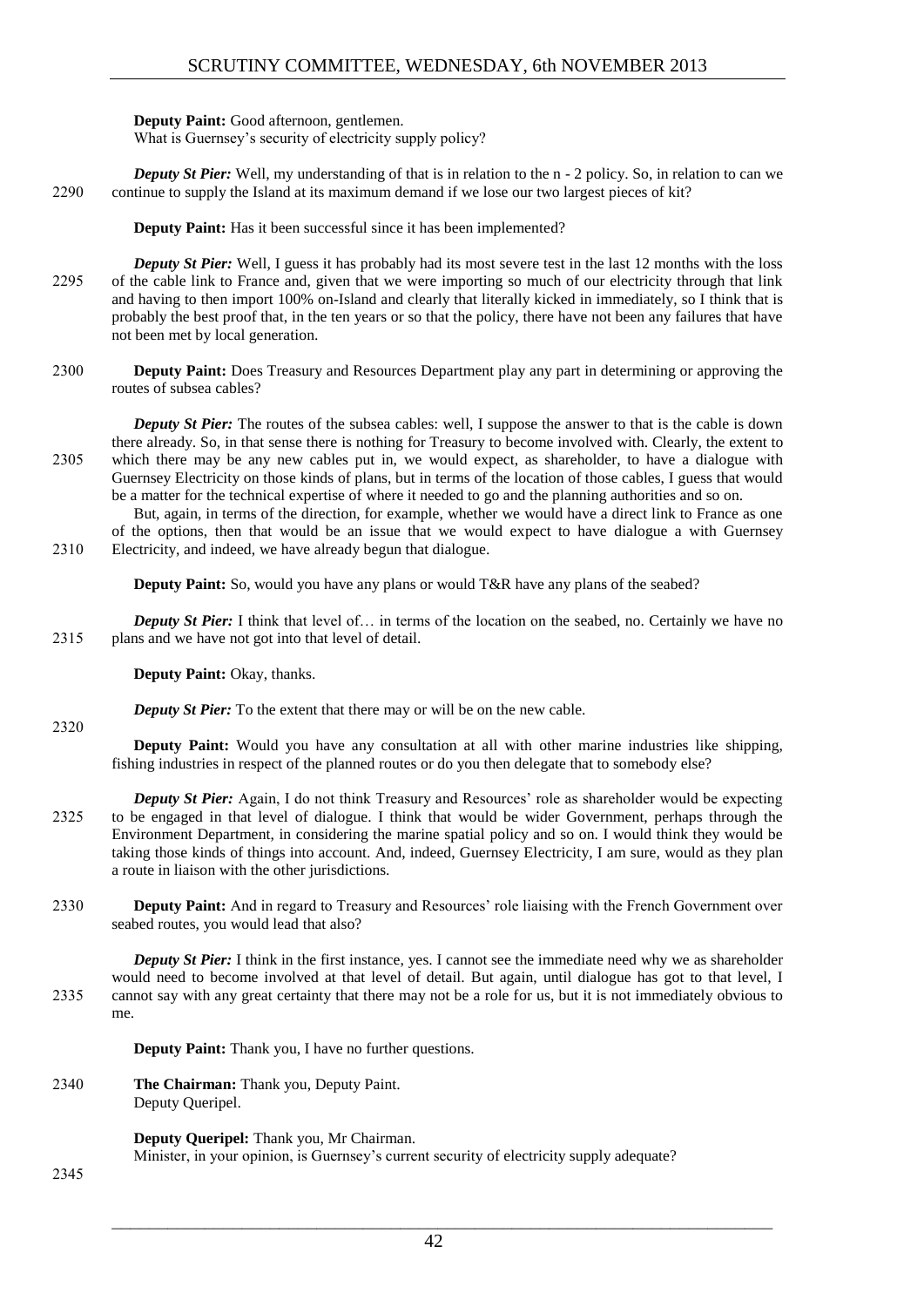*Deputy St Pier:* Yes. I think it has achieved, in relation to the role as I a responded to Deputy Paint, in terms of has it delivered what we were wanting from it, i.e. security of supply? I think it has.

#### **Deputy Queripel:** Thank you.

2350 My next question is a three-part question. Who monitors and reviews that n - 2 is still the most appropriate policy for Guernsey? How is this done? And how often is it reviewed?

*Deputy St Pier:* It is primarily the responsibility of the Policy Council through the Energy Policy Group and that group includes representatives of Treasury and Resources, Commerce and Employment, and the 2355 Chief Minister on behalf of the Policy Council itself. So, that is how the policy is monitored.

Treasury and Resources have a role in ensuring that the company complies with the policy, and that is primarily done through its regular dialogue with the company. Formally, under the terms of the memorandum of understanding, considering the business plan and the strategic plan of the company which we do annually. And then informally, there is a high degree of informal contact between the company at

2360 officer level and also political level, so we have an ongoing role in ensuring that the policy is adhered to. In terms of, the second part of the question, how is its review undertaken? That, as I said, would be through the Energy Policy Group.

And how often? Well, I think it is probably an ongoing issue, but I think it has probably been brought to the fore with the loss of the cable link last year and, therefore, then reconsidering what the options are, 2365 including what alternative cable links there will be.

So, I think we are in the midst of that ongoing review, with a view to bringing a revised… or bringing a Billet to the States early next year, which we would envisage being a tripartite-owned Billet, from the States' report from Policy Council, Treasury and Resources and Commerce and Employment, with a view to the States then having an opportunity to consider whether n - 2 is appropriate or whether there are any 2370 changes that we would recommend.

#### **Deputy Queripel:** Okay. Thank you.

Next question: does the Treasury and Resources Department have a role in deciding and approving Guernsey's long-term plan for ensuring security of supply?

2375

*Deputy St Pier:* Yes, we do, through the process of the memorandum of understanding and consideration of their business plan which, as I say, is considered at least annually by the Department, under the terms of the MoU.

## 2380 **Deputy Queripel:** Okay, thank you.

Are Treasury and Resources of the view that future investment will be repaid by higher electricity prices?

*Deputy St Pier:* Well, ultimately, any future investment has got to be paid for by either consumers or 2385 the taxpayer. Those are really your only two options, and there is always going to be a consideration of whether all the burden should fall on consumers, and whether it should fall on the current consumers which, of course, has been the policy of save to spend – current consumers need to generate enough profit to enable the company to invest in the future – or, in fact, whether it is future consumers who pay, because they enjoy the assets over the life of the assets and that could be 25, 30 or 40 years. So, that is if you like an 2390 endemic consideration with any investment.

## **Deputy Queripel:** Okay, thank you.

My last question: in your view, is the Social Security Fuel Allowance adequate, bearing in mind your recent increases in the cost of electricity?

2395

**Deputy St Pier:** That is a good question, in the context of security of supply! I am not sure that it is an issue that Treasury and Resources have specifically given consideration to. There has been some dialogue between Treasury and Resources and Social Security in the context of the Personal Tax and Benefit Review, in thinking… My understanding is that the Winter Fuel Allowance goes to those who receive 2400 Supplementary Benefit and there is a recognition that many of the recipients of that will be in what are now regarded as highly energy efficient units.

So, I suspect it is quite possible that there will be some for whom it is adequate and there will be some for whom it is inadequate, depending on the type of accommodation they have and their energy needs. But that is just a generic comment. I guess given by me as an individual politician, that would not necessarily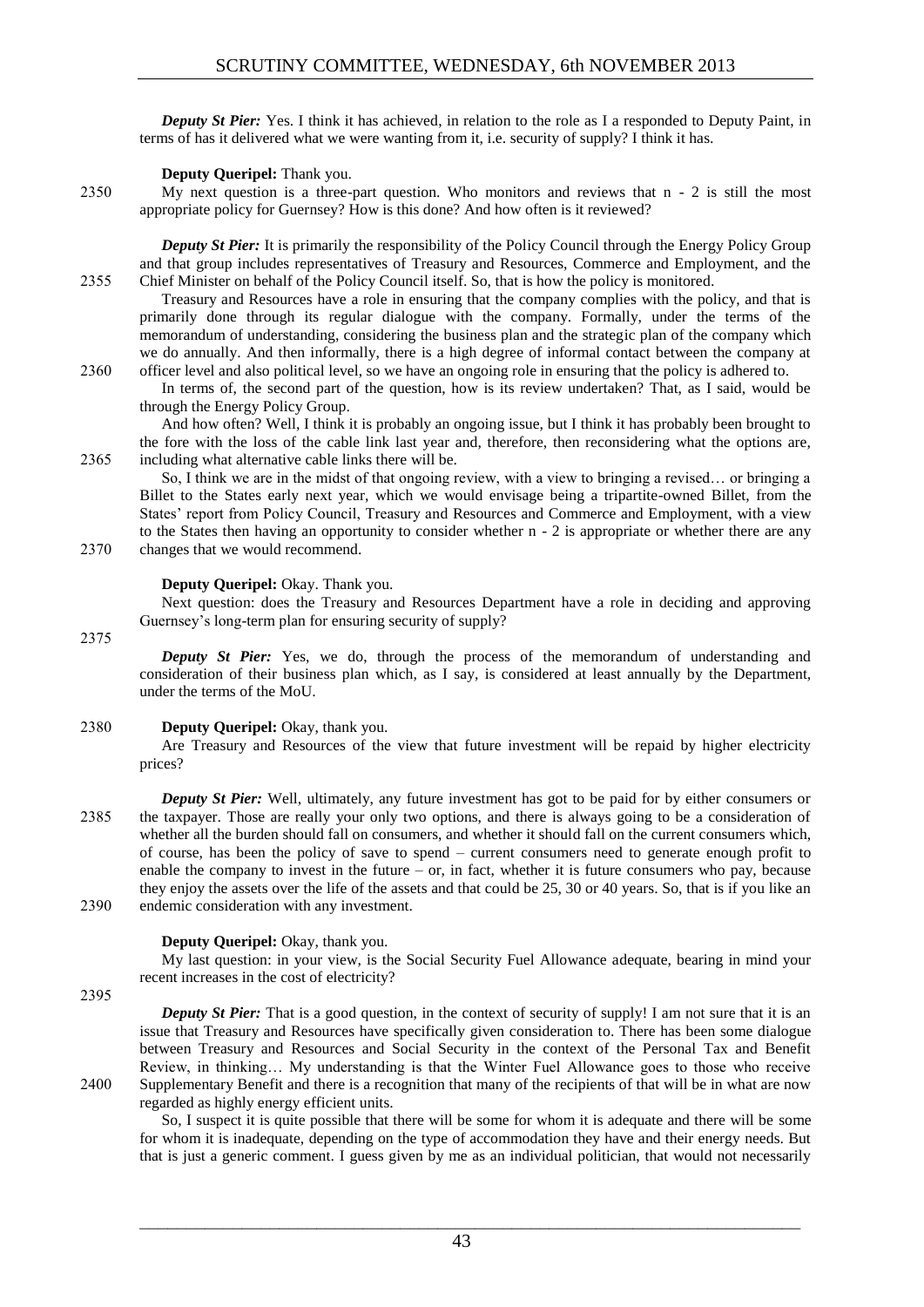2405 represent a Treasury view, because it has not really been an issue that we have been required to consider under our mandate.

**Deputy Queripel:** Thank you. I have no more questions.

2410 **The Chairman:** Thank you very much, Deputy Queripel. I wonder if I could ask, Minister, is there a T&R representative on the board of Guernsey Electricity?

*Deputy St Pier:* No, there is not.

2415 **The Chairman:** Does the States have any representation on the board?

*Deputy St Pier:* Not at board level, no.

**The Chairman:** The Commerce and Employment Minister described Guernsey Electricity as, and I 2420 quote, 'a state run monopoly'. Would you agree with that description and, if so, why does the States have no representation on the board?

*Deputy St Pier:* I think I would disagree with him in that saying that it is a state-run monopoly. It is a state-owned monopoly and I think there is an important distinction. And that is a reflection of the transition 2425 of that business from pre-commercialisation, when it was a state-run monopoly, with politicians on the board as it then was, as the States Electricity Board, to the post-commercialisation era, when the relationship is arm's length in the sense that is an ownership, but it is not a hands-on, day-to-day running of. So, I think there is a distinction. I think that subtlety may or may not have been conveyed by the

Minister for Commerce and Employment.

#### 2430

**The Chairman:** I understand the distinction. I am sure the Minister may well have intended to 'say state-owned'.

So, let us just stay with a state-owned monopoly. Why no representation on the board?

- 2435 *Deputy St Pier:* I think, as much as anything else, it reflects the history of the transition from again, this is an observation, a personal observation – the company or the business, as it then was as a political board, and I think the pendulum swung from a high degree of involvement of politicians at board level through to the hands-off relationship.
- So, the intention was to create T&R as the shareholder. It is shareholders which exercise shareholder 2440 functions, including, of course, the appointment of the board, which we discharged by way of the AGM and then the appointment of directors through the articles, by ensuring, through the memorandum of understanding, that there is proper process by which directors are appointed with the appointments committee of the board of GEL, a proper selection processes, all those sorts of things.
- So, we regard our role as shareholder to ensure that there is an appropriately skilled board in place 2445 which should then be left in place to run the company.

Now, I think the Commerce and Employment Department, in 2011, did make observations in relation to the level of scrutiny when they were reporting to the States on the regulation of utilities, about the need for a, what they termed, 'the shareholder resource', and that is something which we have given quite a lot of consideration to, which is seeking to understand and ensure that we described our role, effectively, as

- 2450 shareholder so that the shareholder role is one that is, perhaps, more active and less passive. And the shareholder, for example, starts to think about what objectives it wants from its shareholding, what are its purposes, and that is something that we are addressing. We have recently, as a board, created a shareholder sub-committee of the board, under the Rules of the States, whose sole function and mandate is to start to discharge that role as a more active shareholder.
- 2455 So, it is a process which is in evolution and it is a very long-winded answer to your question, so I apologise.

#### **The Chairman:** Not at all, thank you.

If we could just, briefly, stay with the Minister of Commerce and Employment, who I hasten to say, 2460 gave his evidence very clearly and very helpfully. He said that it was 'bonkers' to entertain any genuine liberalisation of the electricity supply market in Guernsey. My question, in the light of that, is why commercialise Guernsey Electricity?

*Deputy St Pier:* I guess revisiting the decisions of our forefathers!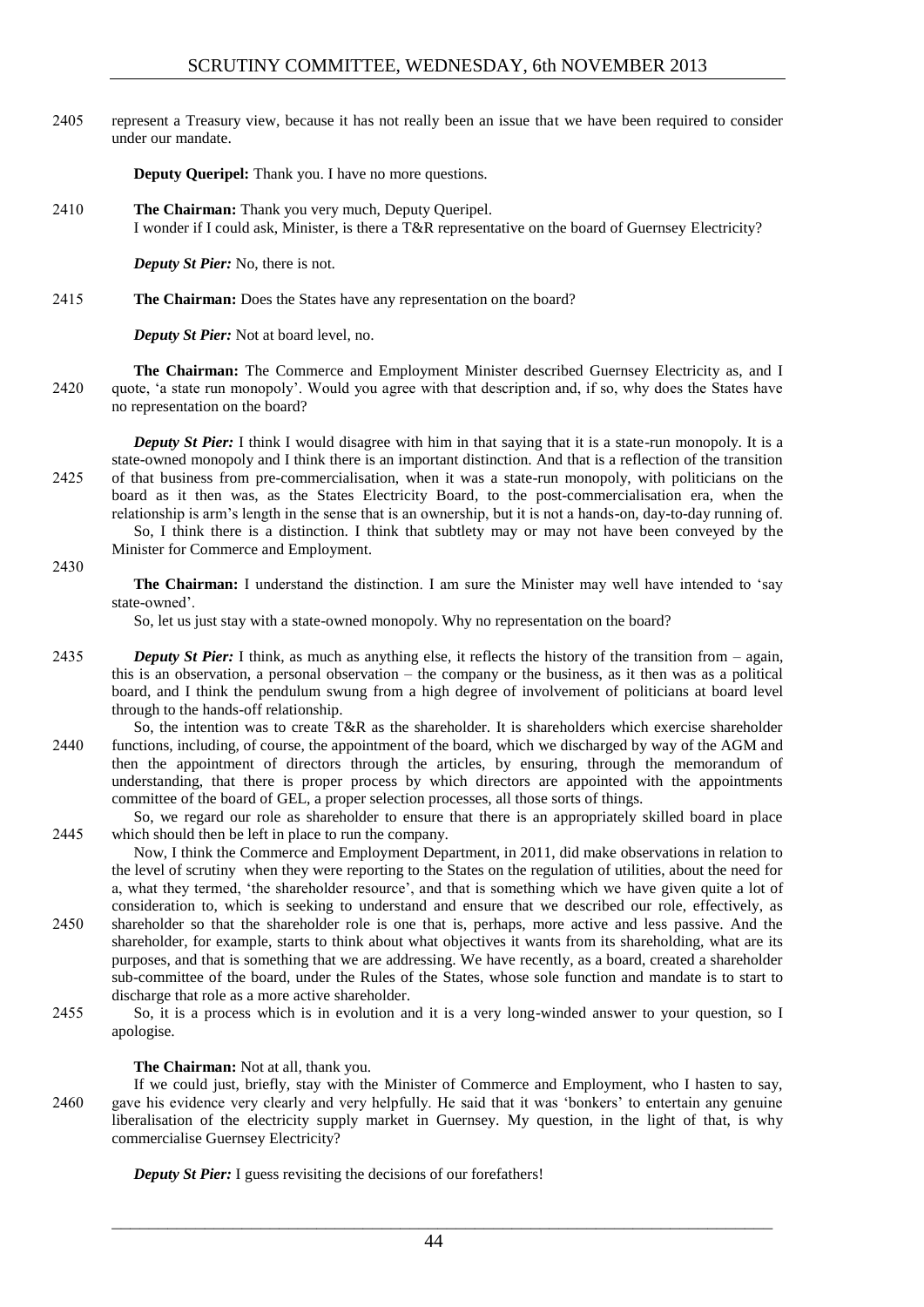## 2465 **The Chairman:** Well, you represent the owners – that is why I ask the question!

*Deputy St Pier:* Yes, it clearly is a States' decision that was taken many years ago. I can understand the rationale of seeking to ensure you have a structure which does not have political interference at its most negative – or 'involvement' is another perhaps less pejorative term – in the day-to-day management of the 2470 business. I suspect that was very much what drove the decision of the States to commercialise. I have considerable sympathy for that.

**The Chairman:** Is it anything that Treasury and Resources has reviewed or are they just simply pursuing a policy that they inherited?

2475

*Deputy St Pier:* I am not sure we are pursuing policy we have inherited. The previous policy of the States to commercialise has been enacted and we are working with the current structure. Are we seeking to reverse or unwind that, which is maybe the premise behind your question? In answer to that: no. Are we seeking to tweak and improve, via the shareholder sub-committee that I have described to you, and 2480 providing more active oversight and discharging our role as shareholder in a different way to that which has been done for the previous ten years of commercialisation, then the answer is yes.

**The Chairman:** Is it something that has been reviewed?

2485 *Deputy St Pier:* Yes.

**The Chairman:** It has. Thank you. Deputy Ogier… I'm sorry. Deputy Le Pelley.

2490 **Deputy Le Pelley:** Oh, thank you – I thought I was going to get off!

## **Deputy Queripel:** So did I!

**Deputy Le Pelley:** Good afternoon. My tranche of questions, Minister, will centre on and revolve 2495 around value for money. As the major shareholder, what is your view on the necessary capital investments funded to support the n - 2 policy? Are they really necessary?

*Deputy St Pier:* There is always going to be a trade off, when thinking about security of supply, about the cost of providing that security of supply and there are capital costs in doing so, and there are operating 2500 costs in doing so as well, so I think that is… Certainly, one of the questions is the cost of the n - 2 policy and certainly, I think one of our thoughts is that clearly, if we were to have more than one cable to France, for example, and therefore did not have a single point of failure at risk with France, then that may provide an opportunity to actually have less local generation required, in order… without prejudicing security of supply.

2505 So, I think the answer to your question is, it is a judgment call and it is something which we now have… I think it is entirely appropriate to continue to keep under review, but reflecting both demand, as demand changes on the Island, and also as generating and importation capacity changes.

## **Deputy Le Pelley:** Fine.

2510 If we look at the costs to consumers, domestic consumers, price rises due to on-Island generation: are these long term?

*Deputy St Pier:* I think, clearly the price, price controls and prices have been a matter for the company, and it is dealing with the Regulator, rather than for us as shareholder.

2515 Clearly the price increases that were necessitated by the increased cost of local production, as we import – and hopefully as we import at less cost than we can produce locally – then it may be possible to reflect that in lower prices.

However, there is a question which links into Deputy Queripel's question, which is as we make other investments – and other investments which may improve our security of supply and indeed, our access to 2520 cheaper fuel, through cables – then that has to be considered how it is being paid for and whether that is done through current pricing and future pricing or the tax payer.

**Deputy Le Pelley:** So, as shareholder, what is your opinion on  $n - 1$  policy reducing the price of electricity to the consumer?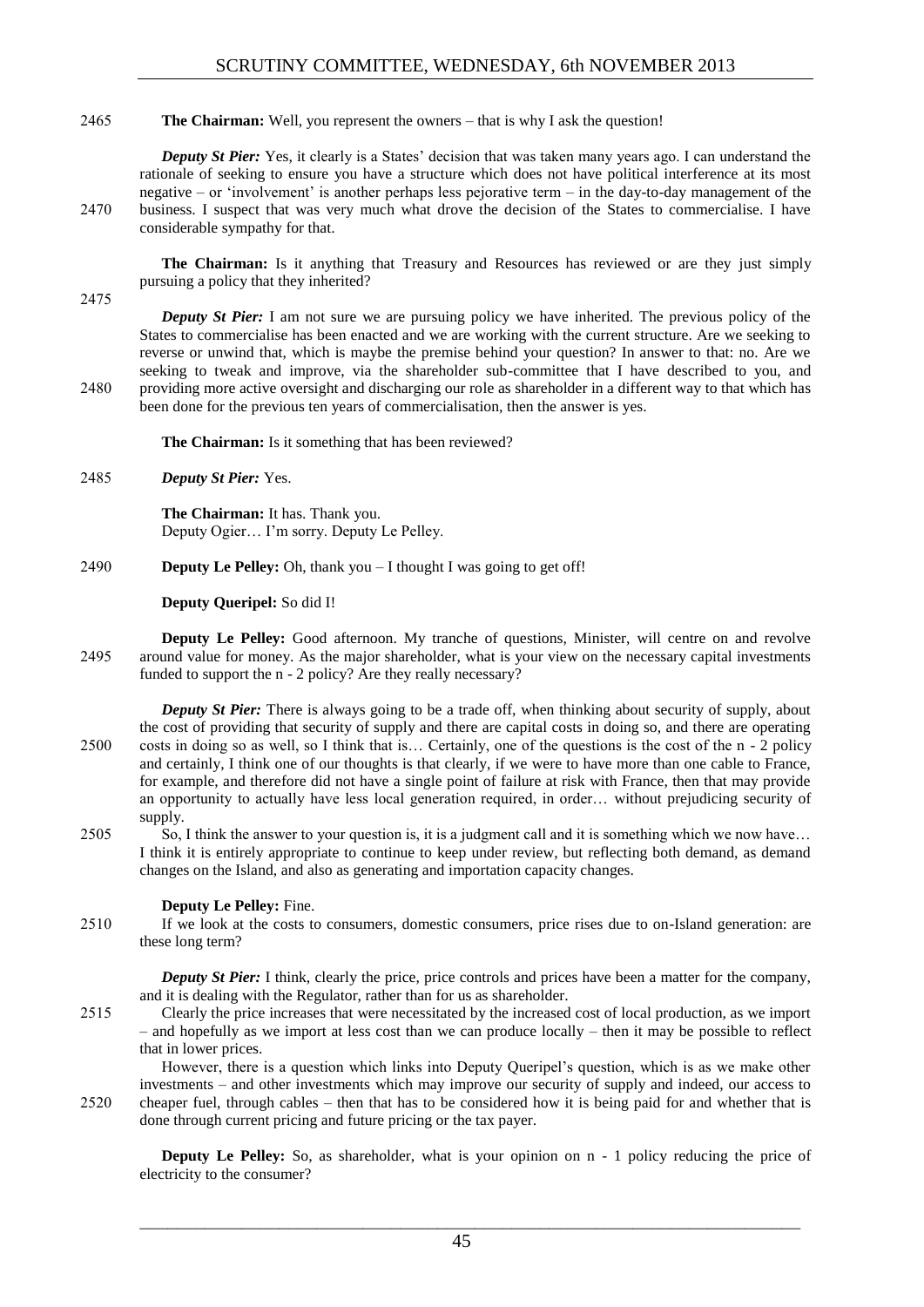2525 *Deputy St Pier:* I think it is an entirely appropriate question to ask. I do not think Treasury and Resources have a firm view on it at this stage, unless and until we have been presented with all the… in terms of options, in terms of how we ensure that we have got the energy *policy* we want – not just the energy security policy we want, but the energy policy we want – and it is only then we can say, in the light of that, we can actually do with n - 1 and actually that will be less cost to the consumer.

#### 2530

## **Deputy Le Pelley:** Thank you.

Can we move onto the cost to consumers, commercial consumers? Does Treasury and Resources Department have a view on whether the Guernsey Electricity Limited should recognise private investment and consumption and introduce a commercial rate accordingly which reflects these factors?

2535 It is to do with the recommendation by CICRA mentioning special arrangements with large consumers, using back-up generation during maximum peak-period demand.

**Deputy St Pier:** Right. I am not sure that Treasury and Resources would take a view on that.

## 2540 **Deputy Le Pelley:** Thank you.

Does the Treasury and Resources Department have a view on whether thought should be given to working with larger customers…? I think we have already done that one, sorry.

Does Government have a role in setting the price of electricity to ensure that Guernsey remains competitive in relation to other jurisdictions?

#### 2545

*Deputy St Pier:* I think Government has a role in determining energy policy and, will no doubt, need to do that, cognisant of and thinking about the effect of energy policy on pricing to the consumer. But that is at a much higher level than determining the individual pricing I would suggest.

2550 **The Chairman:** Deputy Le Pelley, one more question.

**Deputy Le Pelley:** Thank you very much indeed. I will combine two then – I will do a Deputy Queripel! *(Laughter)*

## 2555 **Deputy Queripel:** I combined three, actually!

**Deputy Le Pelley:** Does the Treasury and Resources Department feel that the benefits of the n - 2 policy are commensurate with the costs? And does the Treasury and Resources Department have concerns about the effect that high prices may have on the local economy?

2560

*Deputy St Pier:* I think the Treasury view is that we have the policy which the States have adopted which is n - 2 and that is what we are working to. Our role is to ensure that that is delivered through our role as shareholder and our relationship with the company and to contribute through the Energy Policy Group to the review that policy, including the consequences on costs of maintaining a high level of security.

#### 2565

**The Chairman:** Thank you, Minister. Deputy Ogier.

## **Deputy Ogier:** Thank you.

2570 I am just going to briefly dip into the Energy Resource Plan and then move on to governance.

Objective 1 of the Energy Resource Plan is to maintain the safety and security of affordable and sustainable energy supplies. How, in your view, is this achieved and managed?

*Deputy St Pier:* I think by ensuring that we have, I guess, a mix, in seeking to achieve the... I guess the 2575 balance of low carbon, which, of course, is being seen as achieved through the cable link.

There is a question of sustainable, and what is the interpretation of sustainable, in an environmentally sustainable sense or in an economically sustainable sense? I think the Energy Resource Plan has an interpretation of that.

2580 **Deputy Ogier:** You do get low carbon energy through the cable link. Guernsey Electricity, however, is mandated to provide at lowest cost. We happen to get low carbon, because it is lowest cost. How do you manage the… I am not going to use the word they used in the *Press* today! How do you manage that threeway dilemma of balancing security, affordability and environmental considerations? At the moment it is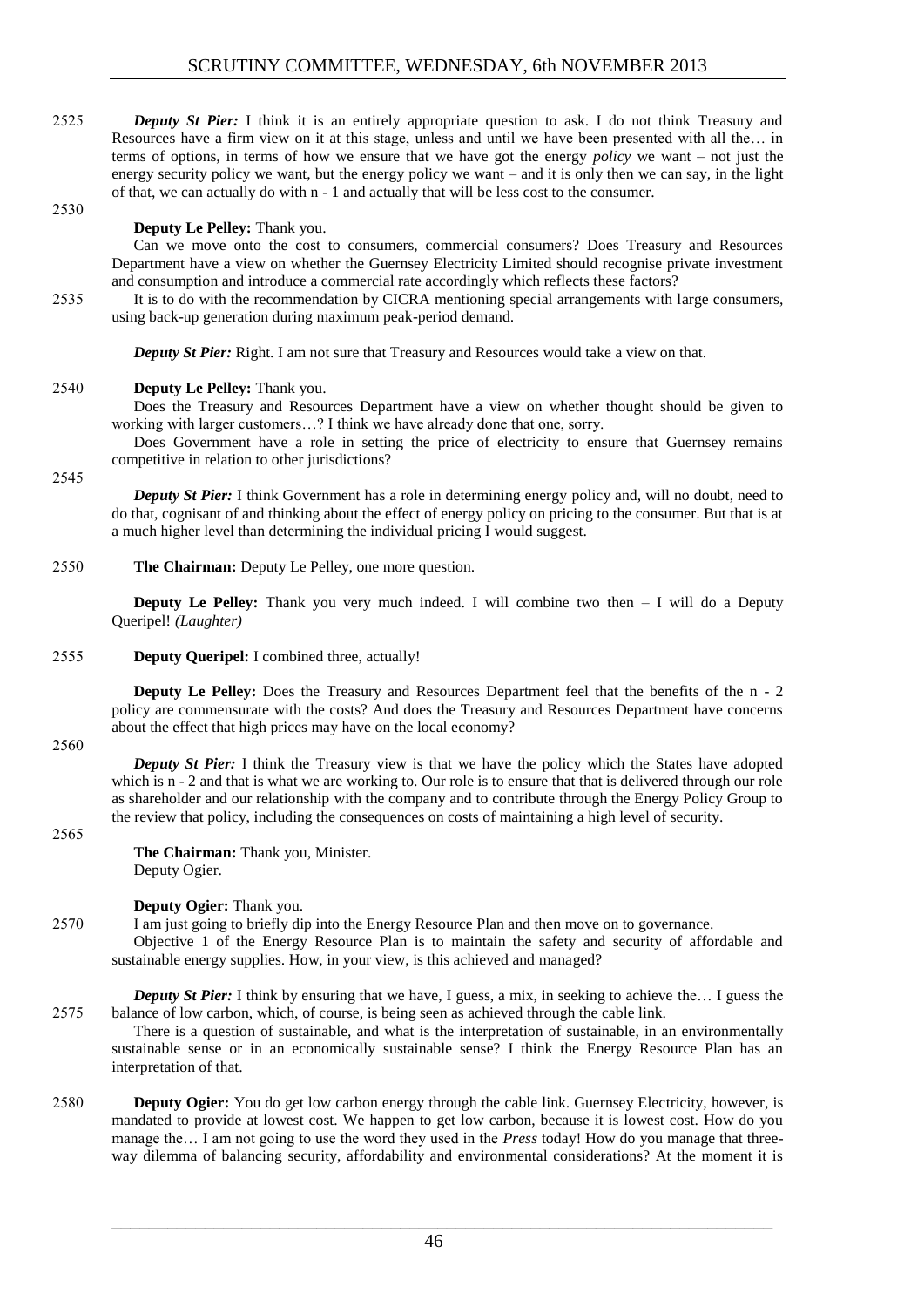low carbon, because it is cheaper than generating on-Island. If it was cheaper to generate on-Island, we 2585 would generate at lower cost, but at higher environmental cost.

*Deputy St Pier:* Yes, you are right that, in a sense, we have been fortunate that we have been able to deliver low carbon at the lowest cost.

2590 **Deputy Ogier:** When push comes to shove, however, at the moment, it is cost that is going to win out?

*Deputy St Pier:* Yes, under the policy. Absolutely, yes.

**Deputy Ogier:** In the Objective 1, it mentions sustainable energy supplies. What do you read as 2595 sustainable? What would your definition of sustainable energy supplies be?

*Deputy St Pier:* I think that is reliability, I think is my interpretation of sustainable, and being there when you need it –

2600 **The Chairman:** I think to be fair to the witness, Objective 1 of the Energy Resource Plan actually talks in terms of security of affordable and sustainable energy supplies. I don't know if that affects your answer?

*Deputy St Pier:* I don't think it does.

## 2605 **The Chairman:** Good.

**Deputy Ogier:** Moving on to the governance. If you could just neatly encapsulate T&R's role in the governance of Guernsey Electricity?

- 2610 *Deputy St Pier:* Our role is to discharge, on behalf of the States of Guernsey, the function of shareholder and that is dealt with principally through the memorandum of understanding and the articles of association. It is discharged through the regular dialogue, both formally and informally, and then through the other function that we have…as I say it is not really a governance issue *per se*, because it deals more with the energy policies, through the Energy Policy Group. But, in terms of governance, we do that directly 2615 as Treasury and Resources, as shareholder.
	- **Deputy Ogier:** How often would you expect to either meet with or discuss issues with GEL?
- *Deputy St Pier:* It is very much... My experience is the MoU said one thing, which was very specific 2620 and descriptive about the information we should receive and when we should receive it… so participation at the Annual General Meeting, for example… so that is a formal interaction.

My experience has been that the level of contact has been considerably higher and that may have been a function of events in the period that I have been involved, because of the cable failure and dealing with the aftermath of that, dealing with the issues around the negotiations with the Channel Island Electricity Grid 2625 Limited and Jersey Electricity and so on.

So it has been... I look to the officers to advise … but my estimate would be probably every six weeks on average.

*Mr Alistair Ford:* Yes, I think in terms of political level that would be fair to say. I think there are more 2630 informal arrangements obviously at staff level, and I would suggest that certainly no less than weekly liaison at staff level between the company and the board.

## **Deputy Ogier:** Thank you.

Currently there are three entities of the States of Guernsey that liaise with GEL: the Commerce and 2635 Employment, Policy Council and T&R. How, in your view, is that area coordinated? And, in T&R's view, is it an efficient way to go about interactions between the Government and GEL?

*Deputy St Pier:* I have not experienced it producing any problems. It seems to work, in that there is a good level of dialogue between the relevant parties and again, at officer level and also at a political level. I 2640 have not noticed anything or sensed anything that is falling between the cracks or has been delayed unnecessarily. So, I think given our system of governance and our system of government and the mandates we hold, then it seems to discharge that function reasonably well.

 $\mathcal{L}_\text{max} = \mathcal{L}_\text{max} = \mathcal{L}_\text{max} = \mathcal{L}_\text{max} = \mathcal{L}_\text{max} = \mathcal{L}_\text{max} = \mathcal{L}_\text{max} = \mathcal{L}_\text{max} = \mathcal{L}_\text{max} = \mathcal{L}_\text{max} = \mathcal{L}_\text{max} = \mathcal{L}_\text{max} = \mathcal{L}_\text{max} = \mathcal{L}_\text{max} = \mathcal{L}_\text{max} = \mathcal{L}_\text{max} = \mathcal{L}_\text{max} = \mathcal{L}_\text{max} = \mathcal{$ 47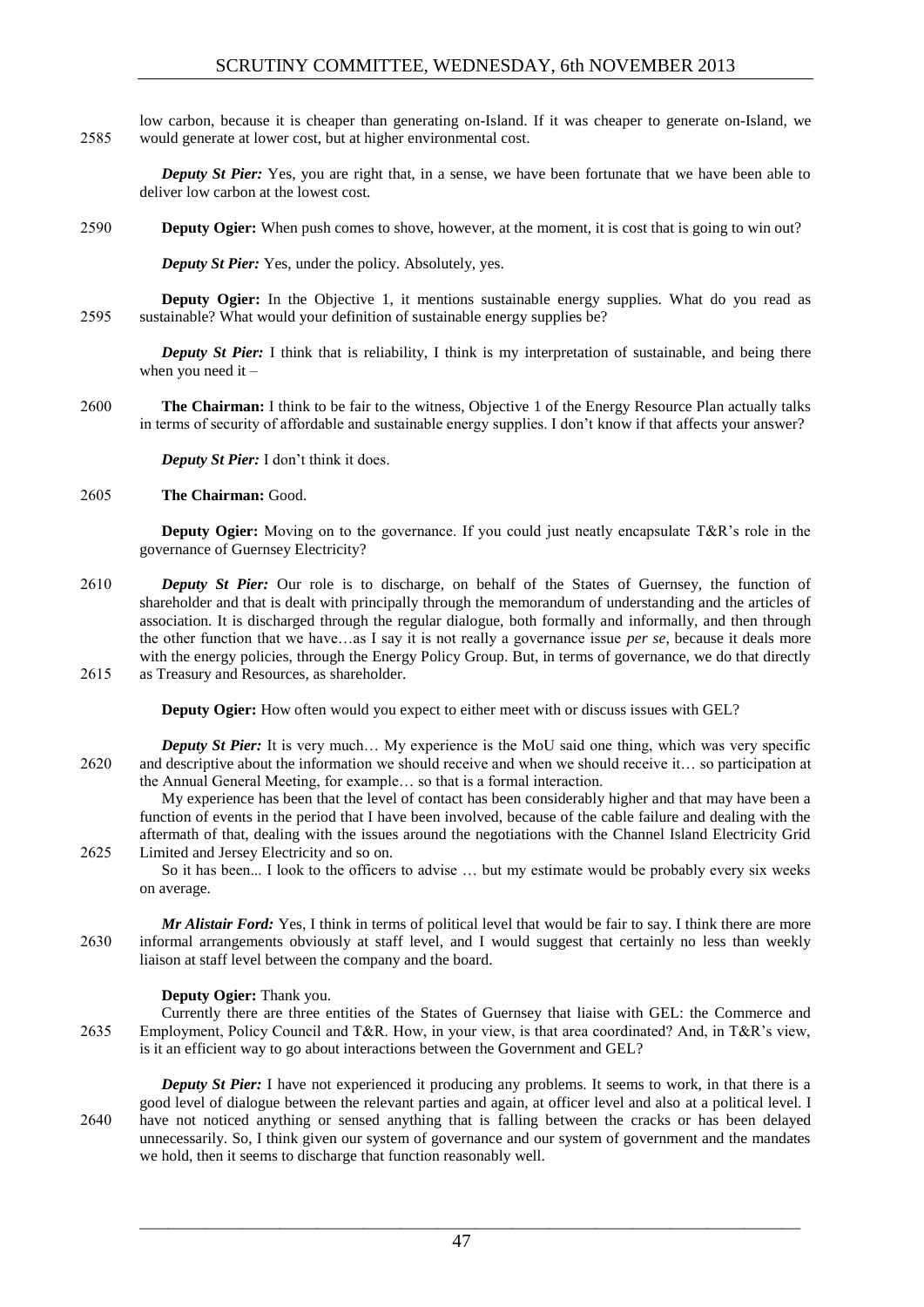**Deputy Ogier:** Thank you.

2645 Who is responsible for providing oversight over the corporate governance of the GEL board of directors? Would that be T&R?

*Deputy St Pier: Yes*

2650 **Deputy Ogier:** Would you be responsible for its corporate governance?

*Deputy St Pier:* Well, of course, the board is responsible for the corporate governance of GEL. Oversight of that would be us, as shareholders.

2655 **Deputy Ogier:** Okay, thank you.

How do you ensure, as the shareholder, that good governance is applied in GEL?

*Deputy St Pier:* It comes back to the memorandum of understanding, reviewing the business plan, reviewing the annual accounts, meeting with the board, ensuring that they have adopted, for example, 2660 remuneration committees, appointments committees – that they have adopted best practice in relation to corporate governance.

**Deputy Ogier:** Okay. You have created a sub-committee to deal with the shareholder issues for that. Do you feel that that has helped your concentration on corporate governance?

2665

*Deputy St Pier:* It is very new. We only formally made the decision in July and only got going last month. I think there is a second meeting today.

So, it is very new, but I think that it will ensure that T&R's function as shareholder receives the right amount of air time by Treasury and Resources at a political level, rather than competing for everything else 2670 as part of the main board agenda.

**Deputy Ogier:** There are a number of set-ups of corporate governance on the States' trading entities. We have seen a number of slightly varied and different implementations of corporate governance. Is there no one-size-fits-all model that the States of Guernsey could apply to a States' trading entity or are we going 2675 to have to come up with a bespoke model?

*Deputy St Pier:* What differences were you alluding to?

**Deputy Ogier:** Well, the way the different trading companies are set up – States' Works, for example, 2680 is not commercialised.

*Deputy St Pier:* Ah, I see. Okay, sorry, I understand that.

**Deputy Ogier:** GEL is commercialised, Guernsey Post is; others are not. States' Dairy is still within the 2685 Civil Service.

*Deputy St Pier:* Again, very good questions and certainly things that, again, we have considered, whether there is a standard model. Again, obviously many of the things that you have identified – Dairy, States' Works, Water and so on fall outside our area. Our view is that if we can… The model we are talking 2690 about, given that this is further down the track in terms of ten years of post commercialisation, it may well be that this will be a model which is appropriate and could well be used to provide good corporate governance and oversight of the other trading entities as well.

So, it is something which I can see evolving into that, in due course.

## 2695 **The Chairman:** Thank you, Deputy Ogier.

If I could just ask this question. Remuneration of directors and senior managers: Guernsey Electricity is wholly owned by the States, it has a monopoly and it is the intention of Treasury and Resources to see best practice from the board of directors. Are you happy that the public do not know what your remuneration is of directors and senior managers?

2700

*Deputy St Pier:* Well, I think it comes back to, as you say, best practice and I think it is argued that remuneration should be set in accordance with best practice with a remuneration committee, setting of objectives, all those sorts of things which is discharged within that corporate governance framework, and is